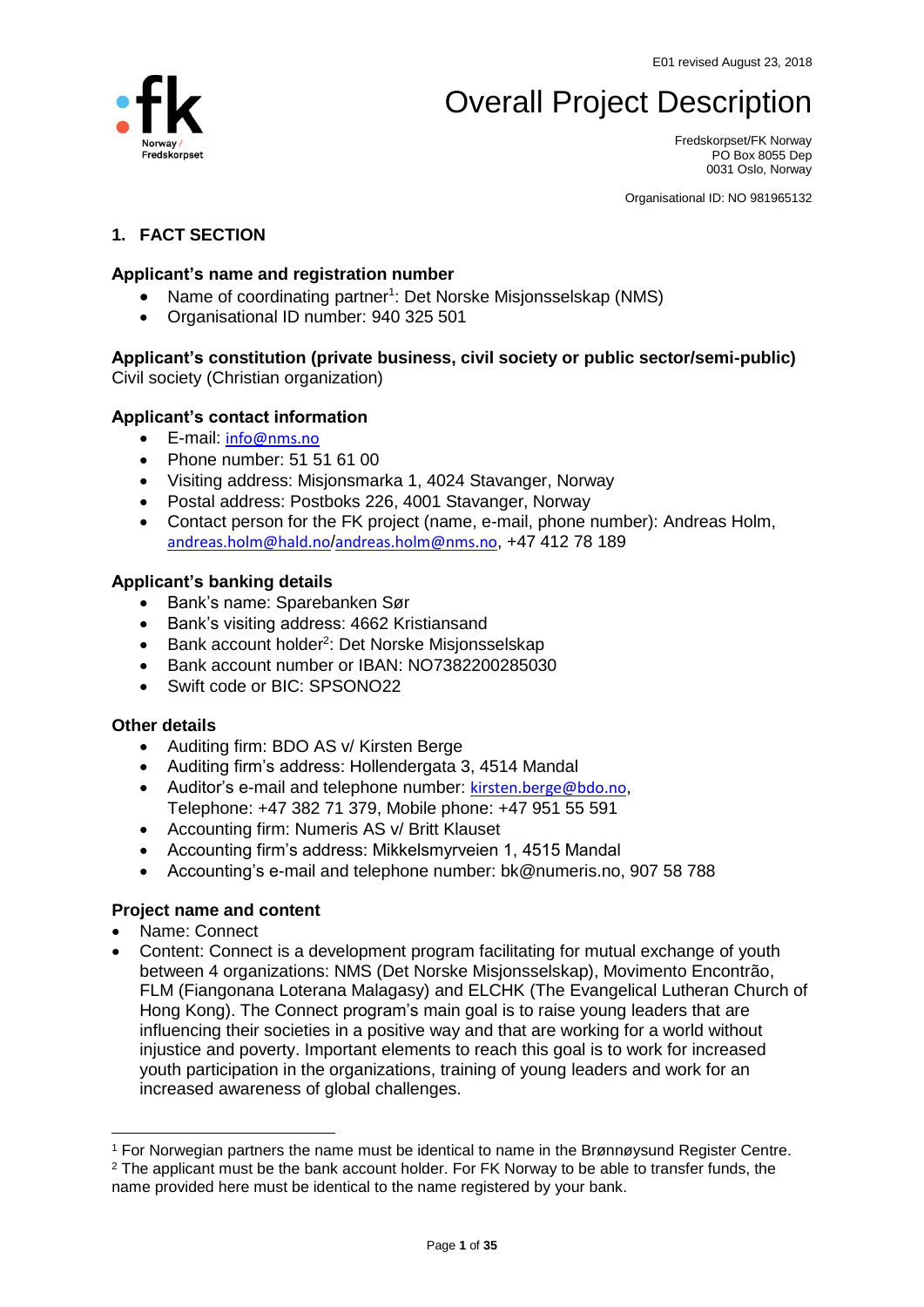# **Thematic area of project**

Civil society

### **Project duration**

- Exchange project period: August 2019–August 2020
- Round of exchange: 17
- Duration of the exchange:
	- o Preparation:
		- South participants: One week (in sending country) + 7.5 weeks at Hald Internasjonale Senter
		- North participants: 7 weeks at Hald Internasjonale Senter
	- o Posting abroad:
		- South participants: 10 months (including preparation and debriefing course)
		- North participants: 6 months
	- o Posting in home country (if applicable):
		- South participants: 1 week preparation course before posting abroad, 2 months follow-up work after posting abroad.
		- North participants: 7 weeks preparation course before posting abroad, 8 weeks of debriefing ("spring") course and 2 months of follow-up work after posting abroad.
	- o Debriefing: 8 weeks at Hald Internasjonale Senter
	- o Follow-up work: 2 months in home-country

### **2. INSTITUTIONAL FRAMEWORK**

The applicant must provide adequate documentation on the bullet points listed below. **Profiles of all partners in the partnership**

- Partner's name
- Partner's visiting address, contact person, e-mail address and phone number
- Partner's constitution (private business, civil society or public sector/semi-public)
- Partner's thematic area (i.e. health, civil society, private sector development, education)
- Presentation of partner (vision, mission, organisation, etc.)
- Youth participation (describe how youth are given the opportunity to influence and/or participate in the organisation)

### **1. The Norwgian Mission Society (NMS), Stavanger/Norway**

**Visiting address:** Misjonsmarka 1, 4024 Stavanger, Norway.

NMS exchange program is located at Hald Internasjonale Senter. Address: Halseveien 37, 4517 Mandal, Norway. At Hald Internasjonale Senter (HIS) there are two other NOREC exchange programs as well: Act Now and Interact. HIS is also driven as a vocational school. **Contact person:** Andreas Holm, +47 412 78 189,

[andreas.holm@hald.no](mailto:andreas.holm@hald.no)[/andreas.holm@nms.no](mailto:andreas.holm@nms.no)

**Constitution:** Civil society (Christian organization)

**Thematic area:** Mission, development and church work.

**Presentation:** NMS is an independent mission organization within the Church of Norway. We are sharing the faith in Jesus, and working to give people dignified life through our fight against poverty and injustice in South America, Africa, Asia and Europe.

In order to share our faith in Jesus, end poverty and fight against injustice, we focus on developing local communities, building sustainable organizations/churches, promoting dialogue and justice, sharing the gospel and meeting migration. NMS works through local partners in 15 countries, and emphasize on professionality, sustainability, and accountability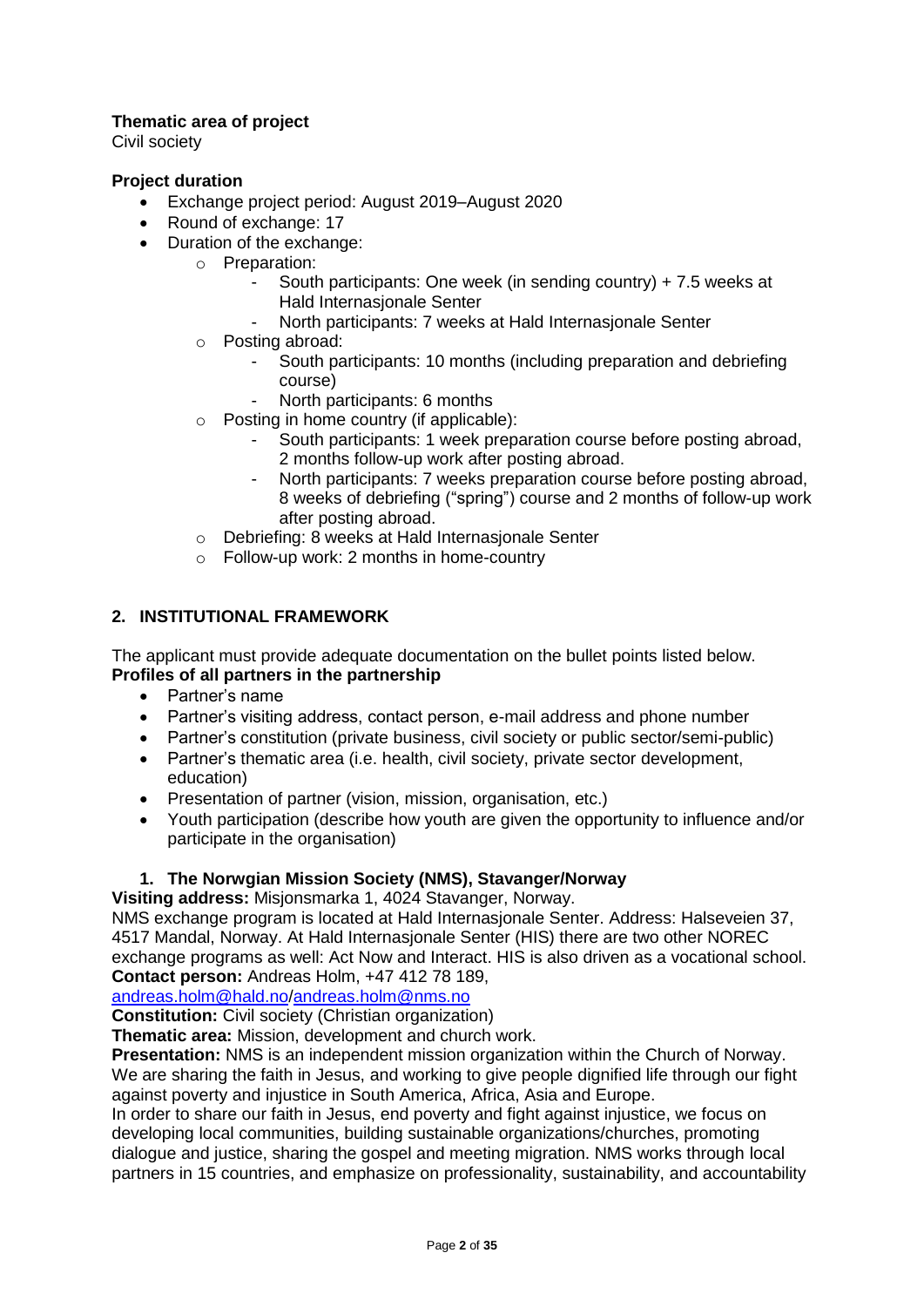with high ethical standards for work. This involves investing in competence development. Our work is long-term and strategic. The vision of NMS is *"A living church across the earth."* **Youth Participation:** NMS and NMSU (the youth organization of NMS) are democratic organizations where young people have many opportunities to impact the work and the strategies of the organizations. The youth can be engaged in the national board or in one of the several regional boards across the country, in local young adult groups in different cities in Norway. There are also many possibilities to engage as youth leaders in the organizations through camps, events, leadership training and Uteam-trips.

### **2. Movimento Encontrão (ME), Curitiba/Brazil**

**Visiting address:** EFCLB - Rua Francisci Caron, 630 – Pilarzinho – CEP 82120-200 – Curitiba – PR - Brazil

**Contact person:** Jonatan Batz Neumann, +55 41 997546057, [intercambios@me.org.br](mailto:intercambios@me.org.br) **Constitution**: Civil society (Christian organization)

**Thematic area**: Mission, formation, development, leadership training and church work. **Presentation:** Movimento Encontrão (ME) is a non-governmental organization which focuses on evangelizing, discipleship practice and holistic mission with a purpose of empower leaders to be of practical help for the society. It develops training on urban mission and also offers formal graduation and post-graduation on this area. It is also a Missionary Agency which supports local leaders to help developing poor regions of the country, offering them training and financial support for adults, children and youth care.

**Youth Participation:** ME has its own youth department called Youth Ministry which aims on mentoring and developing new leaders to serve and help developing both church and society. Youth leaders are trained to assist their local community in order to raise awareness of social matters and also to be prepared for helping on practical issues such as children and youth care, second hand shops, music training and school tutoring.

### **3. Fiangonana Loterana Malagasy (FLM), Madagascar**

**Visiting Address:** Birao Foibe FLM – Immeuble Salfa, 19 Rue Jules Pochard – Andohalo / B.P. 1741 Antananarivo (101) – Madagascar.

**Contact person:** Andriamiarantiana Solofohery Miranto, +261 345485756,

[miarantiana@gmail.com](mailto:miarantiana@gmail.com)

#### **Constitution:** Civil society (Church)

**Thematic area:** Church work, youth ministry, education and development.

**Profile:** FLM is an independent Lutheran church in Madagascar, which aims at reaching out to people through the means of its different branches, such as men, women, youth, Sunday school, bible camps, leadership programs for females, revivals and Deacon Departments. FLM is working closely with Health department, green project and many other branches which is dealing and working closely with the society.

**Youth participation:** In all department and branches of FLM, there are youth represented. They are the majority of the members. Each department has its own gathering. As a result, the core members of FLM is youth and they are participating in the activities organized by the church since they are the pillar of it.

### **4. The Evangelical Lutheran Church of Hong Kong (ELCHK)**

**Visiting Address:** 4th Floor, Lutheran Building, 50A Waterloo Road, Yaumatei, Kowloon, Hong Kong S.A.R., China

**Contact person:** Rev. Susan Sun, +852 9550 4280, sun.pastor@gmail.com **Constitution:** Civil society (Church)

**Thematic area:** Church work, education, social service, overseas mission and publication. **Profile:** ELCHK is a Lutheran church founded in 1954 in Hong Kong. The mission of ELCHK is to proclaim the gospel, to administer the sacraments, to edify and nurture believers and to serve the community. They have ten different departments performing a whole range of tasks, such as equipping the pastors, nurturing the believers, running educational institutions, providing social services, ministering overseas mission and so on.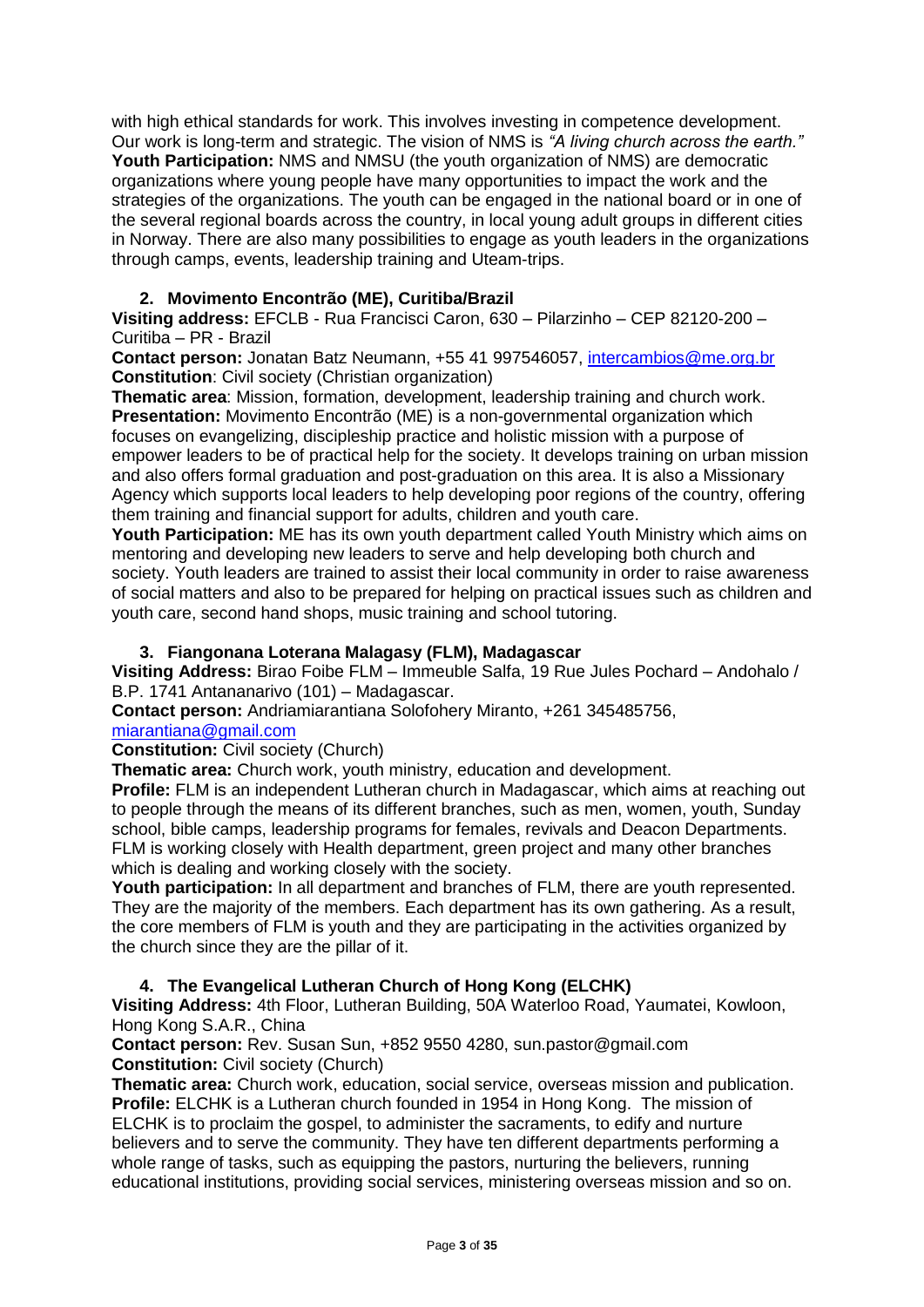**Youth participation:** Several departments of ELCHK, especially the Department of Youth, aims at providing holistic care to the youth. We provide opportunity for their participation in organizing and implementing different activities, such as worship team, short-term mission, overseas training experience, etc. We have many integrated youth centres working for the physical, psychological and intellectual development of the youth through creative approaches.

### **Partner cooperation**

- Description of how the partners have come to know each other and their motivation to cooperate
- Description of decision-making procedures within the partnership, hereunder how the coordinating partner was selected
- Description of how the project documents have been prepared, hereunder how project expected outcomes and the competency requirements for the FK participants have been defined
- Description of how responsibilities have been shared within the partnership
- Communication channels within the partnership

The Connect program has been running continuously as a NOREC program for 16 years. NMS is the coordinating partner and is the link between the partners. The other partners in Connect are selected among partners of NMS across the world.

NMS collaborates with independent churches and organizations across the world in a partnership model. Equality, mutual respect and understanding of each other's differences are basic principles of the cooperation. The goal of a partnership is to create security and predictability when it comes to roles and expectations. NMS has a history with FLM for over 150 years, with ELCHK since the 1960s and with ME since 1975.

The motivation for taking part in this exchange program for all partners is to raise young leaders, strengthen the youth participation in each organization and exchange knowledge, ideas and skills. We see exchange as a possibility to develop and renew our organizations and the civil societies around.

In the annual partner meetings, different aspects of the exchange program are discussed and evaluated, such as goals and content of the program, activities for the participants, number of participants, recruitment of new participants, deadlines and budget. NMS takes the strategic and administrative role, but major decisions regarding these matters are taken collectively at the annual partner meetings.

The main content of this project description, hereunder the project's expected outcomes, has in large been prepared together by the partners during and in connection to NOREC Youth Summit, which included the partnership's partner meeting, in Hurdal, Norway, 3<sup>rd</sup> to 9<sup>th</sup> of March 2019. To this meeting the contact persons from each organization were present.

On beforehand the coordinating partner sent out information and questions to the other partners regarding what they should prepare before coming to the partner meeting. In addition, the coordinating partner had skype-call meetings with the other partners. One important reason for this preparation was for the organization, including the leadership, to be able to discuss these issues and be a part of the process.

Sharing of responsibilities within the program:

• NMS, as the coordinating partner, has, in cooperation with HIS, the overall responsibility for the administration of the program. Hereunder is to have the main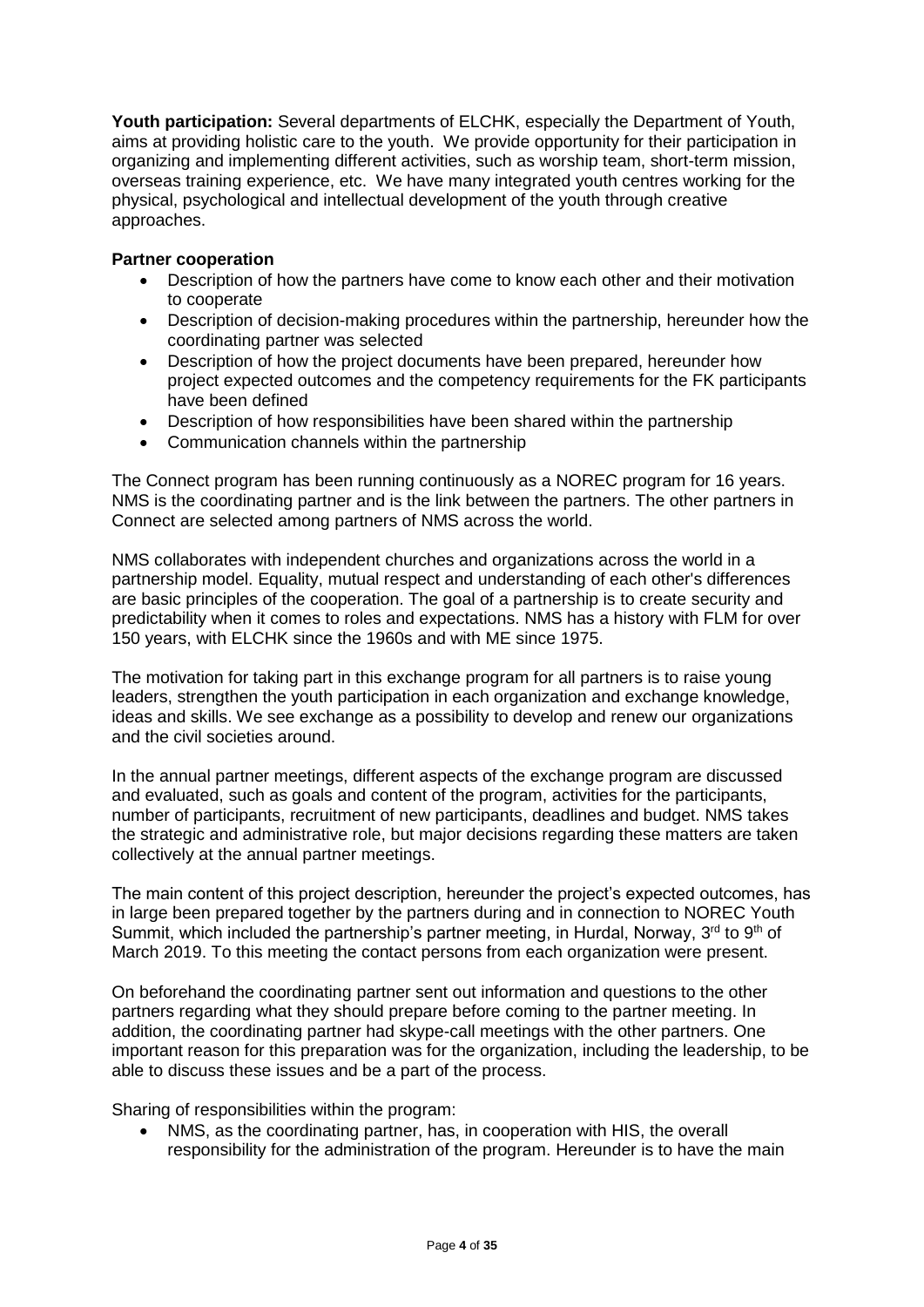responsibility of following up contact with NOREC, renewal of the agreements and reporting, and to follow up each of the other partners.

- The coordinating partner has the main responsibility of planning program, activities, practical issues, day-to-day follow up for South participants in Norway. South partners have the main responsibility of planning the program, activities, practical issues and day-today follow-up for North participants in their respective organization.
- NMS has, in cooperation with HIS, the responsibility of the preparatory course, infield course and a debriefing ("spring") course after the internship period.
- NOREC funds and other funds are accounted for through HIS. An external accounting office (Numeris AS, Mandal) is doing the accounting on a day-to-day basis. Revision is done annually by BDO.
- All partners use external revision firms to verify that the money is used according to the budget. Revision follows ISA 805 standard.
- Reports, budgets, participant details and applications are sent from each partner to the coordinating according to deadlines agreed upon on partner meetings.
- The budget is discussed at the partner meeting and thereafter is made by the coordinating partner. It is the responsibility of the coordinating to follow-up and distribute the budget.
- In addition to the annual partner meeting for all partners, the coordinating partner will make a visit to the other partners at least every second year for follow-up and mutual planning of the exchange.

Communication lines:

- Every partner has appointed a contact person for day-to-day contact with the coordinating partner's program leader.
- During internship the participants should report to the local contact person first, and after that, if needed, the program leader of Connect.
- The participants are writing 2 internship reports during their time abroad, and one final report after. Coordinating partner will follow up feedback directly with the other partners through contact persons.
- Emergency situations includes contact person/partner organization, HIS and NMS. NMS has the overall responsibility for the security when participants are abroad. Communication and decisions are made according to the security plans.

### **FK participant administration**

- Description of recruitment procedures for the FK participants
- Description of partners' general experience in volunteer administration, hereunder motivational aspects as well as conflict prevention and handling
- Description of how the technical requirements for hosting volunteers from abroad. such as work permit, accommodation, insurance, salary payments etc. will be handled
- Description of measures to facilitate volunteer's introduction, as well as social and cultural adaptation for incoming FK participants
- Description of how the knowledge and resources of FK participants will be utilised both during and after the exchange
- 1.) The coordinating partner recruits participants through public application process administrated by HIS in cooperation with Norwegian Christian Student Ministry (NKSS – Norges Kristelige Student- og Skoleungdomslag) and Stromme Foundation. All relevant applicants that applied before the deadline are interviewed.
- 2.) Other partners recruit participants with an open application among youth in their organizations. Relevant applicants are interviewed. ME also use a psychologist in their process.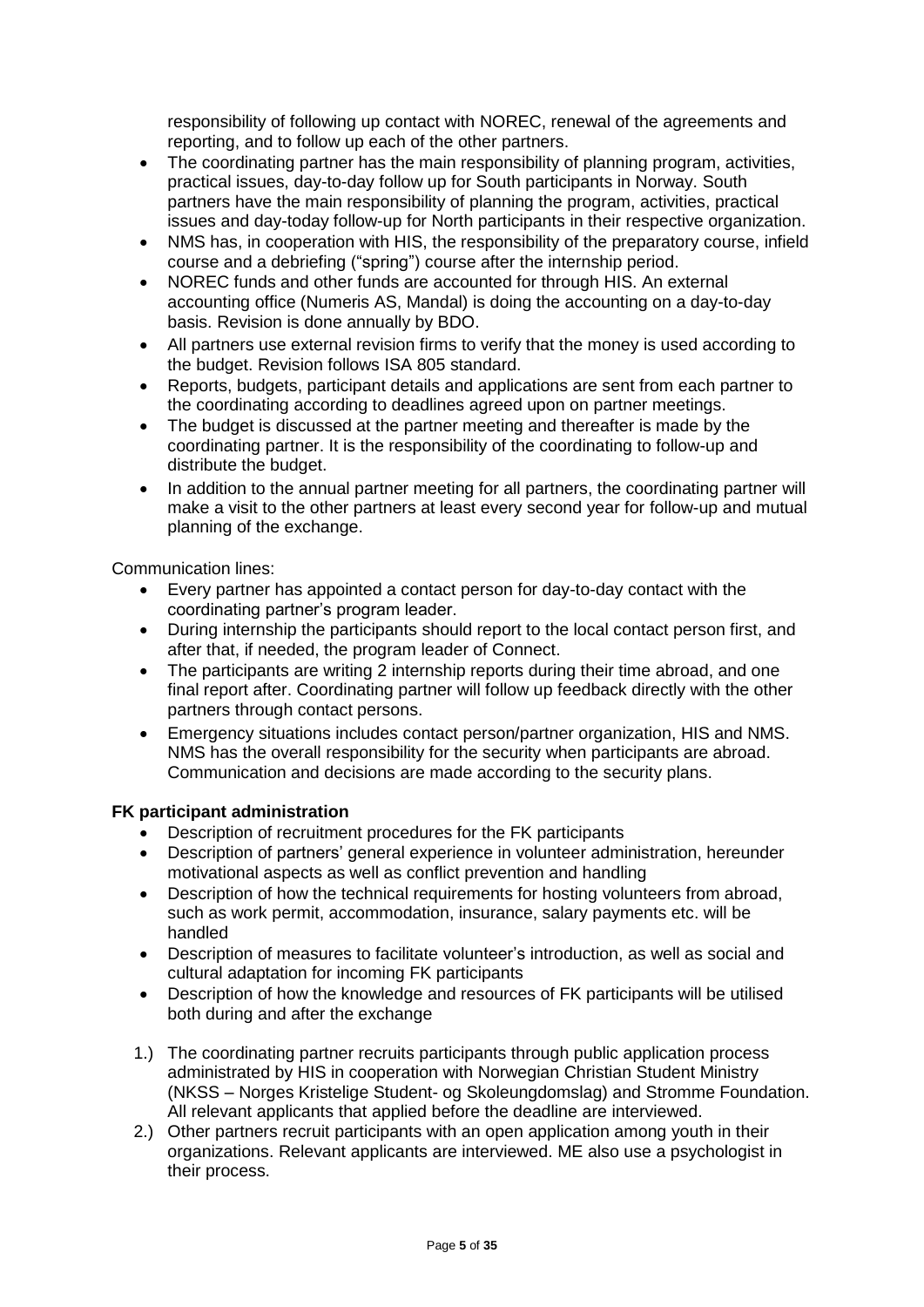- 3.) A detailed "Participant Agreement" outlines responsibilities and rights of the participants and sending and receiving organizations.
- 4.) Through 17 years of exchange within NOREC, the coordinating partner, and for many years also FLM and ME, have gained a lot of experience. In addition, all partners also have also participated in other exchange and volunteer programs for youths: NMS has the exchange/volunteer programs Ucrew and Uteam, ME is also participates in Ucrew, FLM and ELCHA have had volunteer programs with participants from USA (ELCA). The experiences are shared within the partnership.
- 5.) Every year a partner meeting takes place involving representative/-s from each partner.
- 6.) Each partner organization has the responsibility to arrange working permit, accommodation and transportation (within the country) for the participants having internship in their country. Flight tickets to and from the host country is arranged by the coordinating partner.
- 7.) Participants going to Norway they will have a visa for "Exchanges, cultural and organizational work." Participants going to Madagascar will have a visa for "Volunteer Worker." Participants going to Hong Kong will have a "Training Visa."
- 8.) Suitable accommodation could be an apartment, a shared apartment, living in a host family or in a dorm.
- 9.) Each South partner has a preparation course with the participants they are sending before they leave their country to go to Norway.
- 10.) All participants attend a 7 weeks long preparation course at HIS in Mandal, Norway. At this course issues regarding motivational intentions and conflict prevention and handling is raised.
- 11.) Information regarding NMS' work in Norway, and abroad, will be given to all participants in Mandal and Stavanger before the internship period.
- 12.) All partners and participants are informed about the "Security plan Connect 2019- 2020" which both gives guidelines for how to avoid dangerous situations and how to act in case of emergency.
- 13.) When the North participants come to the host organization abroad they will get an introduction course arranged by the receiving organization.
- 14.) The receiving partners provide each participant a mentor during their period.
- 15.) Around halfway through the internship (normally in the beginning of January) all participants will participate in a week follow-up course, administrated by HIS. Here the issue of motivational intention is also addressed.
- 16.) After the exchange, all the participants have an 8 weeks long spring course at HIS, which will include debriefing. During this time, all participants will give feedback both to NMS and the other partners. They will also plan volunteer work in order to make sure knowledge and resources gained through the exchange will be beneficial for the organizations and society.
- 17.) The North participants are doing volunteer work during the spring, summer and in some cases fall after they have been abroad to contribute to the work of NMS as well as in the society in general. This is done according to the plans of NMS.
- 18.) The South participants are doing volunteer work after coming back to their sending organization. The sending partners, are together with each participants, making individual plans for how the participants should work as volunteers and participate and contribute to the organization and local society after coming home. The volunteer work is primarily done during the summer and fall after the exchange.

During the partner meeting in March 2018 the following deadlines have been common agreed upon within the partnership: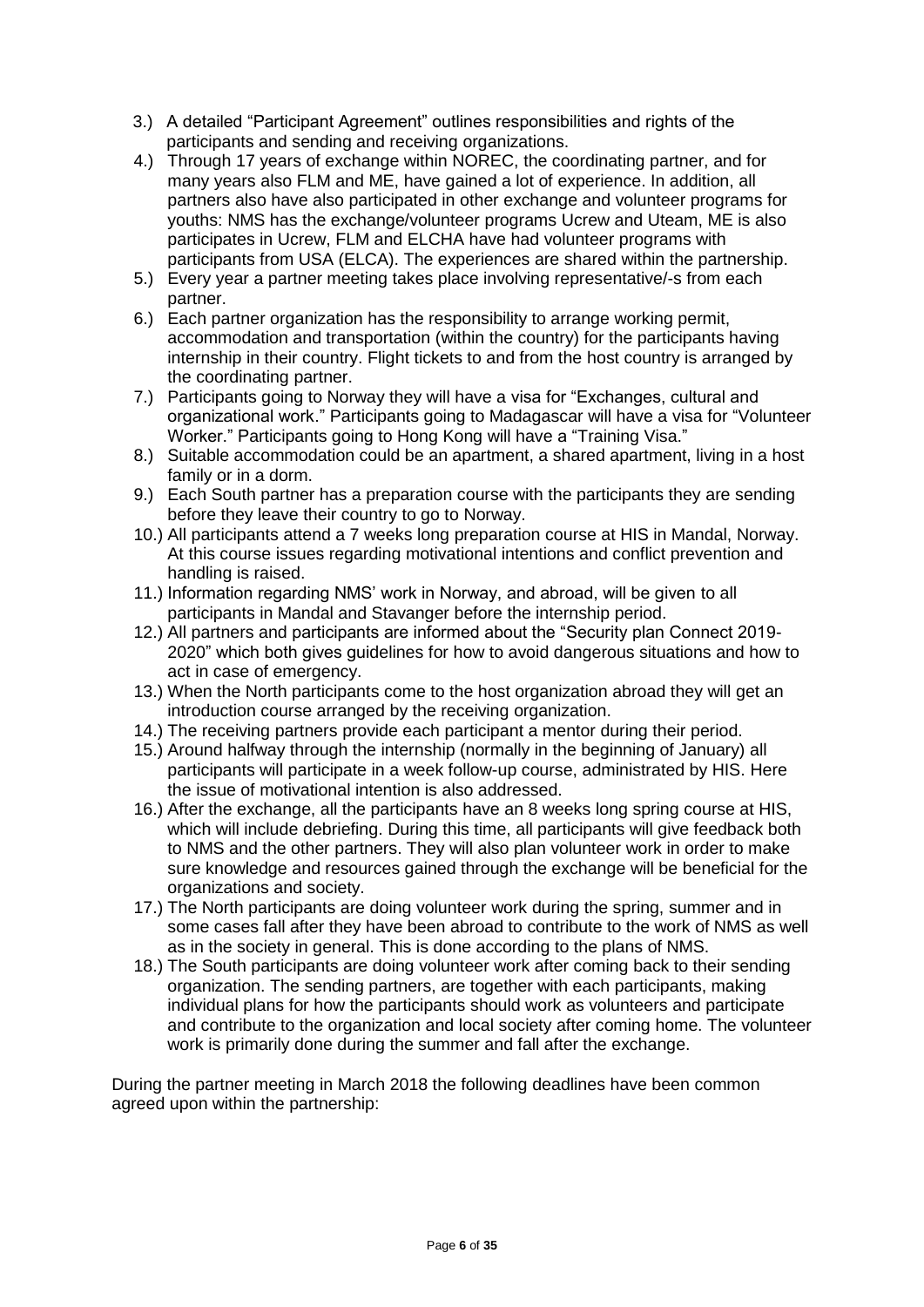|                              | <b>Deadlines for contact persons in</b>                                                                                 |
|------------------------------|-------------------------------------------------------------------------------------------------------------------------|
|                              | the Connect exchange program 2019-2020                                                                                  |
| January                      | Skype-meeting with Andreas. Follow up project                                                                           |
|                              | description/expected results. (Or at the partner meeting.)                                                              |
|                              | Second half of the grant is transferred to the partners.                                                                |
| 1 <sup>st</sup> of February  | Send the volunteer work report for the participants to Kaia/Daiana.                                                     |
| 1 <sup>st</sup> of March     | Send to Andreas:                                                                                                        |
|                              | Names, application forms (if applicable), copy of passport<br>$\bullet$<br>and contact information of new participants. |
|                              | Signed partnership agreement.<br>$\bullet$                                                                              |
|                              | Contribution from your organization to the narrative report<br>$\bullet$<br>for the previous exchange round.            |
| 1 <sup>st</sup> of April     | Being ready to go to the embassy for the visa application to apply<br>for a Norwegian visa.                             |
|                              | Send auditing and financial report for the previous exchange round<br>to Andreas.                                       |
| 1 <sup>st</sup> of May       | Send updated program for voluntary work to the participants and<br>Kaia/Daiana.                                         |
|                              | Send to Andreas:                                                                                                        |
|                              | The completed and signed participant agreement.<br>$\bullet$                                                            |
|                              | Documentation of completed high school for the<br>$\bullet$                                                             |
|                              | participants.                                                                                                           |
|                              | Medical examination and personal health declaration for the<br>participants.                                            |
| 1 <sup>st</sup> of June      | Send working plan for participants coming, including weekly                                                             |
|                              | schedule and overall program, for all the 6 months, to Andreas.                                                         |
| 1 <sup>st</sup> of September | Send proposed budget for the present exchange round to Andreas.                                                         |
| August/<br>September         | Skype meeting with Norwegian participants.                                                                              |
| September                    | Skype meeting with Andreas. Follow up project<br>description/expected results.                                          |
| 1 <sup>st</sup> of October   | 1 <sup>st</sup> of half the grant is transferred to the partners.                                                       |
| 1 <sup>st</sup> of December  | Send revised proposed budget to Andreas (if applicable).                                                                |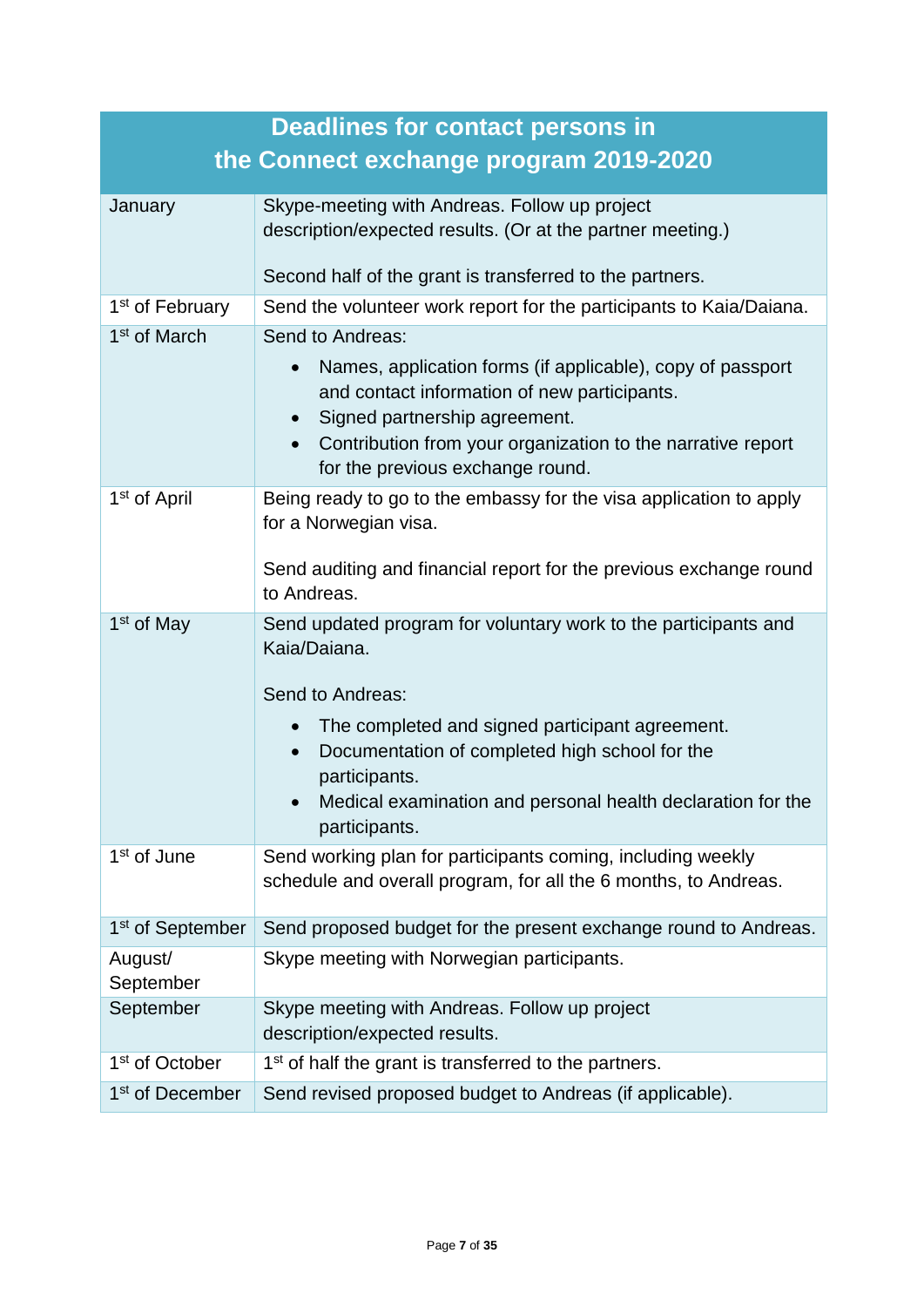### **Project administration**

Please describe the partners experience with, and routines for;

- Project planning and budgeting procedures
- Project internal monitoring, data collection and evaluation procedures
- Project reporting
- Accounting, audit and financial control systems and procedures

#### **NMS**

NMS has a wide experience in working with different types of projects, and have developed a Quality Development System (QDS) for project administration. The QDS gives a thorough explanation on the routines and procedures of NMS's project planning, reporting, monitoring and evaluation.

The Finance Section of NMS has responsibility for control of the budget and accounts, but the actual bookkeeping is carried out by KNIF Regnskap. The Controller closely monitors the budget, quality controls transfers of funds, and works to prevent corruption. The Controller also follows-up financial routines by giving concrete and systematic feedback to the partner/project leader for all the accounts once a year. Check lists are compiled and followed-up.

### **Movimento Encontrão**

**Project planning and budgeting procedures:** Budget begins to be prepared in September of each year based on the previous year's accomplishments and the following year's projects. It is reviewed by the Board at the November meeting and approved by the assembly in March of the current year.

**Project internal monitoring, data collection and evaluation procedures:** The financial manager monitors the values and evaluates.

**Project reporting:** ME posts the offsetting entry of all documents, every month sheets are closed with completed and budgeted. The Board of Directors receives these statements every month.

**Accounting, audit and financial control systems and procedures:** Every beginning of the month the documents from the previous month are sent to the accounting office. The Fiscal Council analyses the documents and guides to any changes or improvement of the processes. If there are irregularities, they are posted in the Council's opinion and read in the general assembly that will judge whether or not to approve the accounts. Depending on the irregularity, the fiscal council itself will advise the assembly to reject the accounts.

#### **FLM**

The budget planning and procedures are assured by the accountant and the contact person which is based on the previous year. It is reviewed and approved by the board during the monthly meeting.

FLM has two systems regarding the project administration: One is the internal control which is responsible for the financial evaluation every 3 months. This control is doing the report to the partners of the church, such as NMS. The other one is the DAF PP (Director of Administration Finance Project and Program). This section is responsible for monitoring the account, follow ups and procedures. The report is presented once a year at the National church council (KMSL). The bookkeeping is assured by the accountant through the document sent on a monthly bases for each project. The fiscal year is from January to December. An external auditing is not mandatory, it varies depends on the need of each project.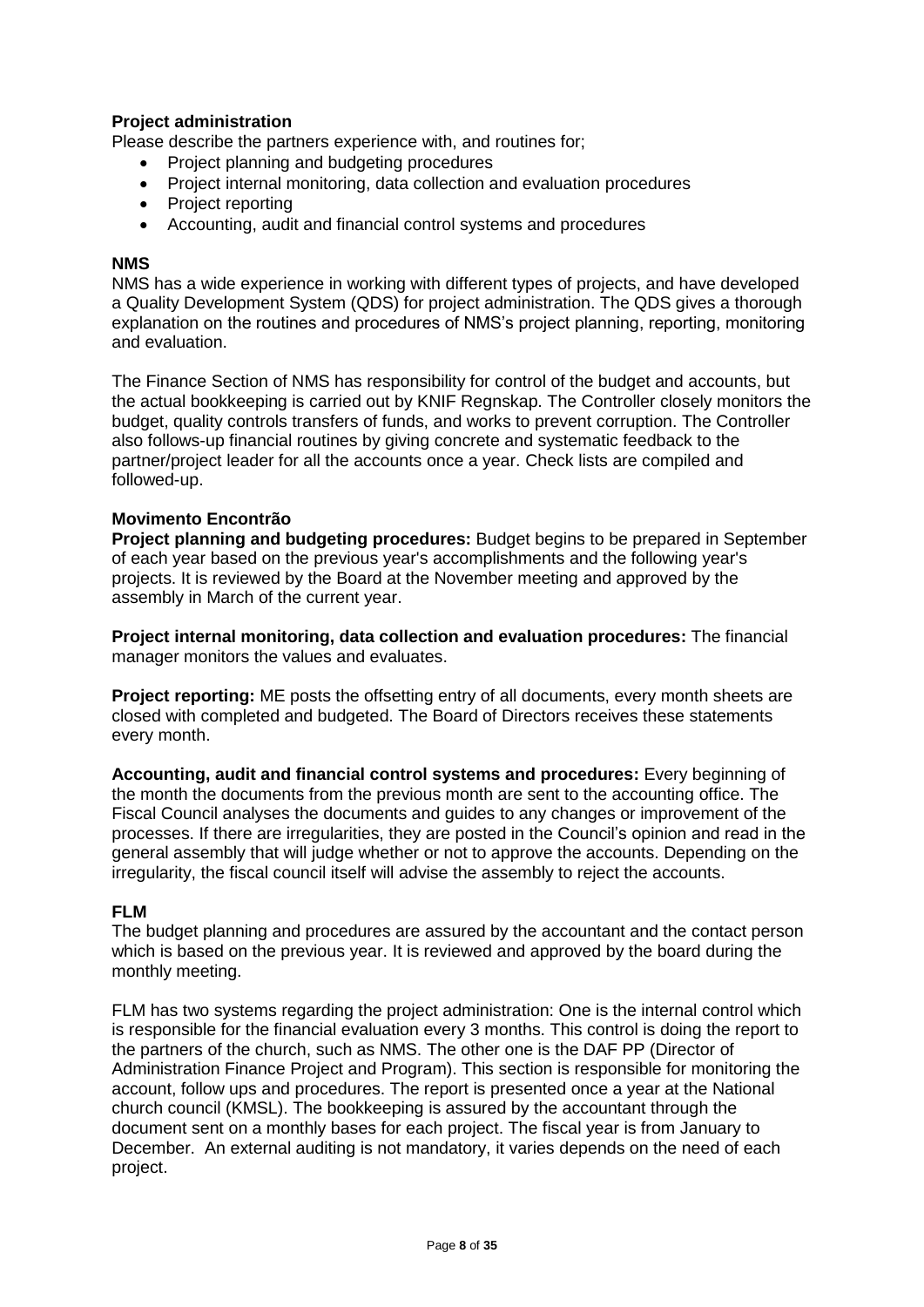### **ELCHK**

The Annual General Meeting of Members (AGM) of ELCHK is the highest decision-making authority in the administrative structure. The AGM is held once a year, with representatives from all the congregations, for the approval of yearly plan. It elects members to the Board of Directors and the Church Council. There are 10 administrative departments, each responsible for different aspects of the church development, such as Christian nurture, youth development, human resource, finance, etc. The proposals of these departments are made to the Church Council for approval. The Church Council convenes a meeting once a month to conduct church ministry in general.

The daily bookkeeping is administrated by a crew of staff in the general office. A monthly financial report is approved in the Church Council. Every year, our financial report is checked by our internal auditors, and an independent auditing firm. The annual financial report and the budget must be approved by the AGM, before submitting to the Companies Registry of the Government of the Hong Kong Special Administrative Region.

# **3. EXPECTED PROJECT RESULTS**

For the purpose of aligning the FK Civil Society projects with FK Norway's strategic priorities, as well as for the purpose of aggregating sector-specific results, FK have two standard expected results for FK Civil Society projects.

Partner organisations and civil society in general are strengthened when young leaders with increased knowledge and new skills are given responsibility and engage as change agents in their communities. FK Norway will therefor in this strategic period (2015-2017) strengthen the focus on 1) leadership development in the exchanges, and 2) the follow-up of FK participants after the exchanges to facilitate their continued participation in, and contribution to, civil society.

Expected result for each round of exchange:

- The FK Civil Society exchange develops young leaders who take responsibility and create positive change in their lives and communities.
- The FK Civil Society partners have structures in place to facilitate homecoming FK participants continued participation in, and contribution to, sending organization and/or civil society in general.

Each partnership has to make sure that the essence (intention) of these goals are included in their expected results.

### **Purpose of the project**

Please give a short explanation of the challenges (organisational and/or societal) the partners want to address through this project, and how the project will help the partners in addressing these challenges.

#### **Challenges and how they are addressed**

One shared challenge for all the partners has to do with the participation of youth, and youth leadership in the organizations. Therefore, we want to focus on training young leaders to take responsibility in their society and organizations, and to use this program to enable youth participation in the organizations. The challenges with youth participation and leadership look a bit different in the different organizations that are part of the program, and the tools we are using to meet these challenges are also different. Therefore, the expected outcomes, as well as indicators and activities may differ among the different partners.

In NMS it is a challenge to engage new generation in the organization. The average age of the members in NMS is quite high. The local work of NMS in many places is also mostly attracting older people and therefore also (conscious or unconscious) more customized to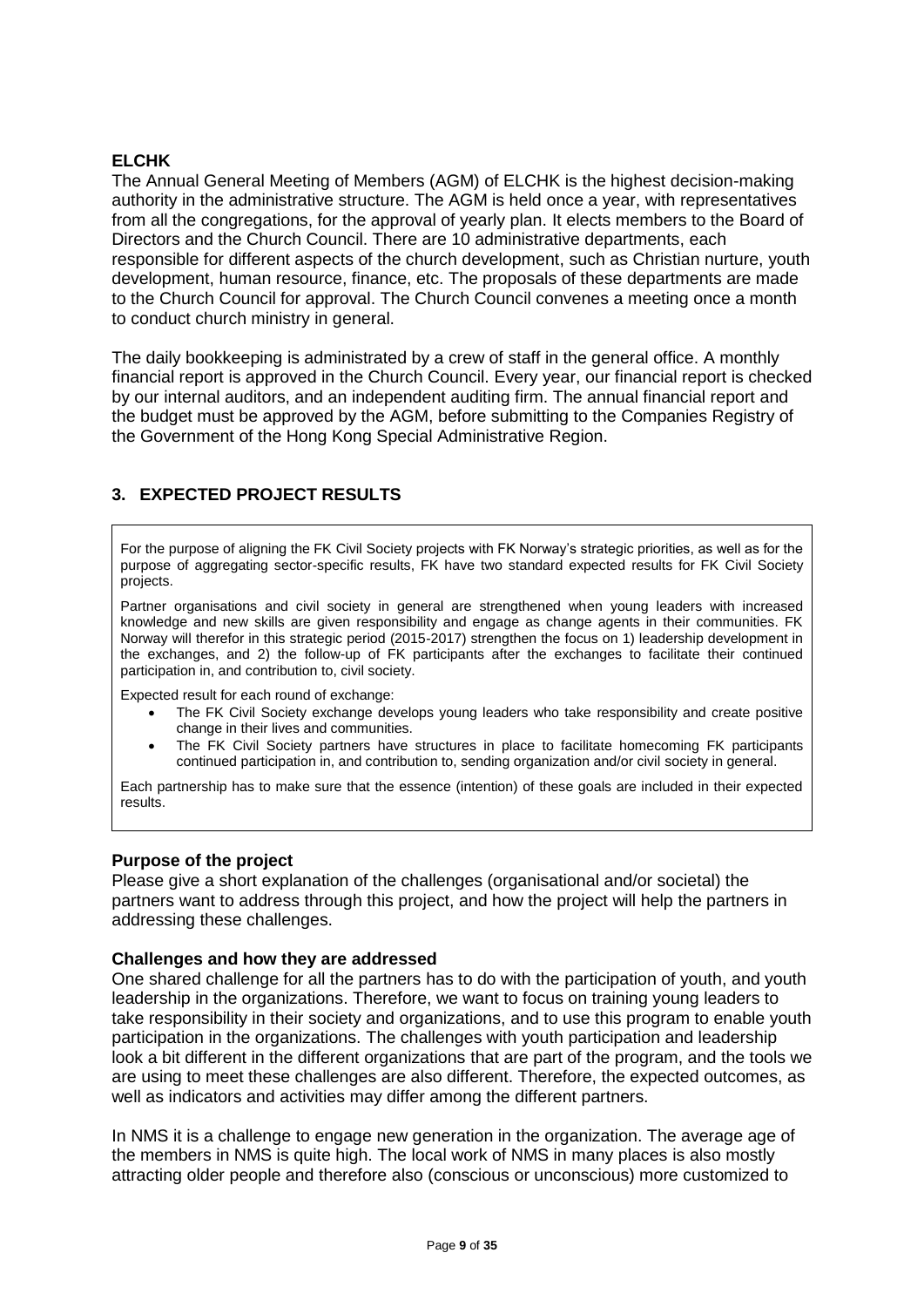this audience. The traditional way of engaging locally in the organization doesn't seem to attract younger generations. Therefore, the Connect project is focusing on strengthening the capacity for youth involvement in NMS. It is about developing and strengthening arenas that attract young people to engage within the organization and take leadership responsibilities.

For ME it is a challenge to have new generations participate, engage and take responsibility within in the organization. The Connect program can be part of addressing these challenges by using both North and South participants as resources in different types of leadership trainings within the organization (for instance mentor groups, camps, youth work) and be part of motivating and challenging youth to take responsibilities in the organization. It is a hope that this will result in more young leaders. This could for instance mean that it will be more young representatives in the regional committees, and the number of mentoring groups for young leaders is increased. An increased number of camps may also indicate an increased number of young leaders because the number of camps now is limited because of limited number of young leaders available.

In northeast of Brazil youth participation and leadership is especially a challenge. One reason for this is that ME hasn't been very strong in this area, but also that people here in general are poor and often less educated. Therefore, the Connect program will in the coming years focus especially on the challenge of youth leadership in this area. Part of that work is to train and motive young leaders in cooperating congregations/organizations to be leaders and take on leadership responsibilities. Part of the work will be to motivate youth to apply for exchange programs like Connect, and train them to be qualified, so that they in the future can take part in these programs and bring obtained experiences and knowledge back to their home-communities and be leadership resources in the North East.

In FLM the situation is a bit different from the other organizations: The majority of the members are young people, around 60 % are youths, but the challenge is that there are few young people that are taking leadership responsibilities within the organization. Especially, among people that are below 30 years old there are few in leadership positions and with leadership responsibilities. The exchange program will address this challenge by using both North and South participants in leadership training of youths within the organization, as well as in training them in different skills (for instance though English club) that may be useful for them in executing leadership responsibilities within the organization. The Malagasy participants may also themselves participate in the organization as young leaders after their exchange and use the experience and skills they have obtained.

ELCHK also has a challenge in having fewer younger people participating, and especially taking leadership roles within the organization. Sometimes this is because of the lack of experience and competence for the leadership tasks that is needed. For instance, it is a challenge that there are too few competent youth leaders that can take responsibilities in youth camps. Therefore, an expected outcome for ELCHK will be to have more competent leaders within the organization. This will be done through having young people participate in the Connect program. In addition the participants in the program will be part of training others and sharing their knowledge and skills to others.

In the matter of increasing the youth participation and youth leadership in the organizations, the participants in the Connect program themselves will be key factors. In the exchange program the participants are going to be trained as leaders through teaching and practice. The participants are, during the exchange and volunteer work, involved in training other youth as leaders, for example through small groups (ME), in youth centres (ELCHK) and workshops (FLM), which are arenas that the organizations are using for leadership training. But for them to have greatest impact, we believe it is crucial that many of them, with the skills, knowledge and motivation they have obtained, also to continue their active engagement in the organization after the exchange and volunteer work. This has not always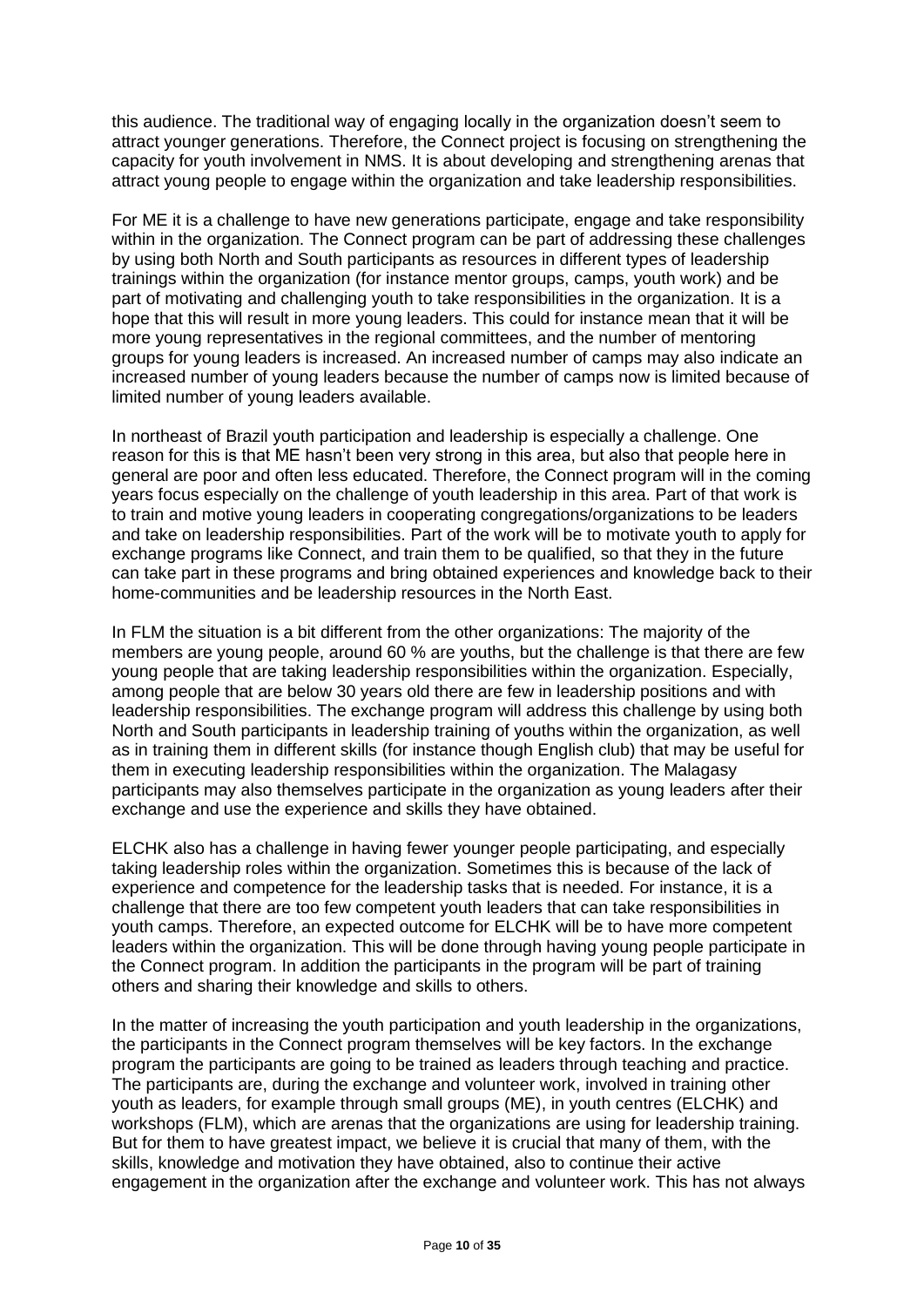been the case. Therefore, it is important for us through the program to focus on motivating and preparing the participants for a long-lasting engagement in the organizations. This is done throughout the exchange by giving them ownership and motivation for the organization they are coming from, but also by giving them opportunities in the organization to canalize their skills and engagement. We will also, in all the organizations, create alumni gatherings where the participants can be followed-up and re-motivated.

A shared challenge in the world are global and social problems. For instance, Madagascar is considered as one of the least developed countries in the world according to the UN development index. Where challenges like corruption and poverty are huge. Even if Hong Kong has a lot of billionaires, it is also a place with increasing gap between rich and poor and today 1 of 5 inhabitants lives below the poverty line. In Brazil there is also a big gap between rich and poor in the same area, as well as general differences between different parts of the country. Brazil has also serious problems with crime, for instance with roughly 23.8 homicides per 100,000 residents. Even if Norway in many ways has a good social safety net, there are also segregation in Norway between different social groups. Not at least in general between many ethnic Norwegian and immigrants. The amount of refugees has increased in Western countries and challenged the society and we find a lot of prejudices and racist thoughts being expressed in the public sphere. There are many social challenges locally, but things like poverty, environment and injustice are often not possible to solve just within a country. They are global challenges and what we do in one part of the world is also something influencing people in other parts of the world.

To make a change we need people who are engaged in making a positive change and contribution to these challenges, on a local and a global level. And for us as churches and mission organizations, it is important that we and our members are engaged in these issues and take responsibility and do something ourselves, but also trying to impact the society around us. In the course in the beginning and end of the exchange the participants will learn about social challenges in a global world and locally. By living in another country and also in many cases engage in social projects, they may receive a deeper and broader understanding of the social challenges we meet around the world. Especially the Norwegian participants may experience some of these challenges in a closer way than they have done before. But the participants may also learn from the country they have been on exchange to, strategies they could use to fight these challenges when coming home and being motivated to do that. We believe that through knowledge and experiences acquired through the exchange program, the participants will be more engaged in social and global issues and be involved in work connected to them, and impact the organizations and churches they are part of to be more engaged.

NMS is a mission organization that in more than 175 years have been working abroad and the global focus is fundamental for the organization's self-understanding. But the way NMS is working has changed a lot during the last decades. One of the changes is that there are a lot fewer Norwegian missionaries working abroad for NMS. This change means that there are fewer missionaries that could bring first-hand experience from abroad back to Norway and different parts of the organization. Not at least to mission groups and local congregations.

Therefore, it is important for the organization to bring more information, stories and experiences from their work abroad back to Norway, and to motivate members to have a global engagement.It is also an important goal for NMSU to strengthen the global focus in their camps and events, so that the youth also become engaged in the global work of NMS. The number of mission groups are decreasing, and NMS is focusing more on working in partnership with local congregations. Even if this has a lot of advantages, the global mission work has another position in the congregations compared to the traditional mission groups. In the mission groups the global work of NMS is the heart of their work, while in churches it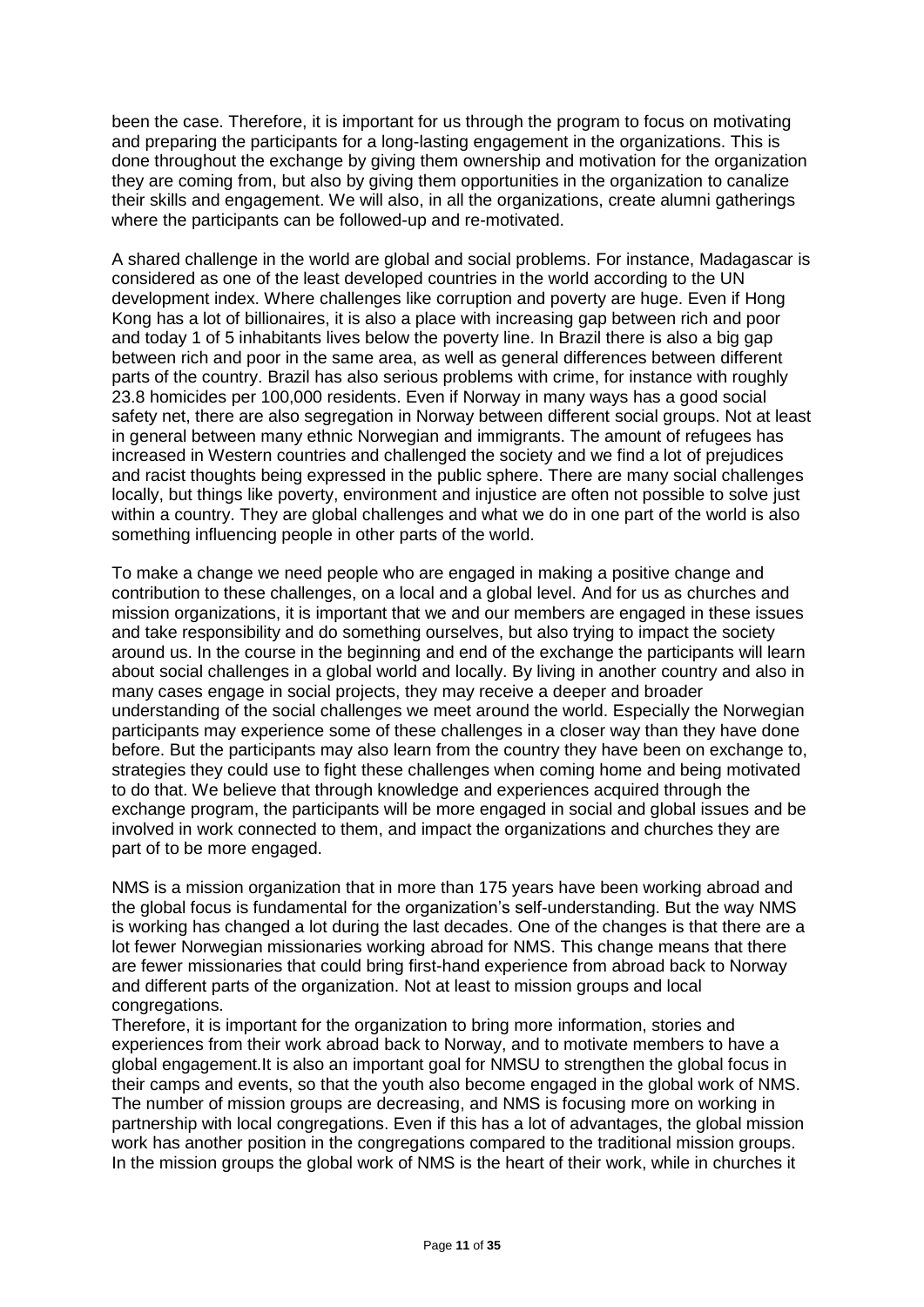is just one among many activities and focuses. In many cases what happens locally takes more of the congregation's focus then what happens in other parts of the world.

The exchange program will help NMS/NMSU to address these challenges by using both the participants coming to Norway from the partner organizations of NMS, and by the Norwegian participants coming back after being part of the work of their partner organizations in 6 months. The participants have first-hand experience that we believe will create interest among listeners. We believe that by having participants from the partner organizations participate and have responsibilities in local congregations and letting them share from their country, culture and their own experiences, the global engagement in these congregations will increase. There are also many arenas within NMS/NMSU where both North and South participants could share their cross-cultural experience and what they have seen and learned during the exchange. These arenas could be mission groups, camps, regional events, the General Assembly of NMS, magazines and digital media. The stories and experiences of the participants could also be used to make information material in NMS/NMSU.

In Madagascar there are not living many people from other countries. Therefore, the young people in FLM don't have much cross-cultural competence. But FLM is working with partners all over the world, and therefore it is important for FLM to strengthen the cross-cultural understanding among the youths. That will make them more competent to engage with organizations from different part of the world and reduce the risk of misunderstandings. But even if there are few people in Madagascar from abroad, the culture in Madagascar is not the same everywhere and there are significant differences between different parts of the country. These differences may create misunderstandings and conflicts. As a nationwide church it is important for FLM to work well together, not at least when it comes to youth work. Therefore, knowledge and competence in cross-cultural understanding is also valuable for youths in FLM when cooperating with youths from other parts of the country. The exchange program will help FLM to address these challenges by letting both the North and the South participants share their knowledge and experiences regarding in cross-cultural work and have activities related to cross-cultural communication.

Hong Kong is a multicultural place where people with different backgrounds and from different countries and cultures meet. This is also the case of ELCHK, especially in regard to projects where they are cooperating with other organizations from different parts of the world. In meeting, camps and conferences participants from ELCHK meet with people with another cultural background. Therefore, it is necessary for ELCHK to increase the crosscultural understanding among young people in the organization. The exchange program will address this in different ways. Firstly, the Norwegian participants will through their presence in different arenas increase the cross-cultural understand among the youth they are involved with. Secondly, they will have workshops, activities and presentations which more specifically will address these issues. Thirdly, the participants from Hong Kong will share their experiences when coming back during the volunteer period.

An organizational challenge for the exchange program itself is the visibility and the knowledge of the program within the organization and the society. To meet this challenge, we think more visibility of the exchange program on digital platforms would be a good strategy. That means developing websites and being more present on strategic social media platforms. Here the present status is different among the different organizations, from FLM and ELCHK which do not have any online information about the organization at all, to NMS and ME that already have information present at the organization's website. However, we believe there are need for improvements for all in this area, not just to give fact about how the project works, but also stories and information about what it means in and to show positive accomplishments of the project.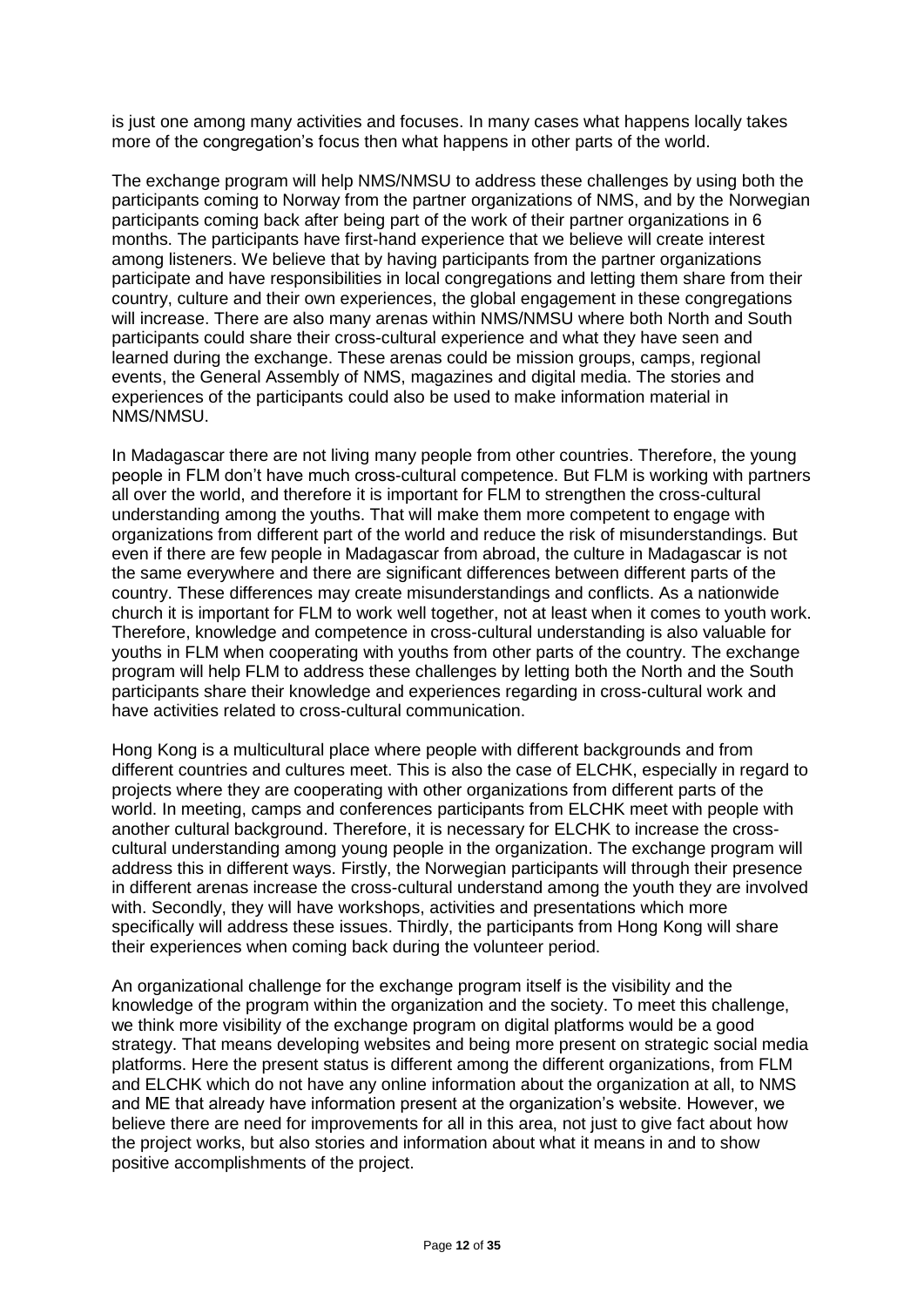### **Main focus of the Connect program**

Based on above mentioned challenges we have put as the main goal for Connect **to raise young leaders that are influencing their societies in a positive way and that are working for a world without injustice and poverty.**

Connect believes that this is achieved by challenging youth to use their talents, by sharing experiences, knowledges and ideas between young people from different countries, and by people living in the local community of another culture than your own.

The program has set these four common goals to show the shared focus for all partners:

- **1. Raising young leaders to influence their societies in a positive way.**
- **2. Empower and motivate young people to take part in the organizations and influence their work.**
- **3. Involving organizations and civil societies in global and social challenges related to issues like injustice, poverty and environment, and inspiring them to take actions for this.**
- **4. Building bridges between different cultures and raise awareness of being part of a global world.**

Each partner has taken basis in the four goals above when creating the expected results of their engagement in the program.

### **Expected results framework**

The expected results may be summarised in the following table (one table for each expected result), or by using your own format. See guideline B13 for more information on result management in FK.

Include the following information:

- 1-3 expected results for the exchange project as a whole
- 1-3 expected results for each partner
- Indicators to be used to measure progress on each of the expected results
- Baseline value/status on each of the selected indicators (situation at start)
- How progress on the indicators will be measured, and when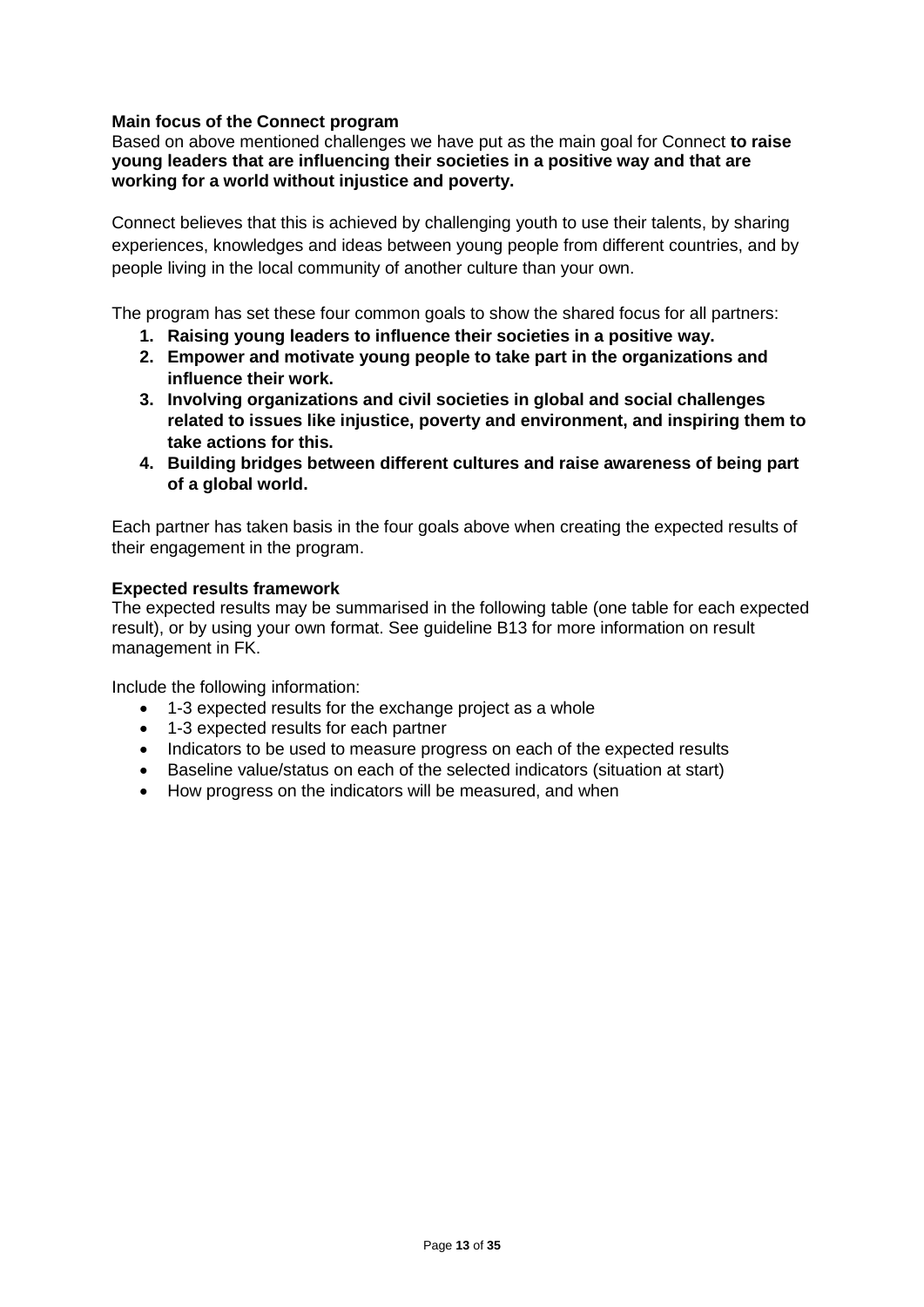# **Common for the whole program**

| Expected<br>result                                                                                                                 | <b>Indicators</b><br>$(1 - 3)$                                                                                                                                                                                                                                                                                                                                                                                                                                                                                                                                     | Situation at start<br>(baseline value):                                                                                                                                                       | <b>Situation after</b><br>(target):                                                                               | How to<br>measure:    | When to<br>measure:        |
|------------------------------------------------------------------------------------------------------------------------------------|--------------------------------------------------------------------------------------------------------------------------------------------------------------------------------------------------------------------------------------------------------------------------------------------------------------------------------------------------------------------------------------------------------------------------------------------------------------------------------------------------------------------------------------------------------------------|-----------------------------------------------------------------------------------------------------------------------------------------------------------------------------------------------|-------------------------------------------------------------------------------------------------------------------|-----------------------|----------------------------|
| Result 1: The<br>youth<br>participants<br>of Connect<br>has a long-<br>lasting<br>engagement<br>in the<br>sending<br>organization. | $%$ of<br>participants<br>engaged<br>within in the<br>organization.                                                                                                                                                                                                                                                                                                                                                                                                                                                                                                | By May 2019,<br>40 % of the<br>participants of<br>the exchange<br>2017-2018 from<br>NMS, had been<br>engaged within<br>their sending<br>organization<br>after the                             | In 2022, 65 %<br>of the<br>participants<br>from NMS are<br>still engaged<br>within in the<br>organizations.       | Surveys./<br>Reports. | February<br>every<br>year. |
|                                                                                                                                    |                                                                                                                                                                                                                                                                                                                                                                                                                                                                                                                                                                    | exchange.<br>By June 2019,<br>$0%$ of the<br>participants of<br>the exchange<br>2017-2018 from<br>ME, had been<br>engaged within<br>their sending<br>organization<br>after their<br>exchange. | In 2022, 80 %<br>of the<br>participants<br>from ME are<br>still engaged<br>within in the<br>organizations.        |                       |                            |
|                                                                                                                                    |                                                                                                                                                                                                                                                                                                                                                                                                                                                                                                                                                                    | By June 2019,<br>75 % of the<br>participants of<br>the exchange<br>2017-2018 from<br>FLM, had been<br>engaged within<br>their sending<br>organization<br>after their<br>exchange.             | In 2022, 75 %<br>of the<br>participants<br>from FLM are<br>still engaged<br>within in the<br>organizations.       |                       |                            |
|                                                                                                                                    |                                                                                                                                                                                                                                                                                                                                                                                                                                                                                                                                                                    | ELCHK hasn't<br>been part of the<br>program before.                                                                                                                                           | In 2022, 100<br>% of the<br>participants<br>from ELCHK<br>are still<br>engaged<br>within in the<br>organizations. |                       |                            |
| Summary of<br>main<br>activities                                                                                                   | North/South participants: *<br>- Receiving information about the organizations during the preparation<br>course, introduction course and the spring/debriefing course.<br>- Visit different projects of the host organization during the internship.<br>- Giving the participants information about how they could participate in<br>the organization after the exchange during the spring/debriefing course<br>(North participants)/home-coming seminar (South participants).<br>- Participate in and arrange alumni meetings for former Connect<br>participants. |                                                                                                                                                                                               |                                                                                                                   |                       |                            |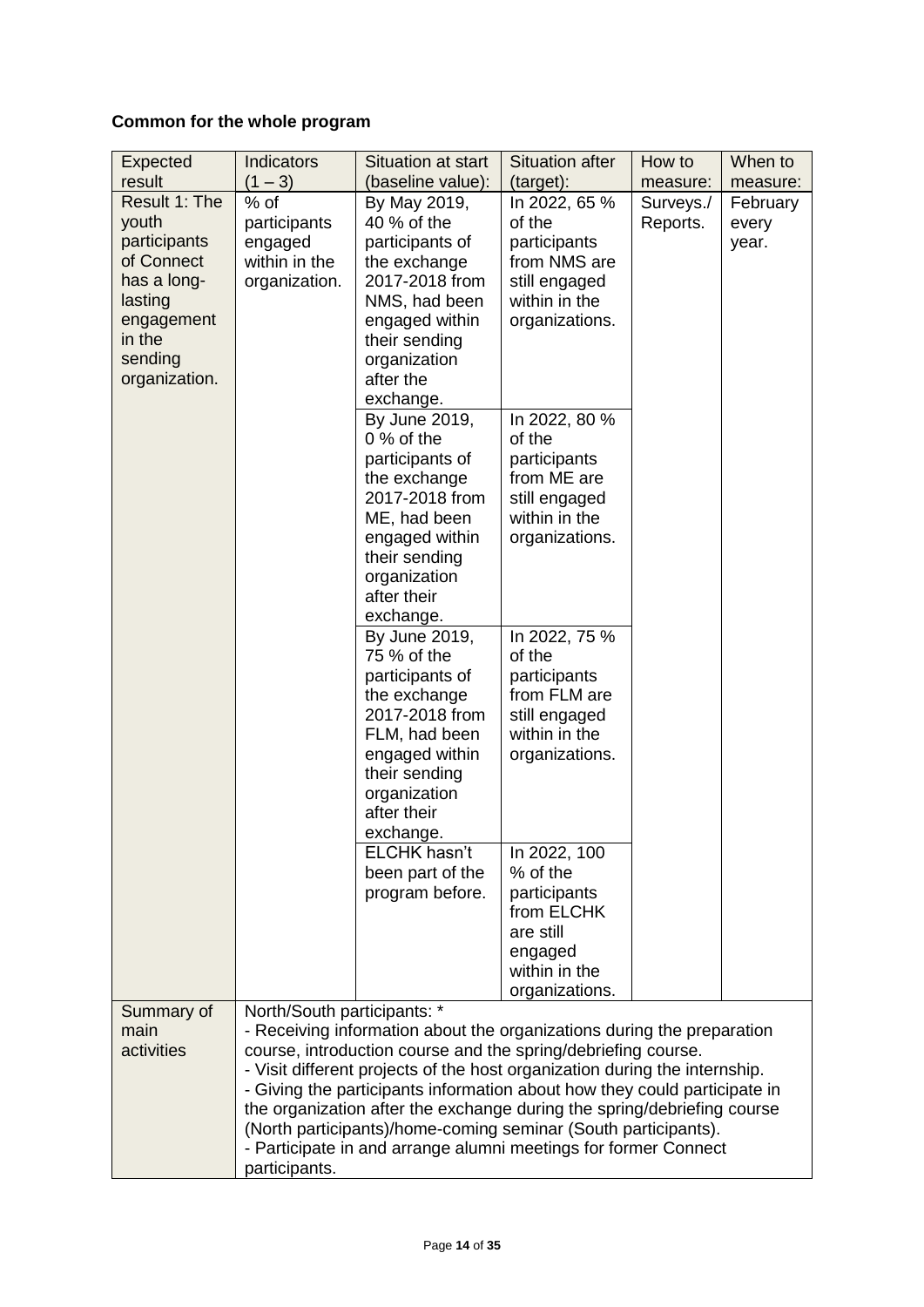\* Definition of what each organization put into "engagement" in the organization:

- NMS: Being participating in Connect groups, leaders in camps of NMSU, participate in Uteam, Ucrew or as a volunteer or volunteering in Second Hand Shops.

- ME: being part of a committee of representatives, part of a mentoring groups, or camps leader.

- FLM: being an active member in one of the 8 department of FLM (have some responsibility in these departments).

- ELCHK: being a leader at youth camps, leadership task in a youth groups/worship team, or member of the department committee leader in youth project.

| Expected<br>result                                                                                                                  | Indicators<br>$(1 - 3)$                                                                                                                                                                                                                                                                                                                                                                                                                                                                                                                                                                                                                                                                                                                                                                                                                                                                                                                                                                                                                                                                                                                                                                                          | <b>Situation at</b><br>start                        | <b>Situation</b><br>after    | How to   | When to                    |
|-------------------------------------------------------------------------------------------------------------------------------------|------------------------------------------------------------------------------------------------------------------------------------------------------------------------------------------------------------------------------------------------------------------------------------------------------------------------------------------------------------------------------------------------------------------------------------------------------------------------------------------------------------------------------------------------------------------------------------------------------------------------------------------------------------------------------------------------------------------------------------------------------------------------------------------------------------------------------------------------------------------------------------------------------------------------------------------------------------------------------------------------------------------------------------------------------------------------------------------------------------------------------------------------------------------------------------------------------------------|-----------------------------------------------------|------------------------------|----------|----------------------------|
|                                                                                                                                     |                                                                                                                                                                                                                                                                                                                                                                                                                                                                                                                                                                                                                                                                                                                                                                                                                                                                                                                                                                                                                                                                                                                                                                                                                  | (baseline<br>value):                                | (target):                    | measure: | measure:                   |
| Result 2:<br>Participants<br>are involved<br>in work<br>regarding<br>social and<br>global issues<br>in their local<br>communities.* | % of the<br>participants are<br>engaged in these<br>matters, either<br>through work or<br>volunteer<br>engagement.                                                                                                                                                                                                                                                                                                                                                                                                                                                                                                                                                                                                                                                                                                                                                                                                                                                                                                                                                                                                                                                                                               | Measured in<br>the beginning<br>of the<br>exchange. | 70 % of the<br>participants. | Surveys. | February<br>every<br>year. |
| Summary of<br>main activities                                                                                                       | North and South participants:<br>- Learn about global challenges, development work, social work and<br>diakonia during the preparatory course and the spring/debriefing course.<br>North participants:<br>- Work in different social projects during their stay abroad: In Hong Kong<br>the participants will be involved in the working Tin Shui Wai Integrated<br>Youth Service Centre through being responsible for some activities and<br>assisting in other activities for youths. They will also be involved in<br>Enlighten Centre where they will lead activities for groups of young<br>adults, and assist in different drug prevention and rehabilitation activities.<br>In FLM the participants will be involved in institutions like Akany Avoko<br>(centre for teenage girls). In ME they may volunteer in different social<br>projects in the communities they live (for instance Gente Muida).<br>South participants:<br>- Work in Second Hand Shops of NMS.<br>- The participants in ELCHK will do work in the Integrated Youth Centre<br>during their volunteer period.<br>- The participants in FLM will be volunteers in FLM schools.<br>- The participants in FLM will start Connect groups. |                                                     |                              |          |                            |
|                                                                                                                                     |                                                                                                                                                                                                                                                                                                                                                                                                                                                                                                                                                                                                                                                                                                                                                                                                                                                                                                                                                                                                                                                                                                                                                                                                                  |                                                     |                              |          |                            |

\* This could for instance be work among refugees/immigrant, work with drug prevention/rehabilitation, engaged in organizations focusing on advocacy etc.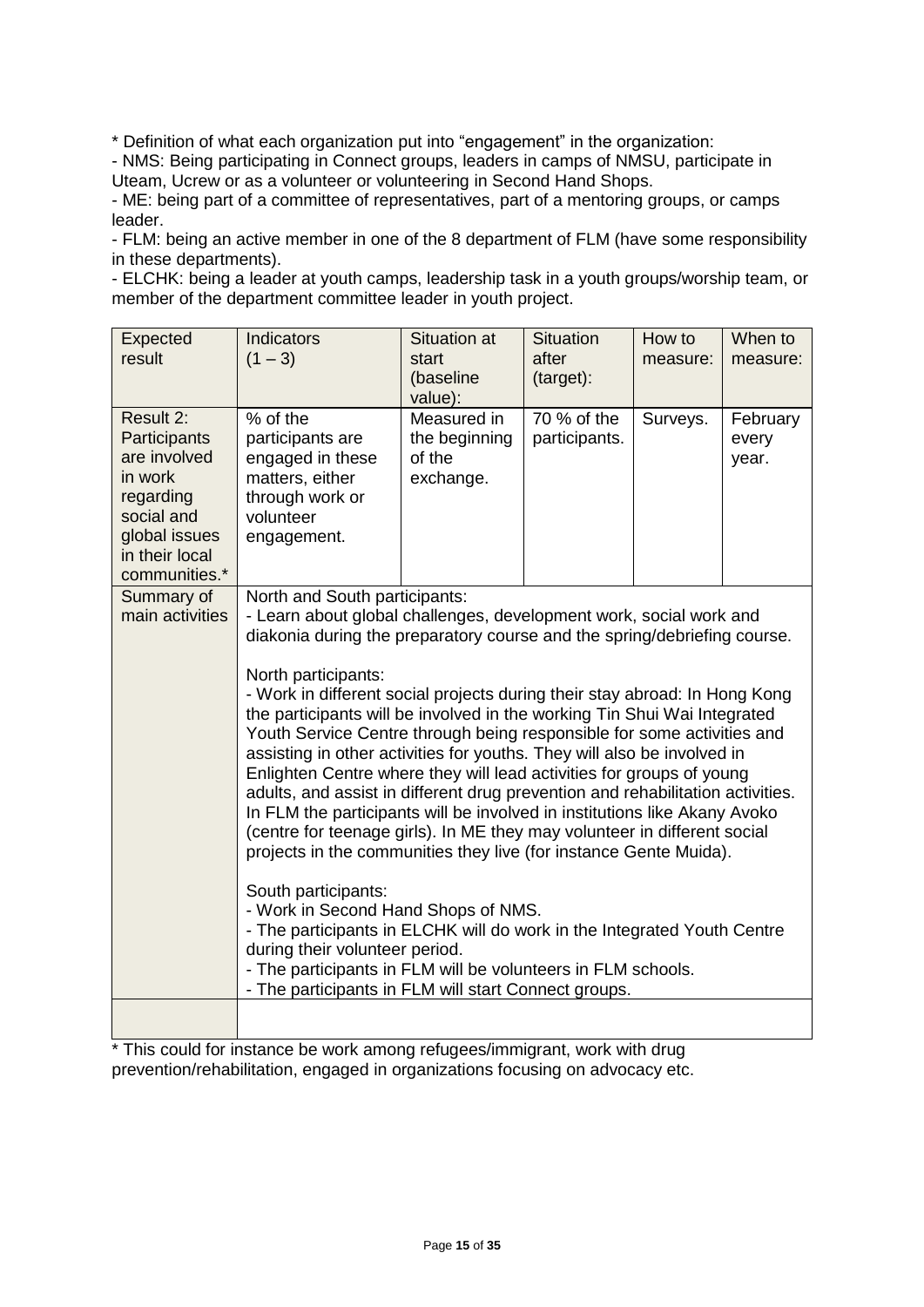| Expected                                                                                                                            | <b>Indicators</b>                                                                                  | Situation at start                                                                                                                                                                                       | <b>Situation</b>                                                                                                                                                                                                                               | How to                                                               | When to           |
|-------------------------------------------------------------------------------------------------------------------------------------|----------------------------------------------------------------------------------------------------|----------------------------------------------------------------------------------------------------------------------------------------------------------------------------------------------------------|------------------------------------------------------------------------------------------------------------------------------------------------------------------------------------------------------------------------------------------------|----------------------------------------------------------------------|-------------------|
| result                                                                                                                              | $(1 - 3)$                                                                                          | (baseline value):                                                                                                                                                                                        | after                                                                                                                                                                                                                                          | measure:                                                             | measure:          |
| Result 3: The<br>organizations<br>have<br>increased<br>their visibility<br>of the<br>exchange<br>program on<br>digital<br>platform. | Activity on<br>Instagram<br>and/or<br>facebook.                                                    | Just one of the<br>organizations<br>have an account<br>on Instagram for<br>the Connect<br>program. None<br>have an account<br>on Facebook.                                                               | (target):<br>All partner<br>organization<br>have<br>developed an<br>account for<br>the exchange<br>on either<br>Instagram or<br>Facebook or<br>both that is<br>updated in<br>average at<br>least 3 times<br>a month<br>during the<br>exchange. | Count the<br>number<br>and<br>number<br>of<br>updates.               | February<br>2021. |
|                                                                                                                                     | Number of<br>shared web<br>platforms<br>driven by<br>participants<br>and<br>frequency of<br>posts. | 0 shared web<br>platforms.                                                                                                                                                                               | 1 shared web<br>platforms<br>with in<br>average at<br>least 2 posts<br>a month<br>during the<br>exchange.                                                                                                                                      | Count the<br>number<br>of<br>platforms<br>and<br>number<br>of posts. | February<br>2021. |
|                                                                                                                                     | The number<br>of partner-<br>organizations<br>with web<br>platforms.                               | 2 of the partners<br>have pages on<br>their websites<br>about the<br>exchange.                                                                                                                           | 4 of 4<br>organizations<br>have<br>developed<br>new<br>platforms on<br>the internet<br>about<br>exchange<br>(websites,<br>blogg, vlogs<br>$etc.$ ).                                                                                            | Count the<br>number<br>of new<br>platforms.                          | February<br>2021. |
| Summary of<br>main<br>activities                                                                                                    | North/South participants:<br>them regularly.                                                       | - Receive training in using digital platforms during the preparation course.<br>- Create new digital platforms and update them.<br>- Create accounts on Facebook/Instagram for the exchange and updating |                                                                                                                                                                                                                                                |                                                                      |                   |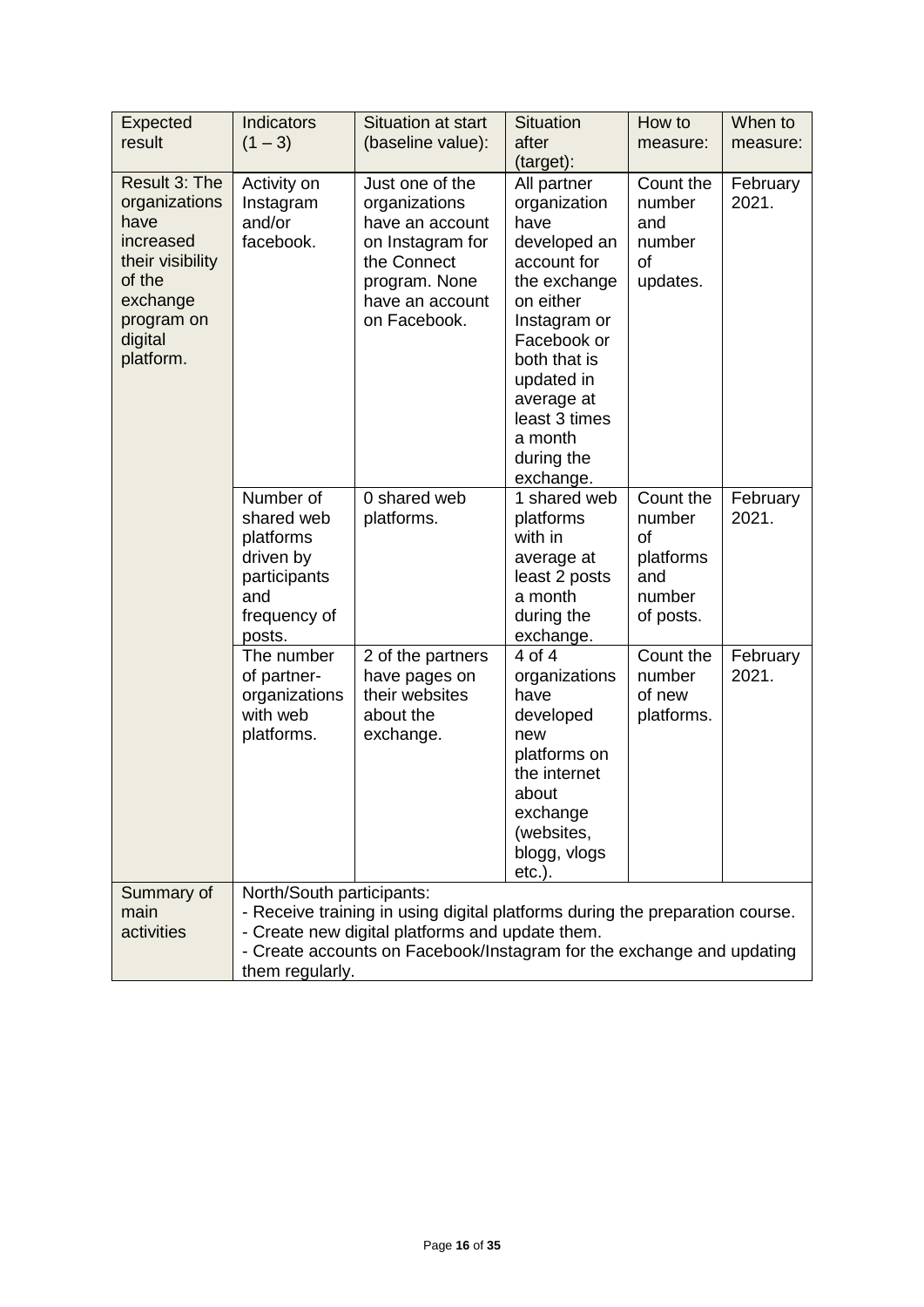# **NMS, Norway**

| Expected<br>result                                                                    | <b>Indicators</b><br>$(1 - 3)$                                                                                                                                                                                                                                                                                                                                                                                                                                                                                                                                                                                                                                                                                                                                                                                                                          | <b>Situation at start</b><br>(baseline value):                                                                                                                                                                                                         | <b>Situation</b><br>after<br>(target):                                                                                                                                                       | How to<br>measure:                    | When to<br>measure:                 |
|---------------------------------------------------------------------------------------|---------------------------------------------------------------------------------------------------------------------------------------------------------------------------------------------------------------------------------------------------------------------------------------------------------------------------------------------------------------------------------------------------------------------------------------------------------------------------------------------------------------------------------------------------------------------------------------------------------------------------------------------------------------------------------------------------------------------------------------------------------------------------------------------------------------------------------------------------------|--------------------------------------------------------------------------------------------------------------------------------------------------------------------------------------------------------------------------------------------------------|----------------------------------------------------------------------------------------------------------------------------------------------------------------------------------------------|---------------------------------------|-------------------------------------|
| Result 1: NMS<br>has<br>strengthened<br>their capacity<br>for youth<br>involvement in | The number<br>of Connect<br>groups<br>(groups for<br>young adults)<br>in NMS.                                                                                                                                                                                                                                                                                                                                                                                                                                                                                                                                                                                                                                                                                                                                                                           | 3 Connect<br>groups exists.                                                                                                                                                                                                                            | 8 Connect<br>groups<br>exists<br>within<br>2022.                                                                                                                                             | Count<br>existing<br>groups.          | Every<br>year in<br>March.          |
| the<br>organization<br>in Norway.                                                     | The number<br>of NMS<br>members in<br>the age of<br>19-26 years<br>old.                                                                                                                                                                                                                                                                                                                                                                                                                                                                                                                                                                                                                                                                                                                                                                                 | 476 members in<br>2018.                                                                                                                                                                                                                                | 550<br>members in<br>2020.                                                                                                                                                                   | Check<br>the data<br>base of<br>NMS.  | $31st$ of<br>December<br>each year. |
|                                                                                       | Activity in<br>Ukirke.                                                                                                                                                                                                                                                                                                                                                                                                                                                                                                                                                                                                                                                                                                                                                                                                                                  | Project started in<br>august 2018 and<br>has now 3<br>regular events (2<br>for students and<br>1 for teenagers)<br>with around 45<br>people coming in<br>a week.                                                                                       | Project has<br>increased<br>its activity<br>to 6 regular<br>events and<br>the number<br>of weekly<br>attenders<br>with 50 %.<br>The events<br>will also<br>have a<br>more varied<br>content. | Reports<br>from<br>project<br>leader. | March<br>2019 and<br>June<br>2020.  |
| Summary of<br>main activities                                                         | South participants:<br>Work with building and strengthening relationships with<br>youth/young adults through cooperation with NKSS, the student<br>chaplains, local congregations and in other possible arenas and<br>promote Ukirke in these arenas.<br>Assist and have leadership tasks in existing events at Ukrike, like<br>"Mat og prat" and "Game night."<br>Being responsible for a New year event in Ukirke.<br>٠<br>Participate in starting new events in Ukirke.<br>$\bullet$<br>Participate in planning and implementing events and meetings of<br>$\bullet$<br>Connect-groups.<br>Promoting Connect-groups in relevant arenas (visit organizations,<br>٠<br>update social media etc.).<br>North participants:<br>Visit and participate in Connect-groups.<br>Participate in and have responsibilities at NMS General Assembly<br>٠<br>2020. |                                                                                                                                                                                                                                                        |                                                                                                                                                                                              |                                       |                                     |
|                                                                                       | ٠                                                                                                                                                                                                                                                                                                                                                                                                                                                                                                                                                                                                                                                                                                                                                                                                                                                       | Having volunteer tasks within NMS and NMSU: for instance,<br>being leaders at camps, volunteer in Second Hand Shops, have<br>responsibilities in existing Connect groups, participate in starting<br>new Connect groups and promoting the work of NMS. |                                                                                                                                                                                              |                                       |                                     |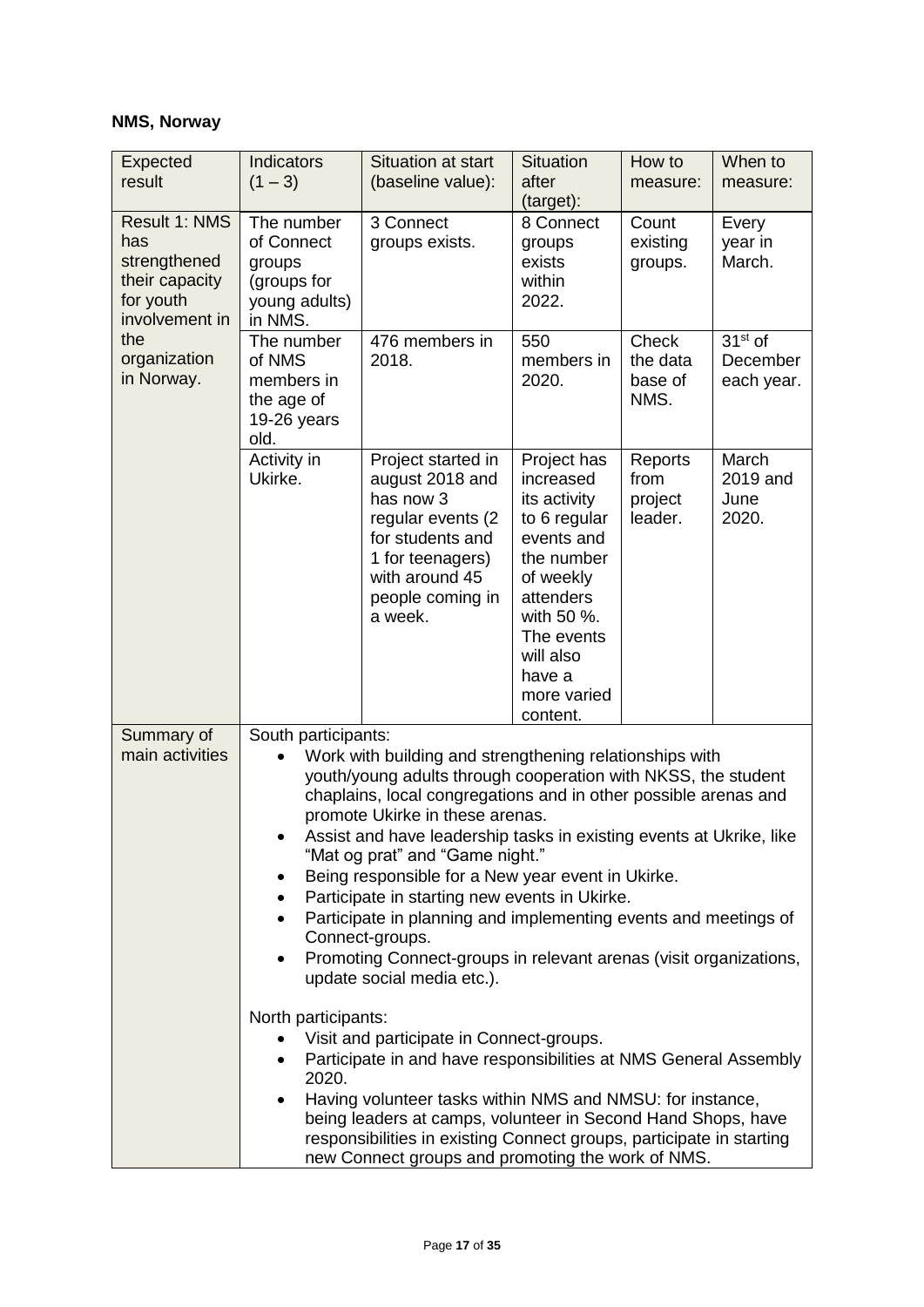| $(1 - 3)$                                                                                                                                                                                                                                                                                                                                                                                                                                                                                                                                                                                                                                                                                                                                             | start<br>(baseline                                                                   | after<br>(target):                                                                                                                                                               | measure:                                                                                               | When to<br>measure:                                                                                                                                                                                                                                                                                                                                                                    |
|-------------------------------------------------------------------------------------------------------------------------------------------------------------------------------------------------------------------------------------------------------------------------------------------------------------------------------------------------------------------------------------------------------------------------------------------------------------------------------------------------------------------------------------------------------------------------------------------------------------------------------------------------------------------------------------------------------------------------------------------------------|--------------------------------------------------------------------------------------|----------------------------------------------------------------------------------------------------------------------------------------------------------------------------------|--------------------------------------------------------------------------------------------------------|----------------------------------------------------------------------------------------------------------------------------------------------------------------------------------------------------------------------------------------------------------------------------------------------------------------------------------------------------------------------------------------|
| Number of<br>subscribers<br>to the<br>newsletters<br>of "Frivillig i                                                                                                                                                                                                                                                                                                                                                                                                                                                                                                                                                                                                                                                                                  | 4 subscribers<br>by March 8.<br>2019.                                                | 300<br>subscribers<br>until 2022.                                                                                                                                                | Look in the<br>database how<br>many<br>subscribers<br>there are.                                       | Decembe<br>r every<br>year.                                                                                                                                                                                                                                                                                                                                                            |
| # of<br>applicants to<br>youth<br>exchange<br>and<br>volunteer                                                                                                                                                                                                                                                                                                                                                                                                                                                                                                                                                                                                                                                                                        | 50 applicants<br>in 2019 at<br>08.03.2019<br>(21 Uteam,<br>16 Ucrew, 9<br>Connect, 4 | In 2022 the<br>number of<br>applicants<br>have<br>extended to<br>80                                                                                                              | Look in the<br>data-base.                                                                              | May<br>every<br>year.                                                                                                                                                                                                                                                                                                                                                                  |
| Questionnair<br>e to a focus<br>group with<br>participants<br>from some<br>the different<br>placements<br>of South<br>participants.                                                                                                                                                                                                                                                                                                                                                                                                                                                                                                                                                                                                                   | Result of the<br>first<br>questionnaire                                              | 70 % of the<br>participants<br>of the focus<br>groups has<br>increased<br>their global<br>engagement                                                                             | Questionnaire                                                                                          | October<br>2019 and<br>April<br>2020.                                                                                                                                                                                                                                                                                                                                                  |
| - Learn about NMS and its partner organizations during the preparatory<br>- Learn about global challenges, development and diakonia during the<br>- Being trained to have presentations and lead other types of activities in<br>presentations/work-shop with a global focus (for instance about their<br>sending organization, their home country, and their own perspectives of<br>- Participate in and have leadership tasks in events of NMS and NMSU<br>- Being leaders in NMSU camps and have presentations with a global<br>congregations, such as confirmation and youth work, tasks in services,<br>- Visiting local mission groups and local congregations and have<br>- Share their experience and stories from their stay abroad that NMS |                                                                                      |                                                                                                                                                                                  |                                                                                                        |                                                                                                                                                                                                                                                                                                                                                                                        |
|                                                                                                                                                                                                                                                                                                                                                                                                                                                                                                                                                                                                                                                                                                                                                       | utlandet."<br>programs.<br>course.<br>focus.                                         | value):<br>volunteer)<br>North/South participants:<br>South participants:<br>their home and of Norway.)<br>North participants:<br>could use in their work.<br>use in their work. | applicants<br>NMS/NMSU during the preparatory course.<br>presentations/work-shops with a global focus. | preparatory course and the spring/debriefing course.<br>- Visit mission groups and local congregations to have<br>(for instance family dinner, regional gatherings etc.).<br>- Participate have leadership roles in different activities in local<br>events for youths like "Lys Våken" and "Tårnagenter."<br>- Take and share pictures(/videos) from their stay abroad that NMS could |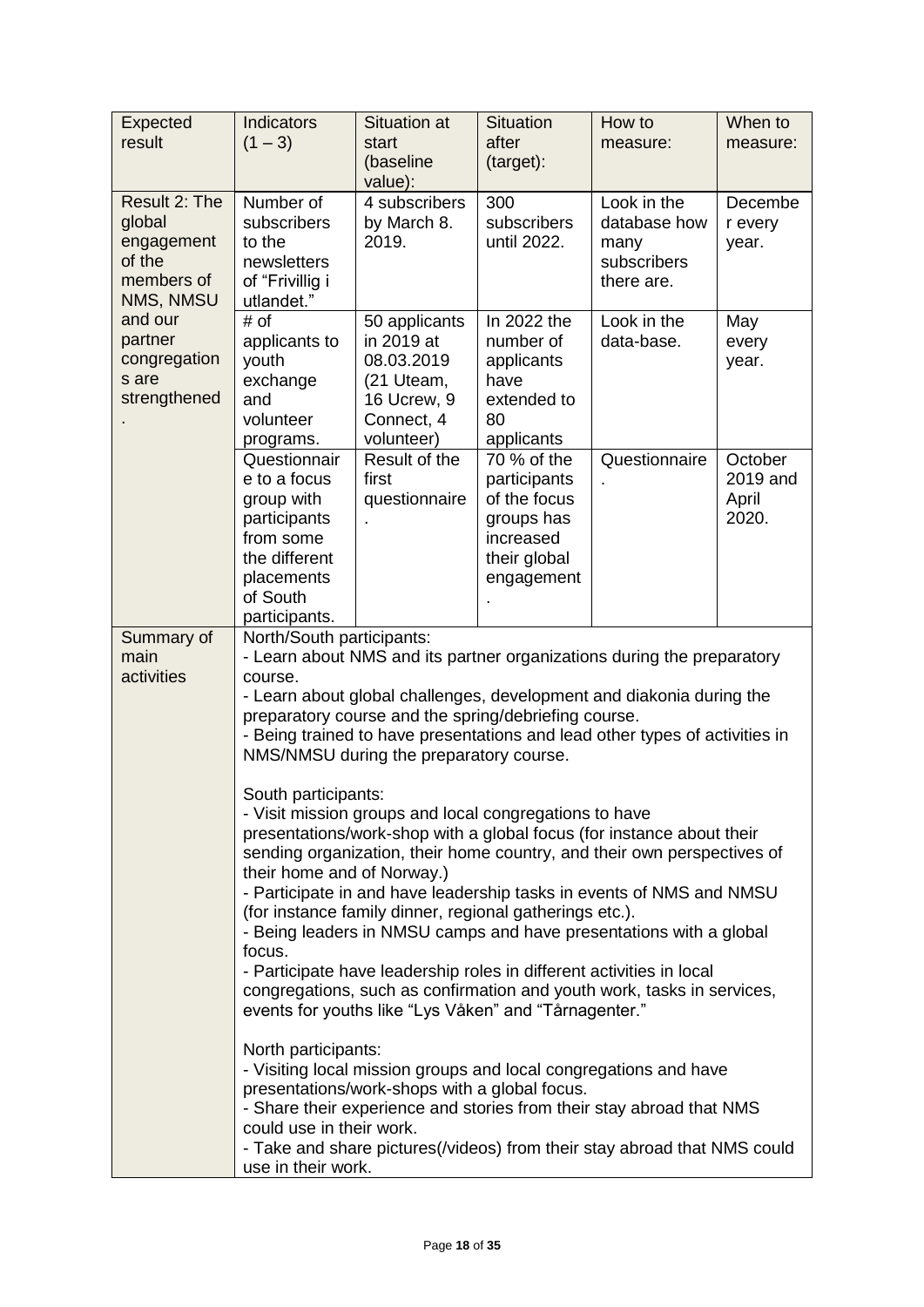| - Write articles from their stay abroad to be used within NMS and local |
|-------------------------------------------------------------------------|
| congregations.                                                          |
| - Participate in a campaign of NMS that focus on a global challenge.    |
| - Visit confirmation groups and teach about global challenges and the   |
| global church.                                                          |
| - Present their experience from abroad at the General Assembly 2020.    |
| - Being responsible for "Hald-kroa" at the General Assembly 2020.       |
| - Being responsible for global events on camps.                         |

# **Movimento Encontrão, Brazil**

| Expected<br>result                                                                               | Indicators<br>$(1 - 3)$                                                                                                                                                                                                                                                                                                                                                                                                                                                                                                                   | <b>Situation at</b><br>start<br>(baseline<br>value):               | <b>Situation</b><br>after<br>(target):                                      | How to<br>measure:                                                   | When to<br>measure:        |
|--------------------------------------------------------------------------------------------------|-------------------------------------------------------------------------------------------------------------------------------------------------------------------------------------------------------------------------------------------------------------------------------------------------------------------------------------------------------------------------------------------------------------------------------------------------------------------------------------------------------------------------------------------|--------------------------------------------------------------------|-----------------------------------------------------------------------------|----------------------------------------------------------------------|----------------------------|
| Result 1: ME<br>has<br>increased<br>the number<br>of young<br>leaders who<br>take part in<br>the | The number<br>of mentoring<br>groups on<br>national<br>level in ME<br>that<br>regularly<br>meet.                                                                                                                                                                                                                                                                                                                                                                                                                                          | 1 group<br>exists in<br>February<br>2019.                          | 5 group<br>exists<br>within<br>2022.                                        | Count existing<br>groups.                                            | Every year in<br>February. |
| organization.                                                                                    | The number<br>of youth<br>(from 18 to<br>25 years<br>old)<br>represented<br>in the<br>regional<br>committees<br>of ME has<br>increased.                                                                                                                                                                                                                                                                                                                                                                                                   | $\Omega$<br>represen-<br>tatives<br>from 18 to<br>25 years<br>old. | 10<br>represen-<br>tatives<br>from 18 to<br>25 years<br>old within<br>2022. | Count<br>representatives<br>from 18 to 25<br>years old               | Every year in<br>February. |
|                                                                                                  | The number<br>of youth<br>camps in<br>ME.                                                                                                                                                                                                                                                                                                                                                                                                                                                                                                 | 3 camps in<br>2019.                                                | 5 camps in<br>2021.                                                         | Count existing<br>camps.                                             | December<br>every year.    |
| Summary of<br>main<br>activities                                                                 | North participants:<br>Collaborate in the structuring of youth/young adult programs in<br>cooperation with ME and its local partners, pastors and<br>congregations.<br>Assist the leaders and have leadership tasks in existing youth<br>groups/small groups.<br>Participate in planning meetings with the local leaders and pastors<br>and put into practice the strategies of Movimento Encontrão.<br>Help organize and participate in youth camps. Being responsible<br>for tasks in these camps, such as having games and work-shops. |                                                                    |                                                                             |                                                                      |                            |
|                                                                                                  | South participants:                                                                                                                                                                                                                                                                                                                                                                                                                                                                                                                       | national level in ME.<br>Mentor exchange participants.             |                                                                             | Start up and/or take responsibilities in existing mentoring group on |                            |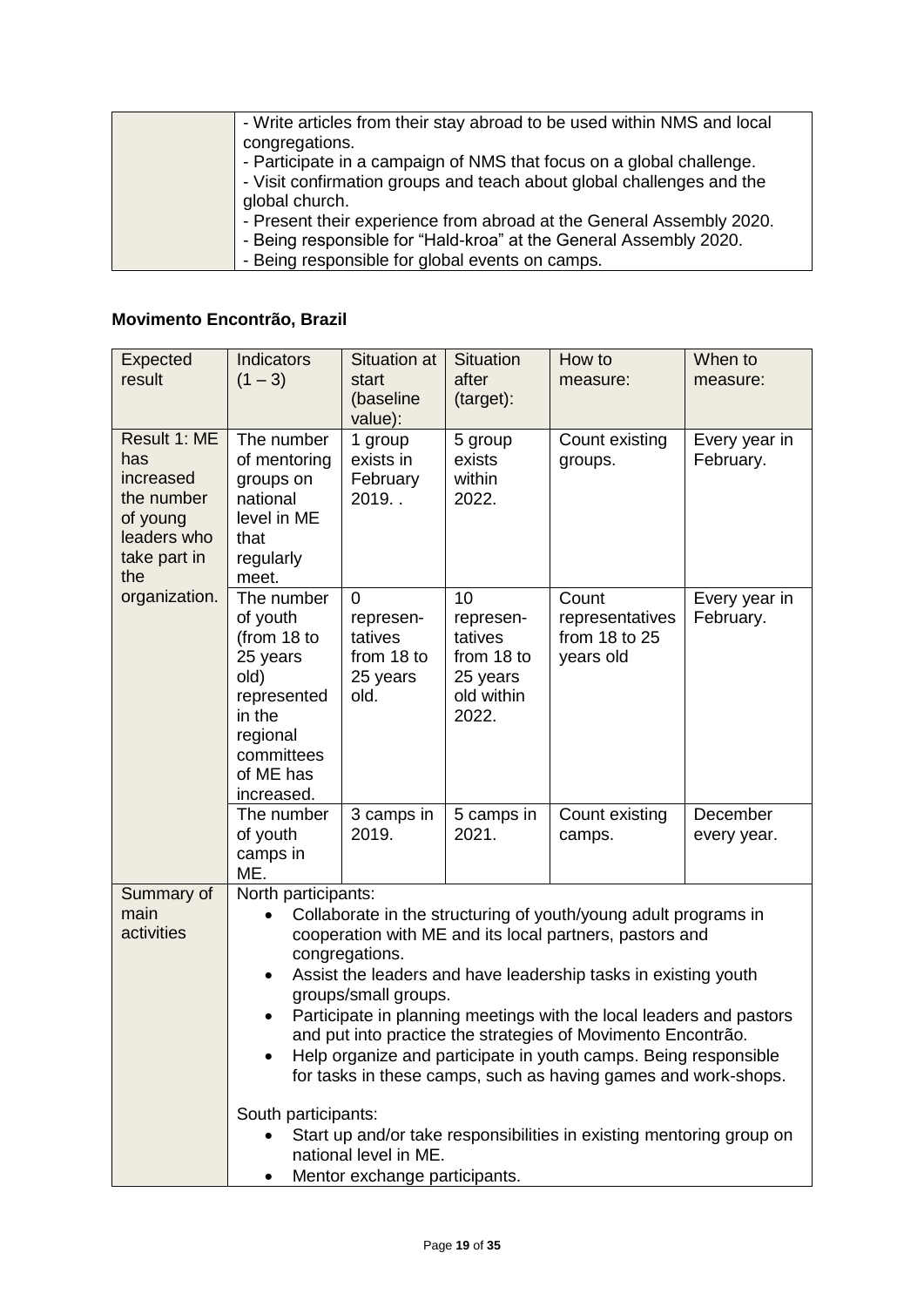| Help organize and participate in youth camps.<br>• Participate in planning meetings with the local leaders and pastors<br>and put into practice the strategies of Movimento Encontrão, in<br>their local congregations.<br>• Visit partner organizations and help to promote ME and its social<br>responsibilities, leadership training programs and camps.<br>• Collaborate in the structuring of youth/young adults programs in<br>cooperation with ME and its local partners, pastors and<br>congregations.<br>• Participate in the Reset Program (homecoming, re-entry seminar)<br>in 2020.<br>• Help in the Reset Program (homecoming, re-entry seminar) in<br>2021. |
|---------------------------------------------------------------------------------------------------------------------------------------------------------------------------------------------------------------------------------------------------------------------------------------------------------------------------------------------------------------------------------------------------------------------------------------------------------------------------------------------------------------------------------------------------------------------------------------------------------------------------------------------------------------------------|
| • Participate in and have responsibilities at ME General Assembly<br>2021.                                                                                                                                                                                                                                                                                                                                                                                                                                                                                                                                                                                                |

| Expected<br>result                                  | <b>Indicators</b><br>$(1 - 3)$                                                                                                                                                                                                                                                                                                                                                                               | <b>Situation at</b><br>start<br>(baseline<br>value): | <b>Situation</b><br>after<br>(target):          | How to<br>measure:                                         | When to<br>measure:           |
|-----------------------------------------------------|--------------------------------------------------------------------------------------------------------------------------------------------------------------------------------------------------------------------------------------------------------------------------------------------------------------------------------------------------------------------------------------------------------------|------------------------------------------------------|-------------------------------------------------|------------------------------------------------------------|-------------------------------|
| Result 2:<br>Youth<br>leadership is<br>strengthened | The number of<br>English<br>language<br>clubs.                                                                                                                                                                                                                                                                                                                                                               | 1 group.                                             | 3 groups<br>within<br>2021.                     | Count<br>existing<br>groups.                               | Every year<br>in<br>February. |
| in<br>congregations<br>connected to<br>ME in the    | Number of<br>applicants from<br>Northeast.                                                                                                                                                                                                                                                                                                                                                                   | 0 applicants.                                        | $\overline{4}$<br>applicants<br>within<br>2021. | Count<br>applicants.                                       | Every year<br>in<br>December. |
| Northeast.                                          | Number of<br>youths with<br>leadership<br>responsibilities.                                                                                                                                                                                                                                                                                                                                                  | 3 young<br>people.                                   | 6 young<br>people<br>within<br>2021.            | Count young<br>people that<br>has taken<br>responsibility. | Every year<br>in<br>February. |
| Summary of<br>main activities                       | North participants:<br>Start up and/or lead already existing English language clubs.<br>Visit partner organizations and help to promote ME and its social<br>$\bullet$<br>responsibilities, leadership training programs and camps.<br>Share about their experience from the exchange program.<br>٠<br>Help train and mentor young people for taking part in the<br>$\bullet$<br>leadership of youth groups. |                                                      |                                                 |                                                            |                               |
|                                                     | South participants:<br>Strength the relationship between ME and its partners by visiting<br>partner organizations and help to promote ME and its social<br>responsibilities, leadership training programs and camps.<br>Help train and mentor young people for taking part in the<br>leadership of youth groups.                                                                                             |                                                      |                                                 |                                                            |                               |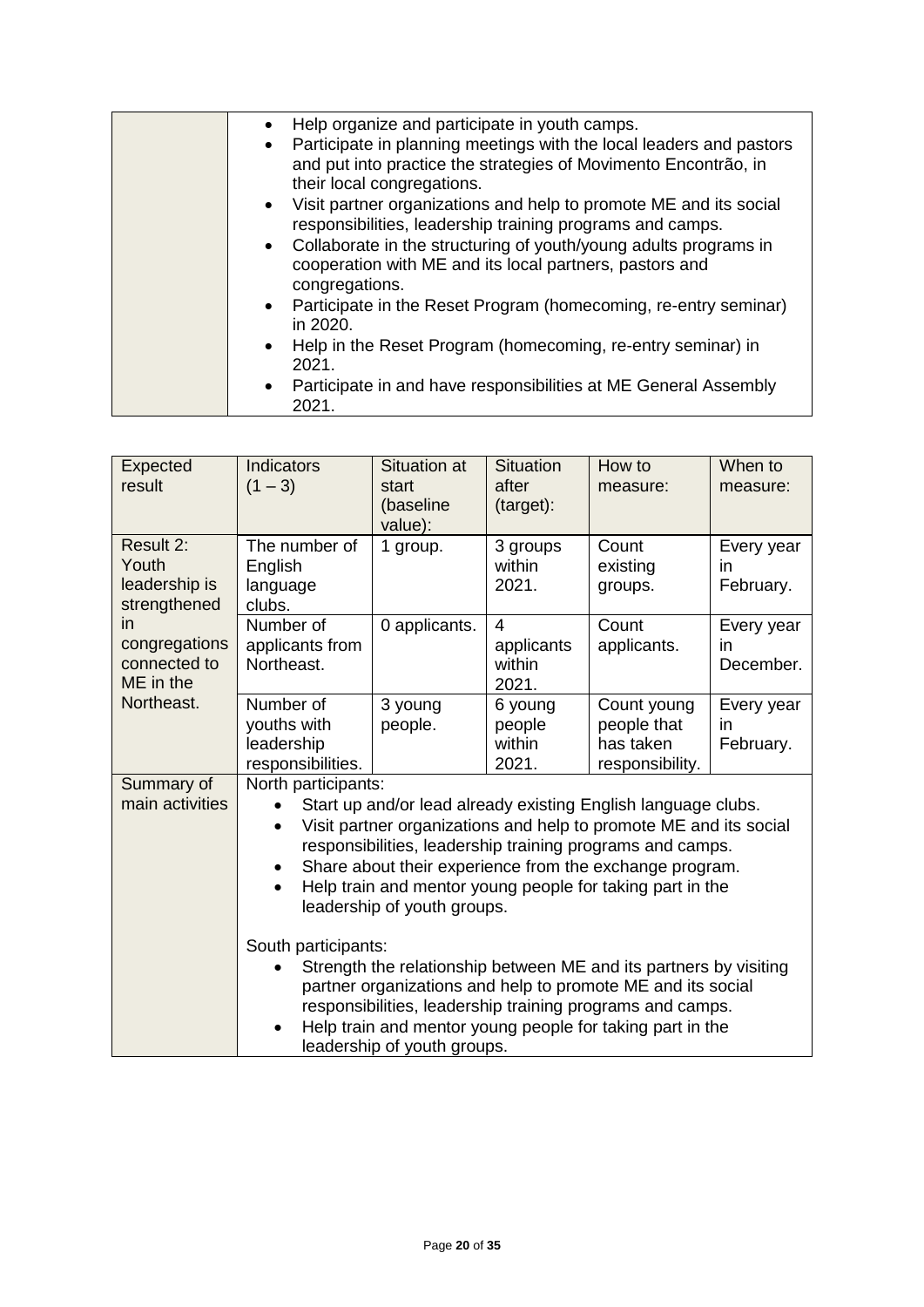### **FLM, Madagascar**

| 0 participants.<br>Counted in June<br>2019.                                                                                                                                                                                                                                                                                                                                                                                                                                                                                                                                                                                                                                                                                                                                                                                                                                                                                                                                                                                                                                                                                                                            | 50 % of<br>FLM's<br>exchange<br>participants<br>are youth<br>leaders.<br>30 %<br>increase by<br>2022. | The<br>contact<br>person<br>will do a<br>follow-up.<br>Count the<br>number | In January<br>2021.<br><u>In</u>                                   |  |  |
|------------------------------------------------------------------------------------------------------------------------------------------------------------------------------------------------------------------------------------------------------------------------------------------------------------------------------------------------------------------------------------------------------------------------------------------------------------------------------------------------------------------------------------------------------------------------------------------------------------------------------------------------------------------------------------------------------------------------------------------------------------------------------------------------------------------------------------------------------------------------------------------------------------------------------------------------------------------------------------------------------------------------------------------------------------------------------------------------------------------------------------------------------------------------|-------------------------------------------------------------------------------------------------------|----------------------------------------------------------------------------|--------------------------------------------------------------------|--|--|
|                                                                                                                                                                                                                                                                                                                                                                                                                                                                                                                                                                                                                                                                                                                                                                                                                                                                                                                                                                                                                                                                                                                                                                        |                                                                                                       |                                                                            |                                                                    |  |  |
|                                                                                                                                                                                                                                                                                                                                                                                                                                                                                                                                                                                                                                                                                                                                                                                                                                                                                                                                                                                                                                                                                                                                                                        |                                                                                                       | of young<br>leaders.                                                       | December<br>every<br>year.                                         |  |  |
| have been<br>volunteering.<br>North participants:<br>Assist in the leadership training at the Lutheran Hour Ministry.<br>$\bullet$<br>Be a leader in "Sport" (Vohipeno)/ "Sports and Life Skills" (Tana) and<br>$\bullet$<br>KRIK (Mahajanga) and being responsible for some activities and<br>teaching about life skills in these programs.<br>Be part of the activities in a local FKTLM (Youth department) group<br>$\bullet$<br>or a local scout group and share about good leadership and their<br>leadership experiences.<br>Assist the leader at the English club (Tana) and have some activities<br>$\bullet$<br>to help young people to be a leader.<br>Lead English club in Shalom (Mahajanga) and Sefafi (Vohipeno) and<br>have conversation about leadership in the English club.<br>Visit churches and talk about good leadership.<br>$\bullet$<br>South participants:<br>Be a volunteer at FLM schools to share their knowledge from the<br>exchange about leadership.<br>Assist in the leadership trainings at the Lutheran Hour Ministry.<br>$\bullet$<br>Lead the English club and have some activities to help young people<br>to be better leaders. |                                                                                                       |                                                                            |                                                                    |  |  |
|                                                                                                                                                                                                                                                                                                                                                                                                                                                                                                                                                                                                                                                                                                                                                                                                                                                                                                                                                                                                                                                                                                                                                                        |                                                                                                       |                                                                            | Be part of organizing the National Youth Gathering in Mahajanga in |  |  |

\* By the expression "youth leaders in FLM" it is meant to be a member in at least one of the 8 department in FLM (FKTLM/Youth department, Scout department, Sunday school department etc.) in their local congregation and have responsibility in this department. \*\* This includes congregations in Mahajanga, Antananarivo, Vohipeno and Ambatofinandrahana.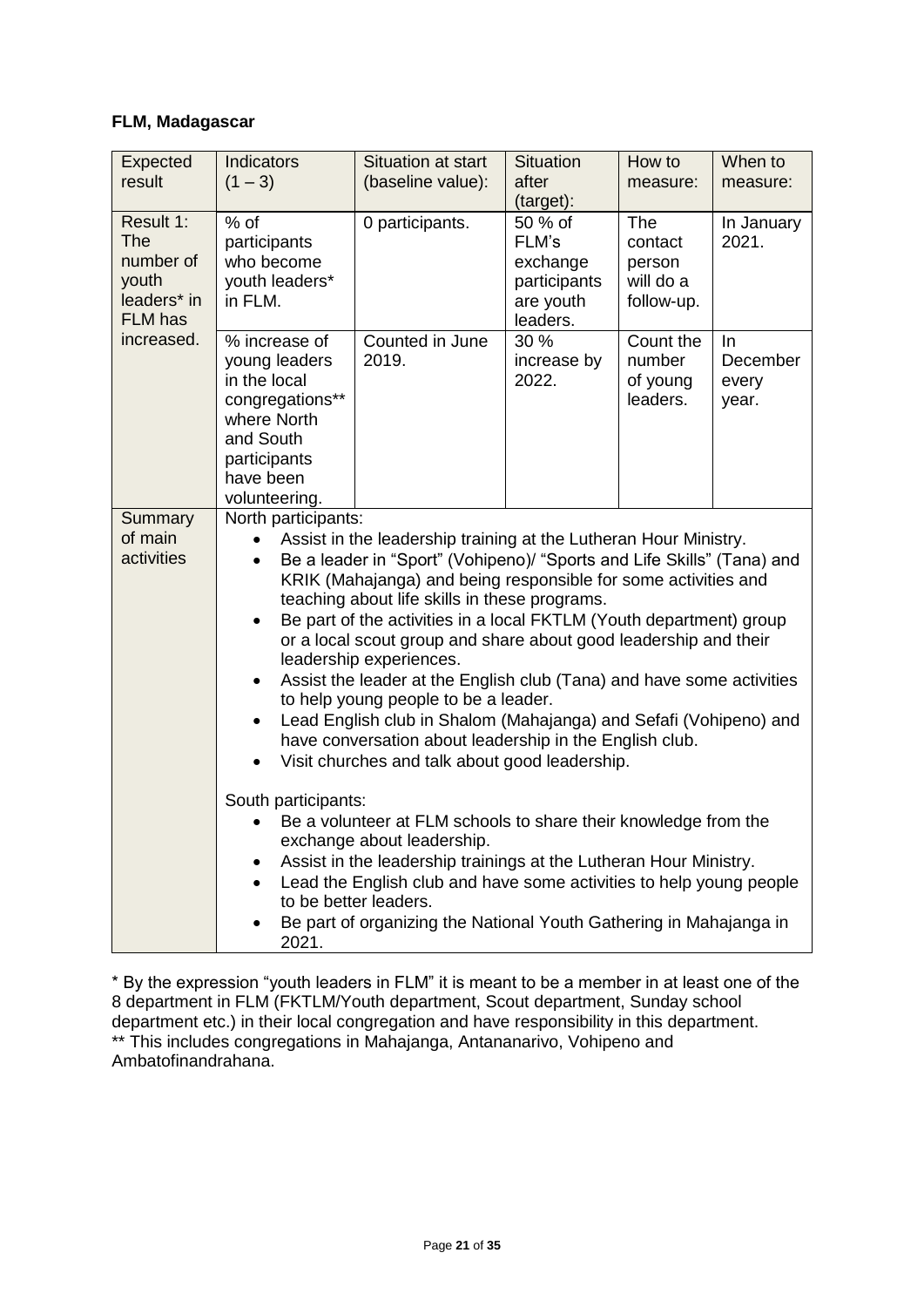| Expected<br>result                                                                              | Indicators<br>$(1 - 3)$                                                                                                                                                                                                                                                                                                                                                                                                                                                                                                                                                                                                                                                                                  | Situation at start<br>(baseline value):                                           | <b>Situation</b><br>after<br>(target):                                                     | How to<br>measure:  | When to<br>measure:                                       |  |
|-------------------------------------------------------------------------------------------------|----------------------------------------------------------------------------------------------------------------------------------------------------------------------------------------------------------------------------------------------------------------------------------------------------------------------------------------------------------------------------------------------------------------------------------------------------------------------------------------------------------------------------------------------------------------------------------------------------------------------------------------------------------------------------------------------------------|-----------------------------------------------------------------------------------|--------------------------------------------------------------------------------------------|---------------------|-----------------------------------------------------------|--|
| Result 2:<br>The youth in<br>FLM has a<br>strengthened<br>cross-cultural<br>under-<br>standing. | Level of<br>knowledge of<br>cross-cultural<br>issues among<br>the youths in<br>the groups in<br>FKTLM/Scouts.                                                                                                                                                                                                                                                                                                                                                                                                                                                                                                                                                                                            | Questionnaire<br>done in the<br>beginning of their<br>stay shows the<br>baseline. | The ability<br>to answer<br>the<br>questions<br>of the<br>question-<br>naire is<br>better. | Question-<br>naire. | December<br>and<br>February.                              |  |
|                                                                                                 | Level of cross-<br>cultural<br>understanding<br>among the<br>students of<br>Akany Avoko.<br>Shalom and<br>Sefafi.                                                                                                                                                                                                                                                                                                                                                                                                                                                                                                                                                                                        | Questionnaire<br>answered in the<br>beginning of the<br>training.                 | The ability<br>to answer<br>the<br>questions<br>of the<br>question-<br>naire is<br>better. | Question-<br>naire  | In the<br>beginning<br>and the<br>end of the<br>training. |  |
| Summary of<br>main<br>activities                                                                | North Participants:<br>The participants talk about cultural differences and global issues<br>$\bullet$<br>in radio sessions (Tana).<br>Sharing about their culture and cultural activities in the scout/youth<br>$\bullet$<br>department they are participating in and in "Sport"/"KRIK".<br>Have conversation about cultural diversity at the English Club<br>$\bullet$<br>(Shalom in Mahajanga and Sefafi in Vohipeno).<br>Lead activities in the dialogue session at Shalom and Sefafi about<br>$\bullet$<br>cross-cultural understanding.<br>Volunteer at Akany Avoko (centre for teenage girls) and lead<br>$\bullet$<br>activities about culture (Tana).<br>Visit churches to share about culture. |                                                                                   |                                                                                            |                     |                                                           |  |
|                                                                                                 | South Participants:<br>Share their experiences as being in an inter-cultural exchange in<br>the youth camps of FLM.<br>Help with the introduction course for the new participants in terms<br>of culture.<br>Create Connect groups (a group that former participants of<br>Connect are creating to take initiative to make the world a better<br>place in the church/community they are part of) and arrange<br>events about cultural understanding.                                                                                                                                                                                                                                                     |                                                                                   |                                                                                            |                     |                                                           |  |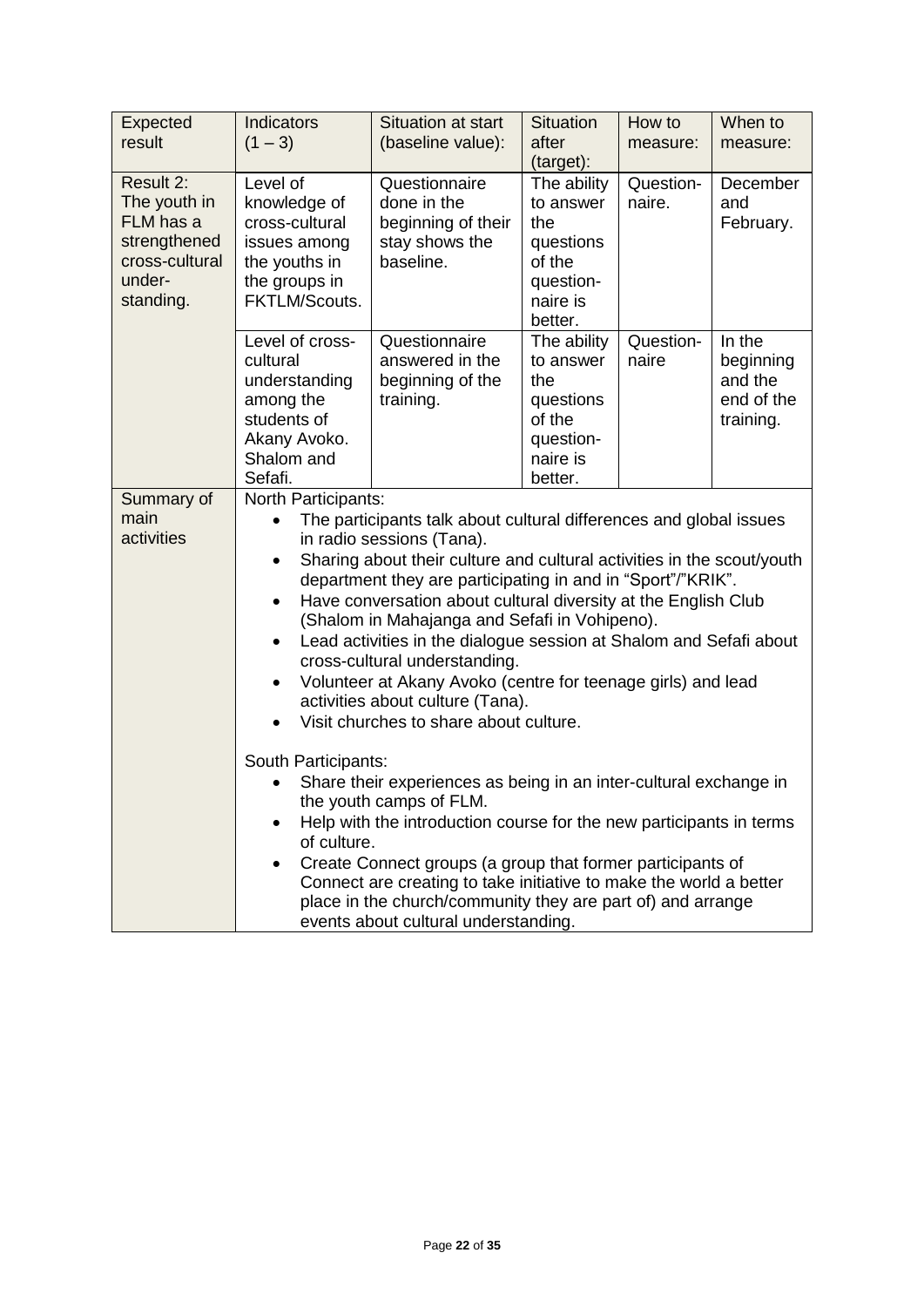# **ELCHK, Hong Kong**

| <b>Expected</b><br>result                                                  | <b>Indicators</b><br>$(1 - 3)$                                                                                                                                                                                                                                                                                                                                                                                                                                                                                                                                                                                                                                                                                                                                                                                                                                                                                                                                                                                                                                                                                                                                                                                                                                                                                                      | <b>Situation at start</b><br>(baseline value):        | <b>Situation after</b><br>(target):                                                                                         | How to<br>measure:                                          | When to<br>measure:                         |  |
|----------------------------------------------------------------------------|-------------------------------------------------------------------------------------------------------------------------------------------------------------------------------------------------------------------------------------------------------------------------------------------------------------------------------------------------------------------------------------------------------------------------------------------------------------------------------------------------------------------------------------------------------------------------------------------------------------------------------------------------------------------------------------------------------------------------------------------------------------------------------------------------------------------------------------------------------------------------------------------------------------------------------------------------------------------------------------------------------------------------------------------------------------------------------------------------------------------------------------------------------------------------------------------------------------------------------------------------------------------------------------------------------------------------------------|-------------------------------------------------------|-----------------------------------------------------------------------------------------------------------------------------|-------------------------------------------------------------|---------------------------------------------|--|
| Result 1:<br>To have<br>more<br>competent<br>young<br>leaders in<br>ELCHK. | The type of<br>leadership<br>tasks the<br>participants<br>are qualified<br>to perform.                                                                                                                                                                                                                                                                                                                                                                                                                                                                                                                                                                                                                                                                                                                                                                                                                                                                                                                                                                                                                                                                                                                                                                                                                                              | There are some<br>tasks* that they<br>cannot perform. | All<br>participants<br>are<br>performing<br>leadership<br>tasks that<br>they couldn't<br>perform<br>before the<br>exchange. | Reports of<br>the type of<br>tasks that<br>they<br>perform. | End of<br>January<br>2021.                  |  |
|                                                                            | Number of<br>youth leaders<br>(18-28 years<br>old) in youth<br>camps in<br>ELCHK.                                                                                                                                                                                                                                                                                                                                                                                                                                                                                                                                                                                                                                                                                                                                                                                                                                                                                                                                                                                                                                                                                                                                                                                                                                                   | 18 youth leaders<br>in youth camps in<br>2018.        | 24 youth<br>leaders in<br>youth camps<br>in 2021.                                                                           | Count<br>number of<br>youth<br>leaders<br>each year.        | After the<br>youth<br>camp<br>each<br>year. |  |
| Summary<br>of main<br>activities                                           | North participants:<br>- Assist in some programs and events at the Tin Shui Wai Integrated Youth<br>Service Centre, and lead themselves, with supervision, some programs.<br>This includes planning, organizing and implementing the programs and<br>events. In the programs they will be leaders for youth in their character<br>formation and equip them for voluntary service.<br>- Assist in some programs and events at the Enlightening Centre (centre<br>for drug prevention and drug rehabilitation), and lead themselves, with<br>supervision, some programs. This includes planning, organizing and<br>implementing the programs and events. One program is for youths with<br>parents that are drug addicts and will be about language learning and<br>character formation. Another program is a hobby groups for young adults.<br>South participants:<br>- Attend home-coming seminar for the participants where they are<br>prepared for their leadership tasks.<br>- Attend the training course for being leaders in youth camps.<br>- Participate in planning and implementing a youth camp in summer of<br>2020, through being members of the camp committee and leaders for<br>small groups.<br>- Plan, promote and implement workshops/forums/training courses<br>connected to leadership to the youths in ELCHK. |                                                       |                                                                                                                             |                                                             |                                             |  |

\* Tasks that they did not perform from before: worship team leader, youth camp leader, short term mission leader, committee member in the department.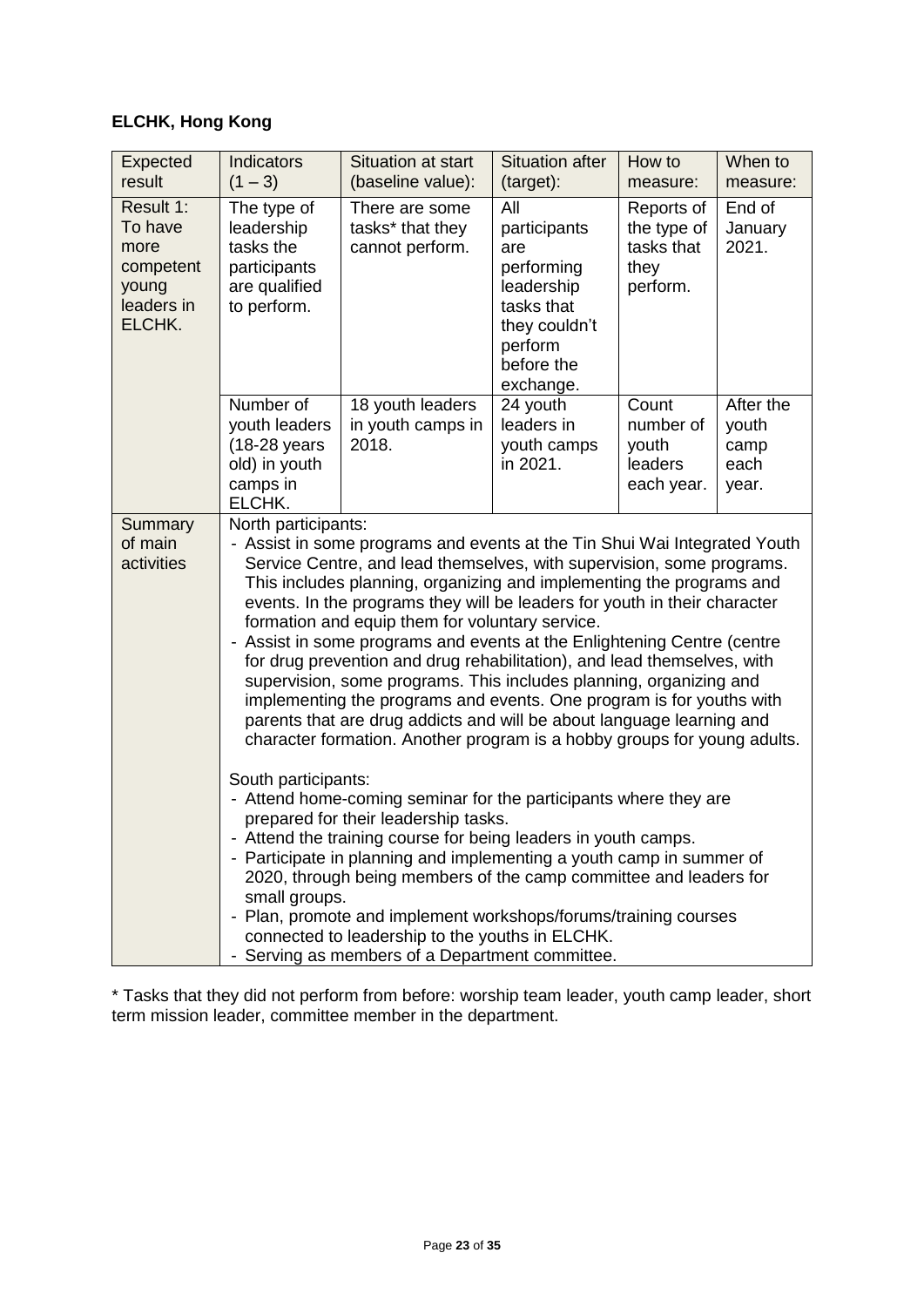| Expected<br>result                                                                                                     | Indicators<br>$(1 - 3)$                                                                                                                                                                                                                                                                                                                                                                                                                                                                                                                                                                                                                                                                                             | <b>Situation at</b><br>start<br>(baseline<br>value):                                      | <b>Situation</b><br>after<br>(target):                                                                                            | How to<br>measure:                                 | When to<br>measure:                 |  |
|------------------------------------------------------------------------------------------------------------------------|---------------------------------------------------------------------------------------------------------------------------------------------------------------------------------------------------------------------------------------------------------------------------------------------------------------------------------------------------------------------------------------------------------------------------------------------------------------------------------------------------------------------------------------------------------------------------------------------------------------------------------------------------------------------------------------------------------------------|-------------------------------------------------------------------------------------------|-----------------------------------------------------------------------------------------------------------------------------------|----------------------------------------------------|-------------------------------------|--|
| Result 2:<br>The cross-<br>cultural<br>under-<br>standing<br>among<br>youth in<br><b>ELCHK</b> is<br>strengthene<br>d. | Level of<br>knowledge of<br>cross-cultural<br>issues among<br>youths<br>participating<br>in programs<br>where the<br><b>North</b><br>participants<br>are present.                                                                                                                                                                                                                                                                                                                                                                                                                                                                                                                                                   | The youth<br>participants<br>don't have<br>much cross-<br>cultural<br>under-<br>standing. | 90 % of the<br>youth<br>participants<br>have an<br>increased<br>cross-<br>cultural<br>under-<br>standing<br>after the<br>program. | -Sharing<br>among the<br>youth.<br>-Questionnaire. | Before and<br>after the<br>program. |  |
|                                                                                                                        | Level of<br>knowledge of<br>cross-cultural<br>issues among<br>attenders to<br>the groups<br>with global<br>sharing.                                                                                                                                                                                                                                                                                                                                                                                                                                                                                                                                                                                                 | The<br>attenders<br>have some<br>cross-<br>cultural<br>under-<br>standing.                | 80% of the<br>attenders<br>have an<br>increased<br>cross-<br>cultural<br>under-<br>standing<br>after the<br>sharing.              | Questionnaire<br>after some of<br>the sharings.    | After the<br>sharings.              |  |
| Summary of<br>main<br>activities                                                                                       | North participants:<br>- Have sharing and activities at the Youth Centre with focus on broaden<br>the cross-cultural understanding among the youths.<br>- Organizing workshops/sharing with focus on cross-cultural issues to<br>youth groups in local congregations of ELCHK.<br>South participants:<br>- Write about global understanding in the monthly bulletin that is spread to<br>all the congregations.<br>- Plan, promote and implement workshops/forums/sharings with focus on<br>cross-cultural issues to the youths in ELCHK.<br>- Give sharing on cross-cultural understanding during the monthly youth<br>worship.<br>- Organizing program about cross-cultural understanding in the Youth<br>centre. |                                                                                           |                                                                                                                                   |                                                    |                                     |  |

### **Sustainability of the expected results**

Shortly describe how the results of the project can be sustained if the project should be discontinued.

The Connect program is one of the youth exchange projects in NMS. The work with these projects are, among others, funded by NMS (own funds) and NOREC. This means that if NOREC stops its funding, NMS will continue doing exchange – but the activities will of course be reduced. The exchange done through the Connect program will be very difficult. Exchange, and especially youth exchange, is seen as a vital area for continuing development within NMS. This is something NMS already is using a lot of money on in different programs and something that NMS will continue to do even if this program would be discontinued. One advisor at the NMS head office, is responsible for following up all the exchange programs of NMS, included Connect. His salary is paid by NMS.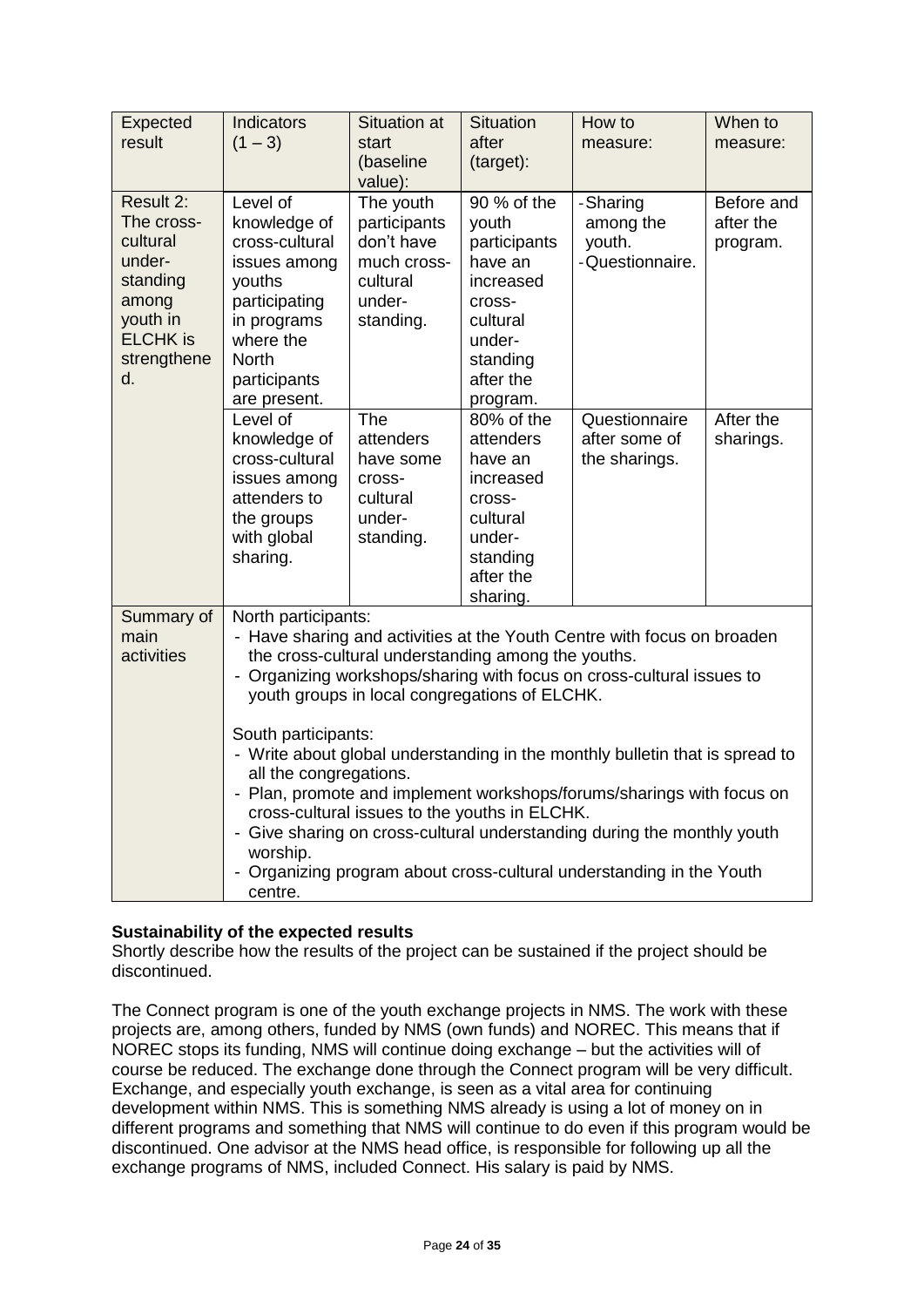The organizations in the exchange program may also continue to use the previous participants and the experiences, skills and knowledges they have received from the exchange also if the project would be discontinued.

NMS is a partner with each of the other partner organizations also apart from the exchange program. This means that the support and exchange of knowledge, experiences and ideas may be possible to continue even if the project would be discontinued.

Our belief is also that this exchange has an impact on the participants for the rest of their lives; that they have an inner motivation to do the volunteer work, and to engage and take responsibility in the organizations and society in general afterwards. Based upon experiences and results from questionnaires made afterwards of participants from previous exchange rounds, it shows a high degree of participation in civil society and in going into leadership roles in the sending organizations. This will be an effect of the exchange that may have an impact from the exchange for all the partner organizations, even if the exchange program would be discontinued.

### **Consequences and special considerations**

Shortly describe:

### **4. Possible positive/negative side-effects of the expected results**

- Possible environmental consequences of the project
- Consequences for rights and equality, in particular gender equality and the rights of disabled persons

An exchange program necessarily involves travelling long distances, and because of that, the only realistic option is to travel by airplane. This of course doesn't have a good impact on the environment. However, while being in their internship, the participants are using public transportation in their daily life, which is better for the environment than using a vehicle just by themselves. During the exchange program the participants learn about environmental issues and about how they could live a more sustainable lifestyle and contribute to a better environment. This may have a positive effect on the environment. One example is that many South participants during the exchange become more aware of the problem of rubbish in nature, and when coming home they have a very different approach to this issue than before.

NMS approved a new strategic plan at the General Assembly in July 2017. In this strategy NMS has decided to focus on three different tasks. One of these is to «fight injustice» This task has been explained in the following way in the document of Quality Development System (QDS) in NMS: "We fight injustice by working for equal treatment and inclusion of underprivileged groups, and we want to stimulate churches to do the same. NMS wants to fight against oppressive practices to women, strengthen the work for human rights and improve the situation for faith minorities and disabled people."

The rights and inclusion of disabled people are important in the work of NMS. Work for the rights and inclusion of disabled people and other unprivileged groups is also something that FLM is focusing on: FLM is running schools for deaf and blind people to increase the rights and possibilities for them in the society. In the exchange program we want, as far as it is possible, to arrange for people with different types of disabilities to participate. We have also a special possibility to facilitate exchange for deaf participants between Madagascar and Norway.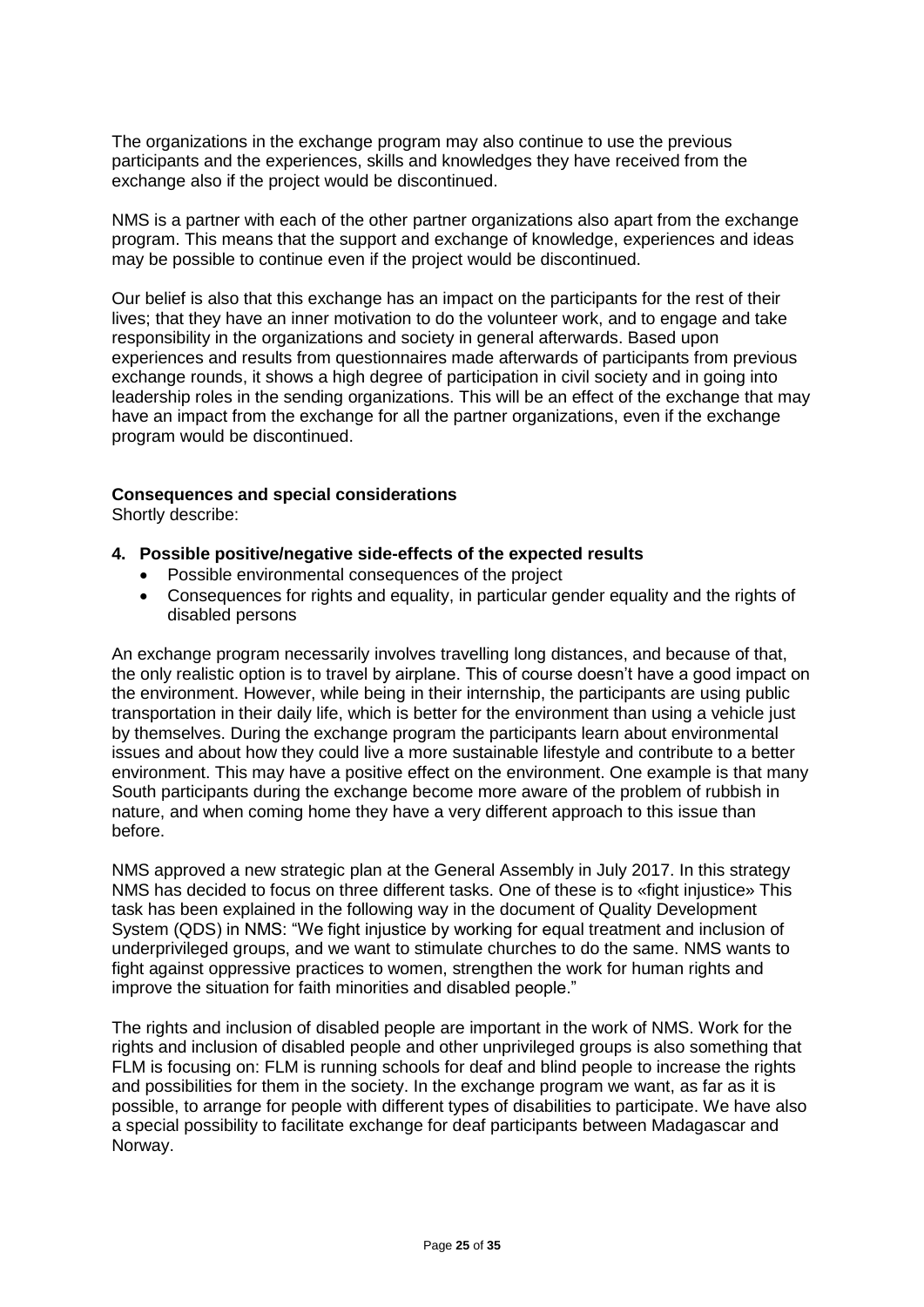Gender roles and gender equality is both a thematic focus and one of NMS' cross-cutting themes that will be focused on in all the work. This is what NMS' policy-document regarding gender says about the aims: "The aim of the document is two-sided: First, we want to ensure that all actions and procedures supported or initiated by NMS focus on gender, and secondly, we seek to provide a framework for efforts to equal opportunities for women and men and to work for women's rights, both in their own organization and at NMS's partners."

In the exchange we want to give both men and women the same possibility to participate in the program. Our goal over time is to have an equal balance between men and women.

By the experiences and education the participants get through the program, they can have a greater possibility to engage in their sending organization and society, and to have leadership roles when they come home. This may have the consequence that women participated in the program are being encouraged by the program, as well as having received valued experience and skills, that may put them into leadership roles in the future which has mostly been held by men before.

Also in the content of the exchange there is a focus on rights and equalities. In the teaching, the participants learn about injustices and human rights. Some of the participants are engaged in projects related to disabled people and other underprivileged groups. For instance, some of the participants at Madagascar are engaged some days a week in schools for deaf people. These things may give the participant a better understanding and awareness of issues related to rights and equalities, and could make the participants have positive impacts on these issues in the future.

### **5. RISKS AND RISK MANAGEMENT**

Shortly describe:

- Possible risks that can negatively influence the achievement of the expected results, and how the project will manage these risks
- Possible risks associated with the project administration, and how the project will manage these risks

One risk that can negatively influence the achievement of the expected results is if the plans made in the project description are not implemented, but instead the participants are doing other things (or fewer things). To minimize this risk, it is important that the preparation of the project description, including what tasks the participants will have, is done properly by the contact person of each organization. Another way to minimize the risk is for the program leader together with the contact person in each organization before and during the exchange regularly are checking that the plans are implemented as planned. It is now scheduled regular skype-meetings between the program leaders and the contact person, to do that. To prevent the plans made in the project description for not being implemented, it is also important that the ownership of the exchange is not just relying on one person, but the whole church/organization. This is regularly focused on, not at least when the coordinating partner is doing partner visits. This is important in each organization, but also for each location where the participants are having their internship. Therefore, it is important that the local contact persons are made well-informed about the program, about the plans from the project description and about their responsibilities. It is further important that the contact persons of each organization should not only communicate with one person from each place, but also involve the whole board, staff etc. in the local internship placement, when preparing for hosting the participants.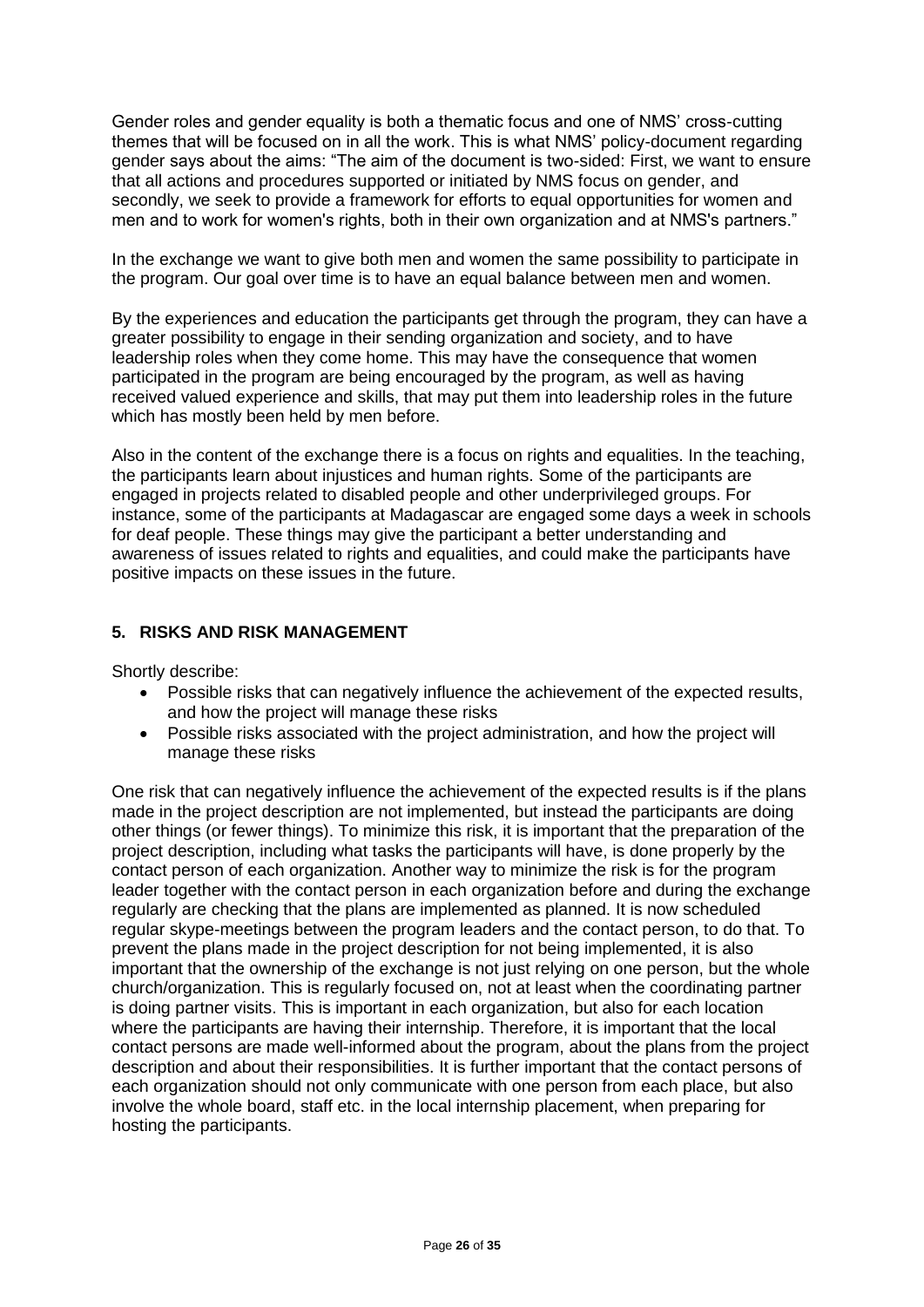One risk is that participants discontinue the exchange before it is finished. This may of course effect negatively the achievement of the expected results. It may be many reasons for doing that, and in some cases it will more or less unavoidable (severe chronic health issues, family issues etc.) But there are especially two things that the partners will work on to make it less likely to happen: 1.) To recruit participants that are well-suited for going on exchange; that they are in a physical and psychical good heath and as persons are suited for this program. 2.) That the participants are prepared and followed up in a good way, so they will have a good experience and that problems may be detected in an early stage (like the mental health of the participants, culture shock etc.).

One risk in the administration is the security situation. This is more prevalent in some places than others. To avoid this Connect has one security plan for participants when they are abroad. This was updated during the last exchange round and the experiences shows that this is working better than the former. In addition, each organization have created written guidelines for their internship places. To minimize the risk of participants not following them, the security plans are first explained carefully at the preparation course at HIS and then read together with the contact person when the participants are coming to the host country.

One risk in the administration is corruption. To avoid this, costs are always confirmed by at least two persons in each organization, external audit firms are used for auditing, and to follow up accounting routines is part of partner visits by the coordinating partner.

### **6. MAIN ACTIVITIES TO BE PERFORMED**

- Summary of main preparatory activities for the FK participants
- Summary of main activities which are to be performed by the FK participants during their exchange and how they contribute to achieving the expected results of the project. Notable differences between different countries should be indicated.
- Summary of main activities which are to be performed by the FK participants after coming home and how they contribute to achieving the expected results of the project.
- Describe how the activities contribute to homecoming FK participants' continued participation in, and contribution to, sending organisation and civil society in general

#### **Preparatory activities**

Before leaving their host organization, all the South participants have a preparatory course which contains minimum following topics: Information about their sending organization, information about the exchange program, expectations of the participants, participant agreement, working tasks during the exchange and information about the host country and its culture.

Before the exchange all the participants are attending an around 7 weeks long preparatory course arranged by HIS in Norway. These weeks also includes NOREC Youth Camp. The preparatory course contains practical preparation for the exchange and teaching focusing on five main topics:

- 1. Culture and cross-cultural understanding
- 2. Aid and development cooperation
- 3. Bible, ethics, mission and diakonia
- 4. Leadership and personal growth
- 5. Communication and advocacy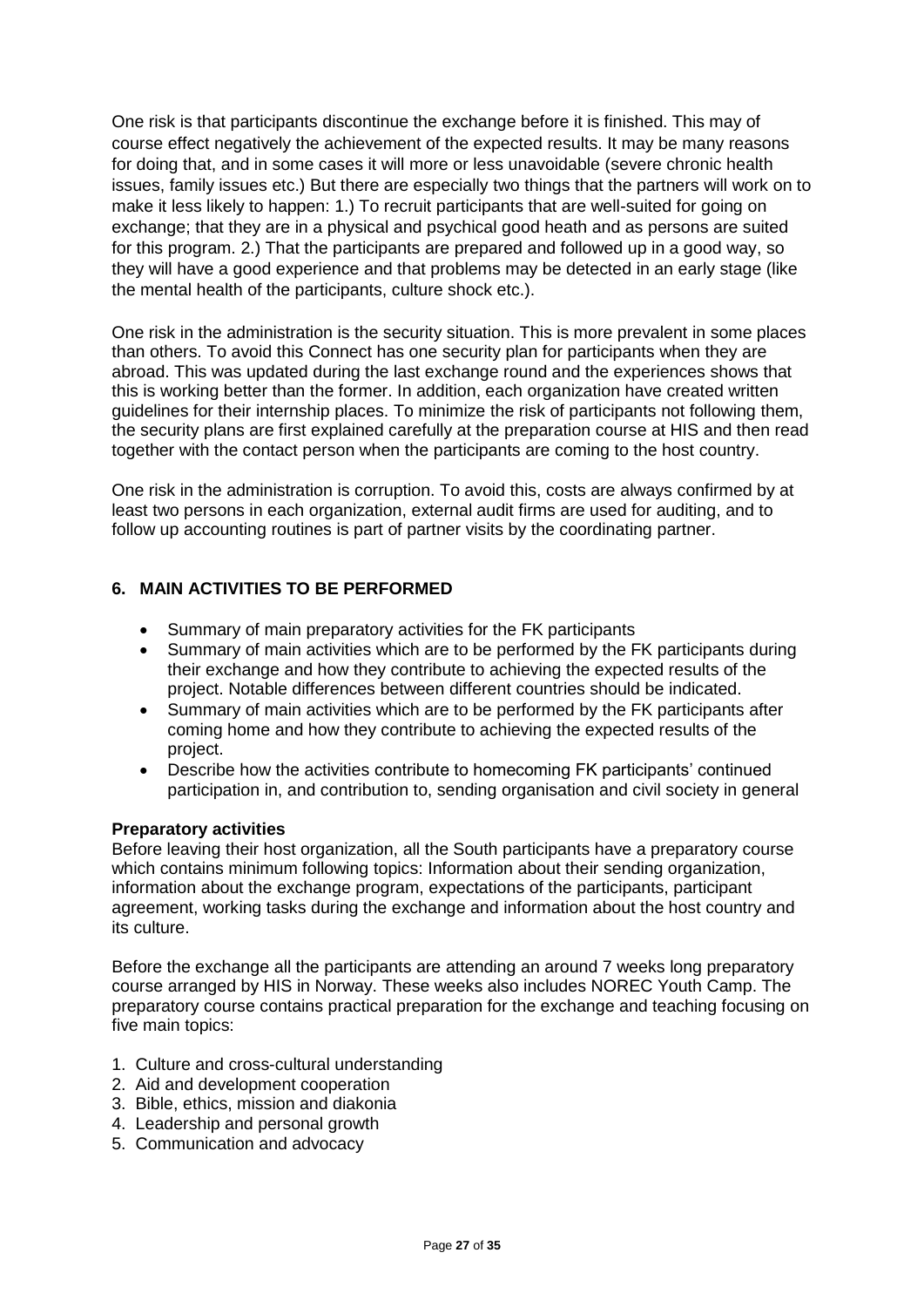More specific topics that may be worth mentioning are: teamwork, conflict management, security plans, setting boundaries, and information about the host countries and their cultures. In the preparatory course the participants will be introduced to the tasks they are going to perform during the internship and have relevant teaching/training for these tasks. During the preparatory course the participants are also going to the head office of NMS in Stavanger to learn more about NMS. In addition, the participants will also have both individual and team counselling by the staff at HIS.

At HIS the South participants are also going have an introduction language course in Norwegian, learning about practical and cultural things in regard to live in Norway, and are trained by NMS/NMSU staff for several of the tasks they are going to perform. During their exchange period they will regularly have classes in the Norwegian language.

When North participants come to their host country they will have an introduction course learning about the hosting organization, practical things related to living in the host country, safety, the culture/country they will be living in and they are introduced to the main tasks they will perform during the internship period. The North participants will also have an approximately 80 hours language course learning Portuguese/Malagasy/Cantonese.

### **Main activities performed during exchange**

### **Common for the whole project**

One of the common expected outcomes is that the participants are involved in work regarding social and global issues in their local communities after the exchange. To motivate them for that, the participants will have learned about global challenges, development work, social work and diakonia during the preparatory course (and they will also learn about that at the spring/debriefing course). During their stay abroad many of them will also have some of their working tasks in social institutions: In Hong Kong the participants will be involved in Tin Shui Wai Integrated Youth Service Centre through being responsible for some activities and assisting in other activities for youths. They will also be involved in Enlighten Centre (centre for drug prevention and rehabilitation). In FLM the participants will be volunteers in institutions like Akany Avoko (centre for teenage girls). In ME they may work in different social projects in the community during their stay abroad (for instance Gente Muida). In Norway they will work as volunteers in Second Hand Shops of NMS. (Some of the participants will also have some of their volunteer work in institutions like that when coming back home, for instance the participants in ELCHK will do work in the Integrated Youth Centre.) We believe that the work in these institutions will give them experience and an engagement for similar type of work when coming back home. In addition, to be in another country, may give new perspectives that also may motivate them for this. Not at least many of the Norwegian participants may experience poverty and other social challenges in a way they haven't had before, that may give them a deeper motivation to do something themselves for changing the world to a better place in these matters.

Another common expected outcome is that the organizations have increased their visibility of the exchange program on digital platform. To attain this goal the participants will have received training in using digital platforms during the preparation course. During the exchange they will work with creating new digital platforms and accounts on Facebook/Instagram, and to fill these platforms and accounts with content (text, pictures, movies etc.) and update them regularly. These types of tasks, will also be part of their volunteer work in their sending organization.

#### **NMS**

The South participants are going to be in 5 teams, of two and two participants, located in Stavanger (2 teams), Ålesund, Trondheim and Bergen. They will have their exchange in NMS/NMSU and churches that are cooperating with NMS. Because the participants are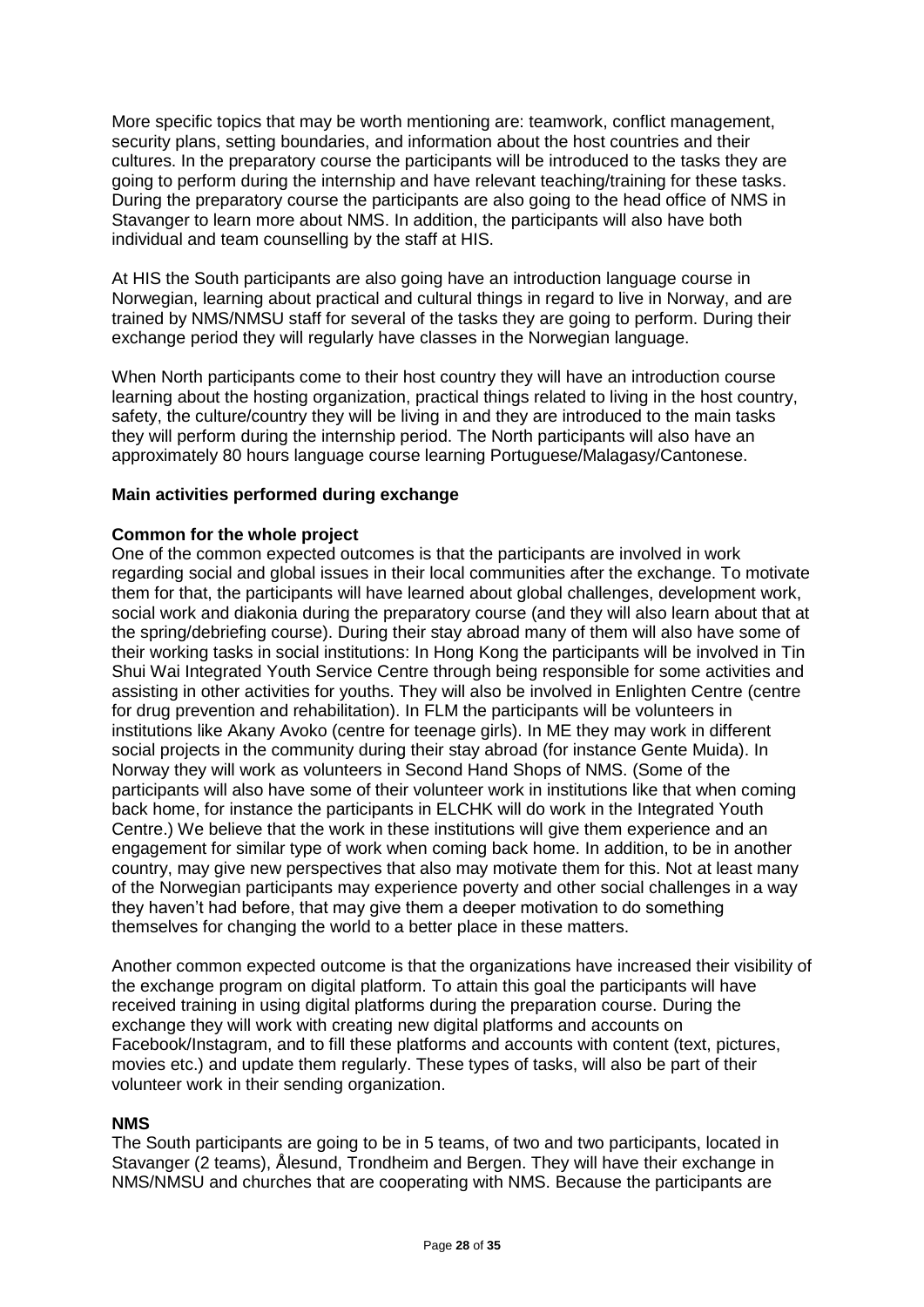important resources for the work of NMS, from last year the amount of their working tasks directly connected to NMS/NMSU was increased largely from previous years. The reason for that was that their work should contribute more for the work of NMS. This change is also planned to continue for the next round of exchange. And when deciding where participants will be located, the decisive factor has been where NMS/NMSU has the need for them and capacity to follow them up.

One of the expected outcomes for NMS is to strengthen their capacity for youth involvement in the organization in Norway. The main strategy for this is groups for students and young adults – called "Connect groups." The location of the internship places of the South participants has been strategic for NMS in regard to this. In Bergen and Trondheim there are already exciting groups, and in Ålesund and Stavanger NMS is planning new groups in the near future. An important part of the work of the South participants will be to participate in starting new groups and developing and strengthening already existing groups. Therefore, they will have tasks connected to these groups such as participate in planning and implementing events and meetings of Connect-groups and promoting Connect-groups in relevant arenas.

Another project for strengthening the youth involvement in NMS is a project called Ukirke in Stavanger. The experience of having Connect participants as part of this project as been very positive and they have had a very important role in strengthening and developing this project. Therefore, we will also have participants next year in this project and they will participate to strengthening and developing this project even more. Part of this work will be to build and strengthen relationships with youth/young adults, as well as organizations and congregations Ukirke is cooperating with. The participants will also assist and have leadership tasks in existing events at Ukrike, like "Mat og prat" and "Game night" but also be part of developing and starting new events in Ukirke. They will also have the responsibility for a New Year event in Ukirke.

The Second expected outcome is about that the global engagement of the members of NMS, NMSU and our partner congregations is strengthened. In regard to NMS and NMSU the participants will have an important task in performing different types of teaching and sharing about global matters. It could be about their country and culture, their sending organization, their cross-cultural experience, global issues like injustice, poverty and environment etc. This will happen in regional gatherings of NMS, local mission groups, visits to local congregations and in NMSU events and camps. They will also be leaders in camps and events of NMSU which we believe will also be an important factor for the global engagement of the new generations.

Most of the teams will in addition to the work in NMS/NMSU also have part of their work in local congregations that are cooperating with NMS. We believe that their presence in these congregations and performing different tasks (building relationships, leading music, being leaders in confirmands and youth work), will in itself strengthen the global engagement in these congregations. But in addition, the participants are going to perform sharing and teaching that has a global focus and they may share songs from their home countries, making food from their place etc. that may also contribute to this outcome.

### **ME**

The participants will be in 2 teams – one will be in Panambi, in the southern part of Brazil, and one will be in Juazeiro do Norte, in the north-eastern part of Brazil. They will have their main part of their internship in local congregations that ME is working in.

ME has as an expected outcome to increase the number of young leaders who take part in the organization. This is something the activities the North participants will perform will contribute to: An important way of increase the number of youth leaders is through the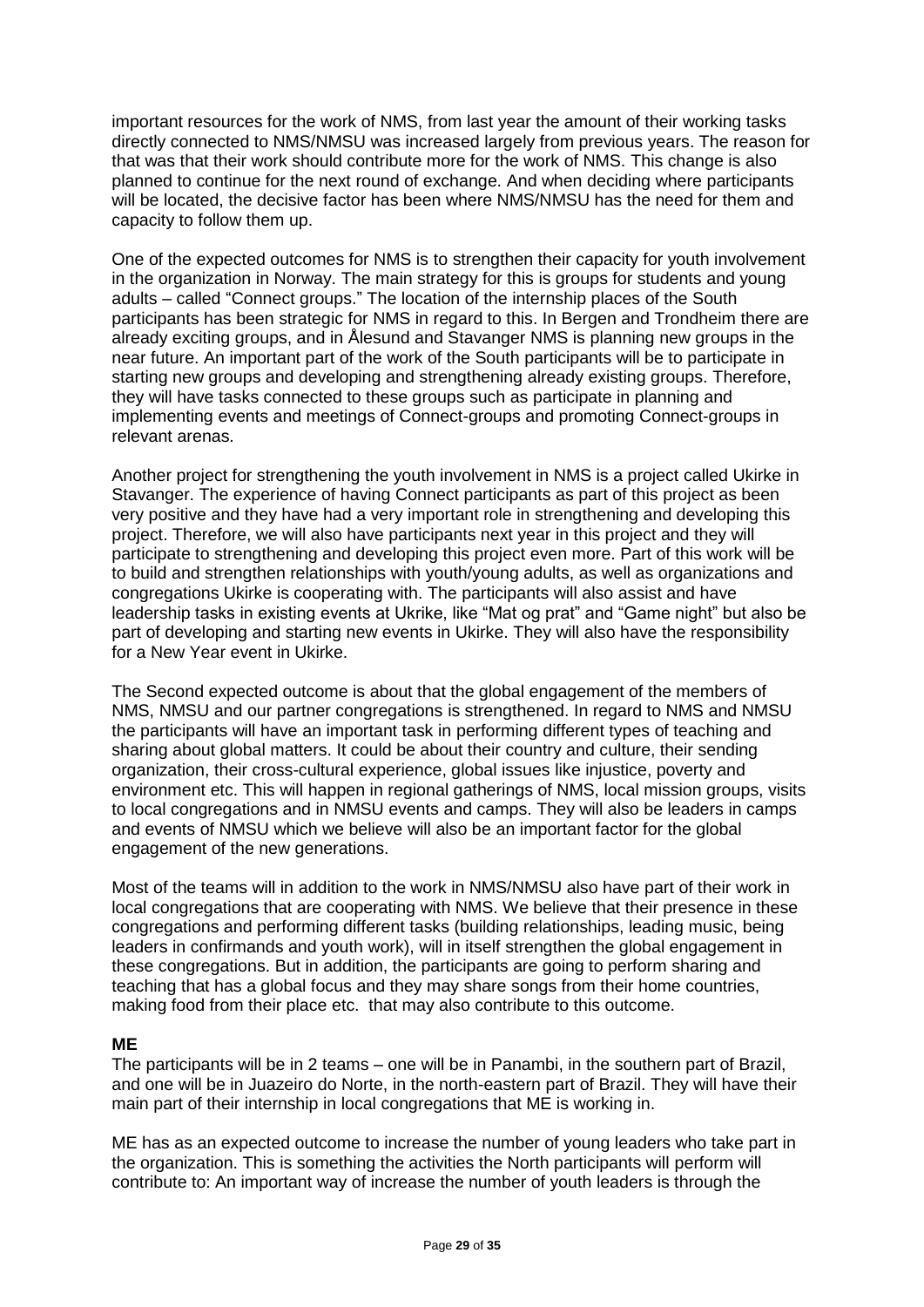youth/young adult programs in the congregations that ME is connected to. The participants will take part in planning and structuring these programs, as well as having tasks related to implement these programs. The North participants will also participate in organize and implement youth camps. Through these tasks the goal is that youths will grow as leaders as well a being motivated to engage in the work of ME.

One area that ME wants to focus especially on is the Northeast of Brazil and the local congregations they are cooperating with here. The second expected outcome for ME is therefore about strengthening youth leadership in this part of Brazil. The work of the Connect participants will contribute to attain this expected outcome. This is done through train youths step by step to become leaders in the congregations, but also to make some of them skilled and motivated to participate in an exchange program like Connect – so they could participate in this program and come back to Northeast to use the knowledge and experience they have received. To train leaders is a main task for the North participants: They will be part of the work of training and mentoring youths as well as motivate them for leadership development and responsibilities. This is especially done through being part of organizing mentoring groups for youths in these congregations, but also to build relationships with the youths and in daily life motivate and mentor them. The participants are also going to promote leadership trainings programs and camps, where the youths can grow as leaders. To prepare and motivate them for going abroad the North participants will lead English club where youths increase their English skills, as well as sharing about their experience from the exchange program.

### **FLM**

In Madagascar the participants will be in 3 different cities, Antananarivo, Mahajanga and Vohipeno, with two participants in each city. There have been participants in Antananarivo and Mahajanga during the last couple of years, but Vohipeno will be a new place.

The participants will participate and work in local congregations, groups and institutions of FLM. Here they will be sharing, teaching and having activities connected to leadership and/or culture and cross-cultural communication. All the participants will participate regularly in a local group of scouts or in the youth department (FKTLM), and in these groups they will sometimes have talks about culture and leadership. FLM is also having work among youths where they are doing sports activities on combination with learning about "life skills." The participants will be involved in this work with practical tasks, lead activities and teach lessons about culture/cross-cultural understanding and leadership. The participants will also be involved in and lead "English clubs" connected to institutions (Shalom and Sefafi) or a local church. In these English clubs they will lead conversations focusing on leadership and crosscultural issues. Some participants will also be volunteer at Akany Avoko (an institution for teenage girls). Here they will lead games, have activities about culture and social life and teach the girls different skills. Some of the participants will assist in organizing leadership training at Lutheran Hour Ministry and some will visit local congregations to talk about culture and cross-cultural issues, as well as leadership. The participants will also talk about cultural differences and global issues in a radio program.

By sharing, teaching and having activities about leadership, the participants will be part of educating and training youths to be good leaders, which is supposed to lead to more youth leaders in FLM in the places the participants have been working. Similarly, by sharing, teaching and leading activities about culture and about cross-cultural communication, they will contribute to the expected result of youths in FLM having a strengthened cross-cultural understanding.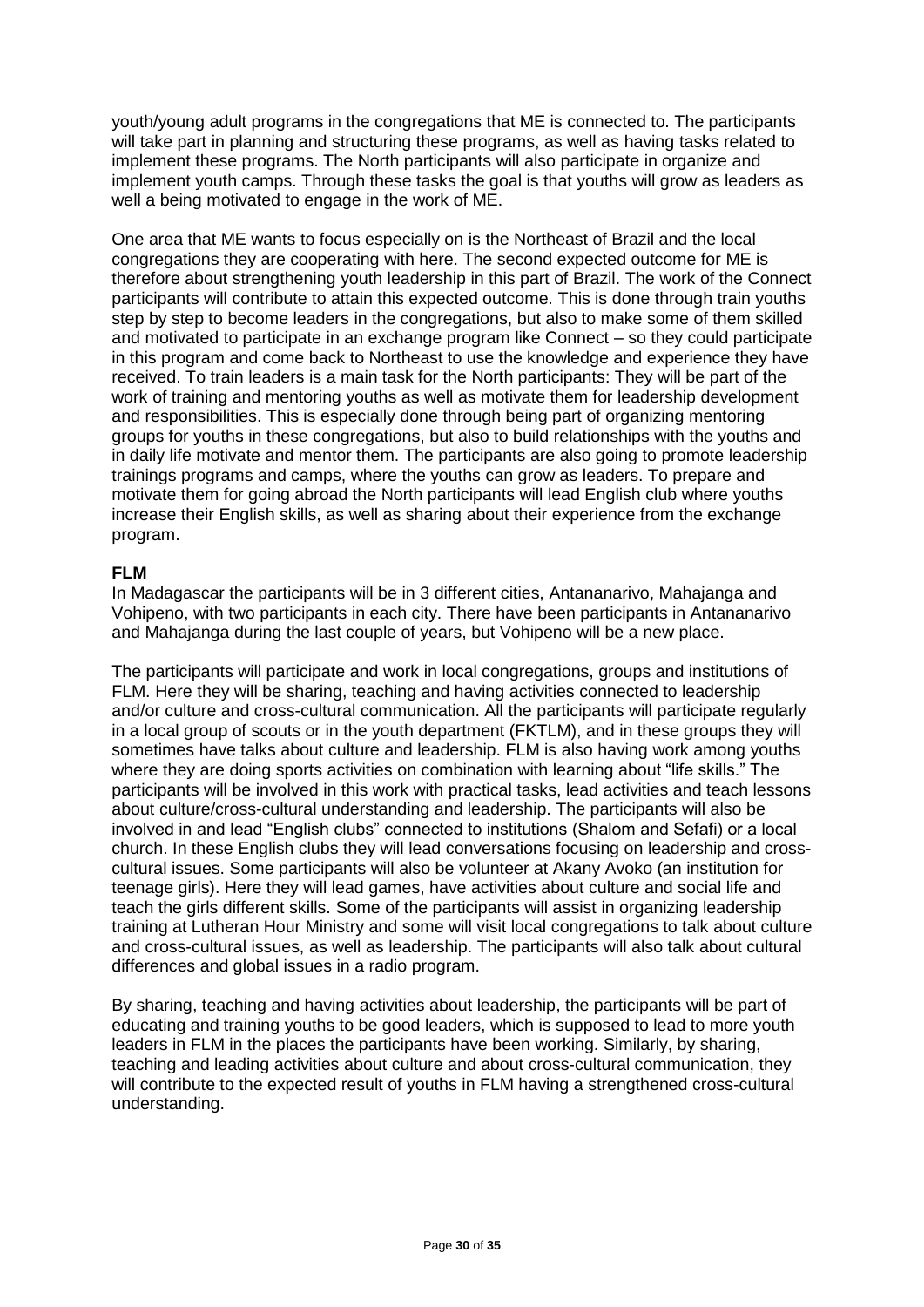# **ELCHK**

Some of the main tasks for the North participants during their stay in Hong Kong will be work within two of the institutions of ELCHK: Tin Shui Wai Integrated Youth Service Centre and Enlighten Centre (centre for drug prevention and drug rehabilitation). In both institutions the participants will assist in some programs and events, and have responsible themselves, with supervision, for some programs and events. In the Youth Centre they will lead programs with groups of youths (with a vulnerable background) that has the purpose of helping the youths to get knowledge and skills for voluntary service and to build up their self-confidence and discover their own potential and experience a sense of achievement. They will also assist in organize and implement events like Christmas party and city hunt activity. In the Enlighten Centre they will lead a group for young adult about experience different activities and hobbies, and a group for youths with drug abuse parents about language learning and character formation. They may also assist in activities like Christmas party and outreaching service together with social workers. By working with youths (and young adults) in these institutions the goal is that the attenders will grow as persons and leaders and in the future can take on leadership roles and tasks. By being part of this work, they will contribute in achieving the goal of getting more competent young leaders in ELCHK.

The North participants will share from Norway and about cross-cultural questions and facilitate cultural exchange activities at the Youth Centre. They will also organize workshops with focus on cross-cultural issues and share their own experiences in youth groups in local congregations of ELCHK. These activities will give the youths more knowledge regarding cross-cultural issues and contribute in increasing the cross-cultural understanding among youths in ELCHK.

### **Main activities after coming back to the host organization**

After the exchange period both North and South participants will have an approximately 2 months long spring course at HIS, which will include debriefing of the participants and more teaching about the 5 topics from the preparatory course. In this course it will also be a focus on preparing the South participant to re-entry the country they are coming from. The North participants will start their volunteer work during this course, and the possibility for them to continue their engagement will be part of the course.

When the South participants come back to their sending organization there will be a homecoming seminar for them.

After coming back to their home country, all the participants are going to do volunteer work for their sending organization to use the experience and knowledge they have got through the exchange, to contribute to their sending organization and the society they live in. Each organization organize the volunteer work for their own participants.

#### **NMS**

When the North participants coming back after the exchange they will have different workshops/talks/teachings about what they have learned and experienced. This could be about global challenges, the projects they have been part of, their cross-cultural experience etc. This will be in mission groups, regional gatherings in NMS, local churches, confirmands, youth groups and at NMSU camps. In addition, they will write articles and take pictures that may be used of NMS in their magazines (local or national) or on their digital platforms. They may also share stories, experiences and ideas that may be used in material/the work of NMS. Some of the participants will also share about their experiences during the General Assembly 2020 and here they will also be responsible for "Hald-kroa," which is an event with a global focus. In addition will they participate in a campaign of NMS that focus on a global challenge. By performing these tasks, they will contribute to strengthen the global engagement of the members of NMS, NMSU and partner congregations.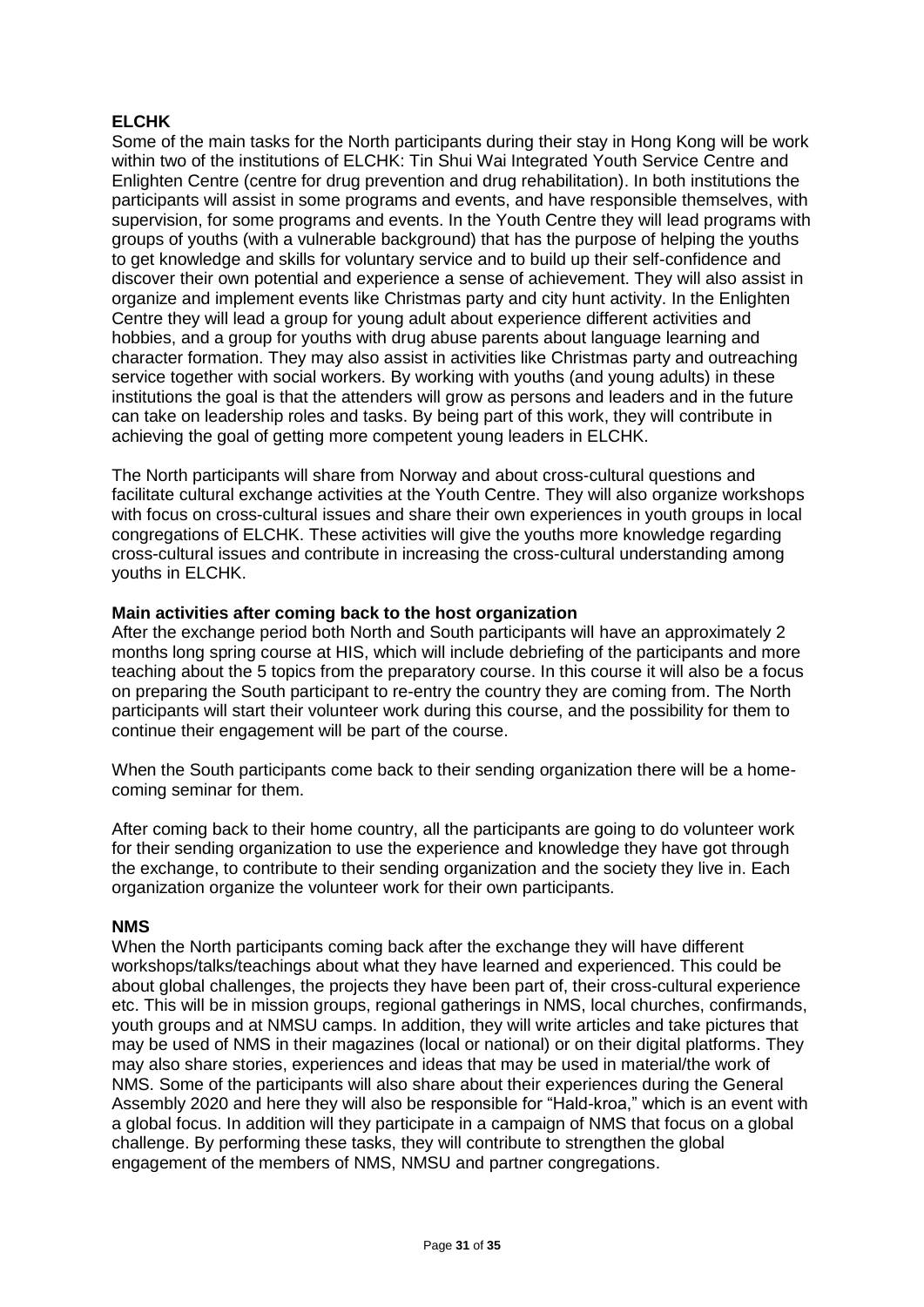One of the expected results is about NMS strengthening their capacity for youth involvement. For the participants to have as much impact on this result as possible, we believe that it is important that they engage in the organization not only for 2 months, but will continue their engagement also after that. One of the participants from last year became an employed in NMSU in Trondheim after the exchange and another participant became the leader of a new Connect group in Trondheim, and through that both played important roles in starting this new group for young adults and therefore were also important for strengthening the capacity for youth involvement in NMS. Therefore, an important focus for the volunteer period will be to make the participant feel more ownership of the organization and make them motivated to continue to be involved. This will be done through letting the participants share their experiences, use their talents and do different tasks within the organization. The most important arena for young adults is Connect groups and therefore the participants will also visit these groups during the spring when that is possible, so they become familiar with these groups.

Some of the volunteer work will be done during the Spring: The participants will participate and have work-shops/sharing/teaching in different event, such as confirmands, mission gathering etc. They will have one week where they will first visit Stavanger to receive training and then go in teams to different parts of Norway and visit congregations, mission groups, camps, Connect groups, and promote campaigns of NMS etc. In the summer they will attend the General Assembly as delegates. During summer or fall they will also volunteer in different ways in NMS/NMSU, after their own choice. This could be to be leaders in camps, volunteers in Second Hand Shops, have leadership roles in Connect groups, be part of starting new Connect groups and work with promoting NMS/NMSU.

### **ME**

For the volunteer period the participants that have been on exchange will have different tasks in ME that is connected to train young leaders and motivate them to take part of the work in ME. By doing that they are contributing to the expected outcome to increase the number of young leaders who take part in ME. There are several ways they will do that: Mentoring groups is an important way in ME to develop leaders and the participants will have tasks within already existing mentor groups or be part of new groups. They will also visit partner organizations to promote ME and its leadership training programs and youth camps, and the hope is that more youths will be motivated to attend these and by the training the get from these, in the future being leaders in the organization. The participants will also help planning and implementing the youth camps; both the National Youth Gathering that happens every third year, and regional camps. They will also promote people and congregations to take social responsibilities in the societies, and by that having more people taking leadership responsibilities in the society. The participants will collaborate in the structuring of youth/young adult programs in their local congregations and groups, and by that hopefully develop these programs, which may develop youths in regard to leadership and motivate them to participate in ME. They will also be part in collaborate in the structuring of youth/young adult programs in ME. The participants will also assist in training and following up the participants that will participate the year after, by be part of mentoring them and arranging the Reset Program (home-coming seminar), the year after. By doing these things the succeeding participants may also grow as more as leaders and being more motivated for working in the organization afterwards. They will also attend the ME General Assembly in March 2021 and by that increase the focus on youths and young adults in the organization.

The second expected outcome is focused on strengthening youth leadership in congregations connected to ME in the Northeast. One of the participants will go to Northeast to have part of his/her volunteer period in this area (around 1 month). Her he/she will visit partner organisations and promote ME and its leadership training programs and camps. The purpose of this is to motivate youths to participate in these programs and take on leadership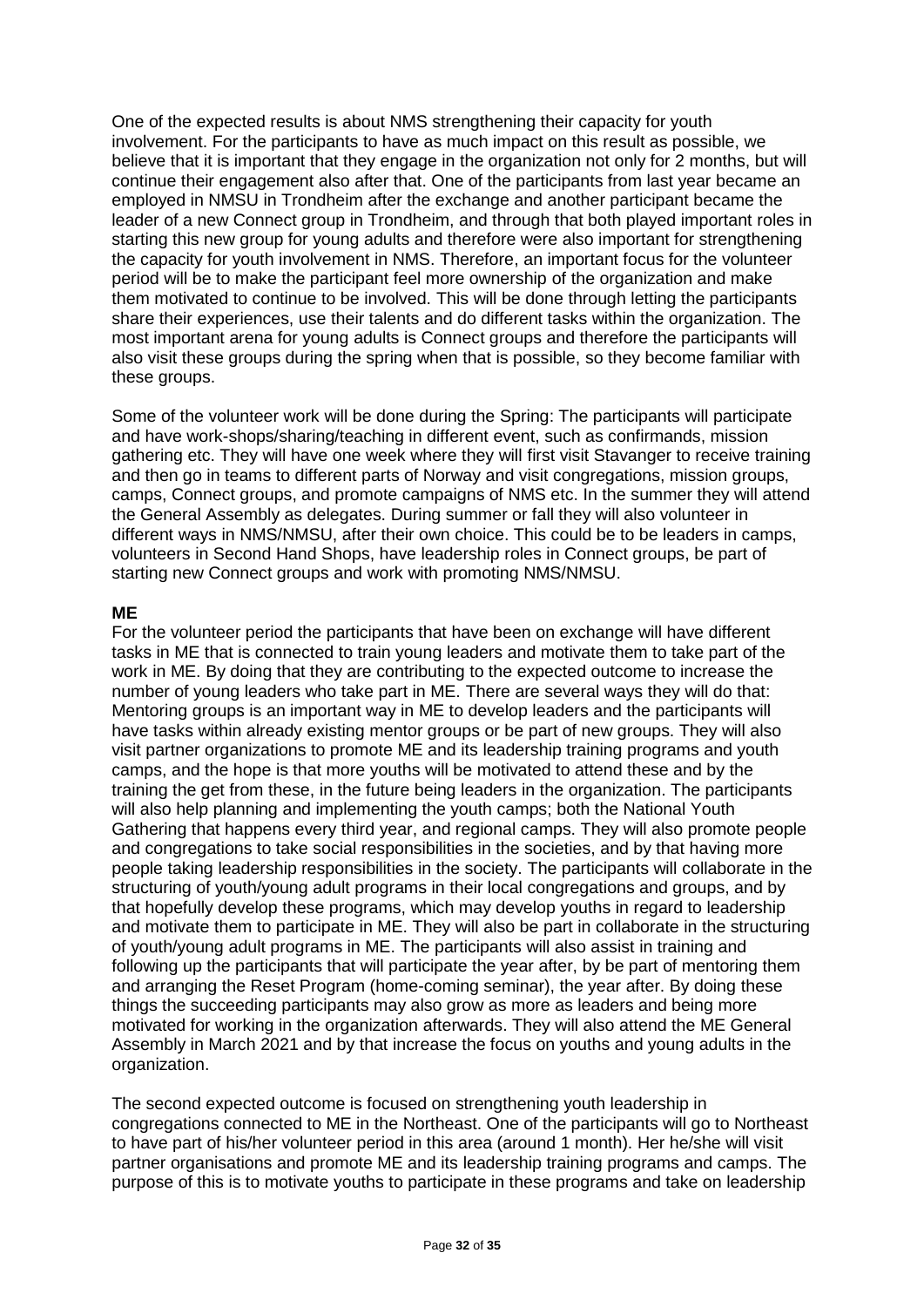responsibilities in the local congregations. They will also help in train and mentor young people in these congregations to make them taking part in the leadership of youth groups. It is also a goal that their presence will motivate and prepare local youths to apply for exchange programs – so they may be part of them and may after that use what they have learned in their communities.

### **FLM**

When the Malagasy participants coming back from Norway they will have different volunteer tasks in the place they live (normally the synod they come from). In the preparation of the volunteer tasks the local synods have been involved in deciding what the participants should do.

The participants will be volunteers at FLM schools to share their knowledge from the exchange about leadership and lead local English clubs where they will have some activities to help young people to be better leaders. Some of the participants will assist in the leadership trainings at the Lutheran Hour Ministry. The participants from Mahajanga will also be part of organizing the National Youth Gathering in Mahajanga in 2021. By sharing knowledge and experiences of leadership and assist in leadership training and organize the National Youth Gathering, they will contribute to equip youths for going into leadership responsibilities, so the number of youth leaders in FLM may increase.

The participants will also participate in local/regional youth camps and in these camps, they will share their experiences of being in an inter-cultural exchange. By doing that they will contribute in strengthening the cross-cultural understanding among these youths. They will also start Connect group/-s (groups that former participants of Connect are creating to take initiative to make the world a better place in the church/community they are part of). This/these group/-s will arrange events about cultural understanding, which will also strengthen the cross-cultural understanding among youths.

# **ELCHK**

During their home-coming seminar the participants will be prepared for their leadership tasks. They will also attend the training course for being leaders in youth camps. As volunteer work they will be members of the camp committee for a youth camp in the summer of 2020 and be part of planning and organizing the camp. They will also be leaders for small groups at the camp. The participants will serve as members in one of the department committees (attend meeting once every  $2^{nd}$  month) to learn the operation of the department, and to give comments on issues being discussed and assist in implementing activities and projects. Through the exchange programs and the volunteer period the participants will grow and develop as leaders and after the volunteer period continue to serve as leaders and being resource persons within the organization and increase the number of more competent leaders in ELCHK. In addition, the South participants will plan, promote and implement workshops/forums/training courses connected to leadership to the youths in ELCHK. By doing that they will also be part of making other youths more competent as leaders within ELCHK.

The participants will during their volunteer period write about global understanding in the monthly bulletin that is spread to all the congregations in ELCHK. Plan, promote and implement workshops/forums/sharing with focus on cross-cultural issues to the youths in ELCHK and share from their cross-cultural experience in the exchange during the monthly youth worship, will also be tasks that the participants will perform. They will also organize programs about cross-cultural understanding in the Youth centre, where they will volunteer. Through these activities youths in ELCHK will receive more information about cross-cultural issues, and it will contribute to increase the cross-cultural understanding among youths in ELCHK.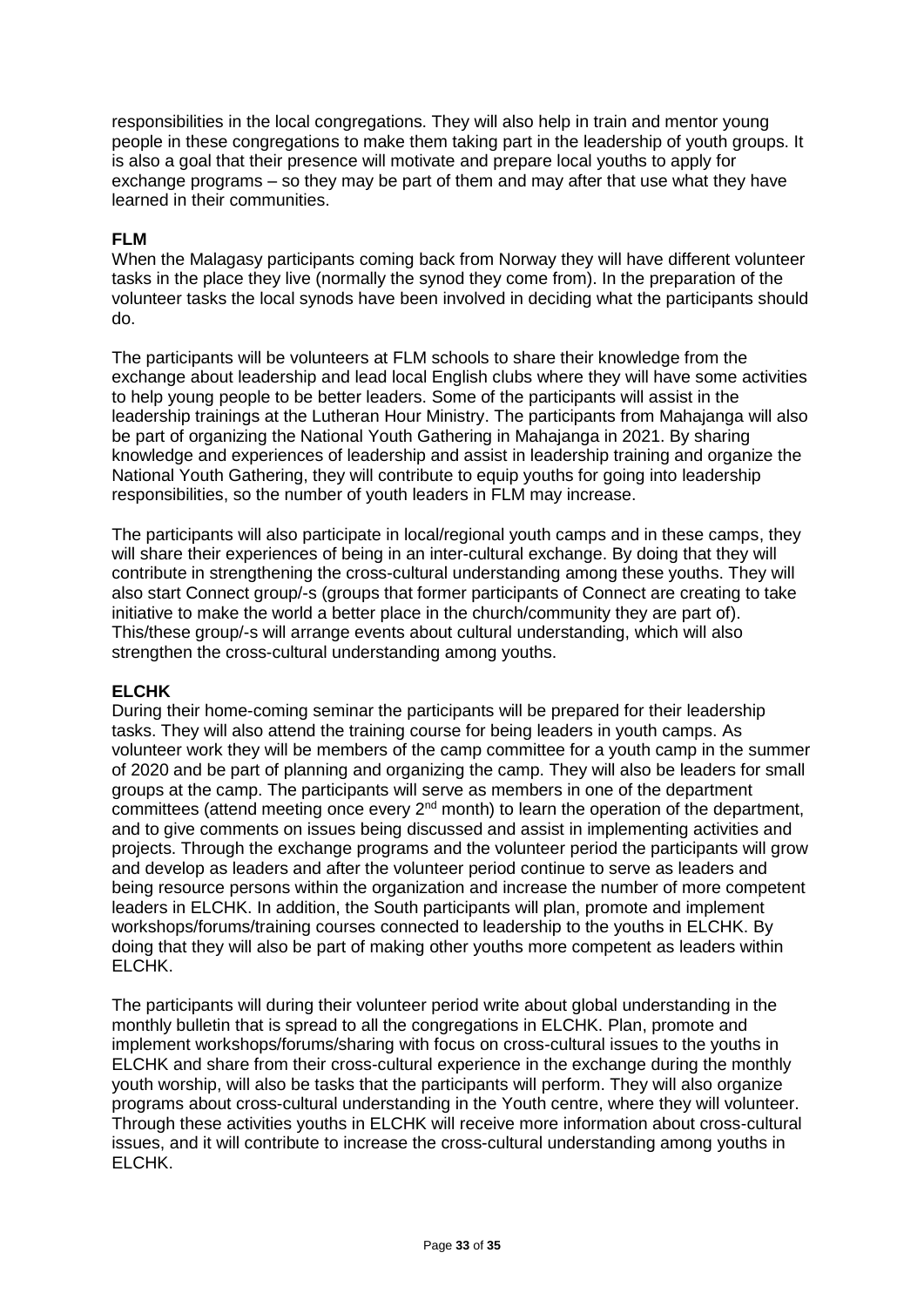### **Activities for continued participation**

For all the partners we believe it is crucial that the participants not just will be active in the organization for the exchange and volunteer period, but that they will continue after that and contribute with the knowledge, skills and experiences they have obtained through the exchange, for the exchange programs to have as much impact on the organization as possible. Therefore, one common expected outcome for the partnership is about the participants of Connect having a long-lasting engagement in the sending organization. To achieving this the participants will learn and be more familiar with the organizations during the preparation course, introduction course and the spring/debriefing course. During the volunteer work they will experience and have tasks in different parts of the organization. The hope is that these things will make the participants feel ownership for the organization they are sent from and being motivated to continue their involvement. During the spring/debriefing course (North participants)/home-coming seminar (South participants) they will receive information about how they could participate in the organization after the exchange.

Exactly how this involvement will look like depends upon different things, like where the participants are living and what they are doing. Regarding the involvement in the organization, common for all the partners is the possibility to be leaders and volunteers in camps and regularly work within the organization. In ME, one possibility is to continue the engagement in mentoring groups. In FLM, one possibility is to participate in leading training of youths in the church (leadership, civism, global issues, volunteering). In ELCHK, they could be members of a department committee and youth work. In NMS, one way of being engaged is to attend and have leadership roles in "Connect-groups" (local young adult groups of NMS) as well as volunteering in NMS Gjenbruk (Second-hand shops) and volunteer in one of NMS program outside of Norway (like Ucrew and Uteam).

But to increase the involvement in the organization it may also be important to follow up the participants after the exchange and volunteer period. To follow them up and motivate them for involvement also after the exchange we are planning to have alumni-gathers in each organization. Some of the participants will use parts of their volunteer work to plan and develop these gatherings. The hope is that by coming together and receive inputs, the alumni-meetings may be a place where the participants can share their struggles, ideas and experiences and by that also support each other and motivate each other for further engagement.

# **7. FK PARTICIPANT INFORMATION**

| <b>Number of</b><br><b>NOREC</b><br>participants<br>from | to<br><b>Norway</b> | to<br><b>Brazil</b>      | То<br><b>Madagascar</b> | to<br>Hong Kong,<br>China | <b>TOTAL</b>   |
|----------------------------------------------------------|---------------------|--------------------------|-------------------------|---------------------------|----------------|
| Norway                                                   |                     |                          | 6                       |                           | 12             |
| <b>Brazil</b>                                            |                     | $\overline{\phantom{a}}$ |                         |                           |                |
| Madagascar                                               |                     |                          |                         |                           |                |
| Hong Kong,                                               |                     |                          |                         | X                         | $\overline{2}$ |
| China                                                    |                     |                          |                         |                           |                |
| <b>TOTAL</b>                                             | 10                  |                          |                         |                           | 22             |

### **Planned volume of exchange for the project**